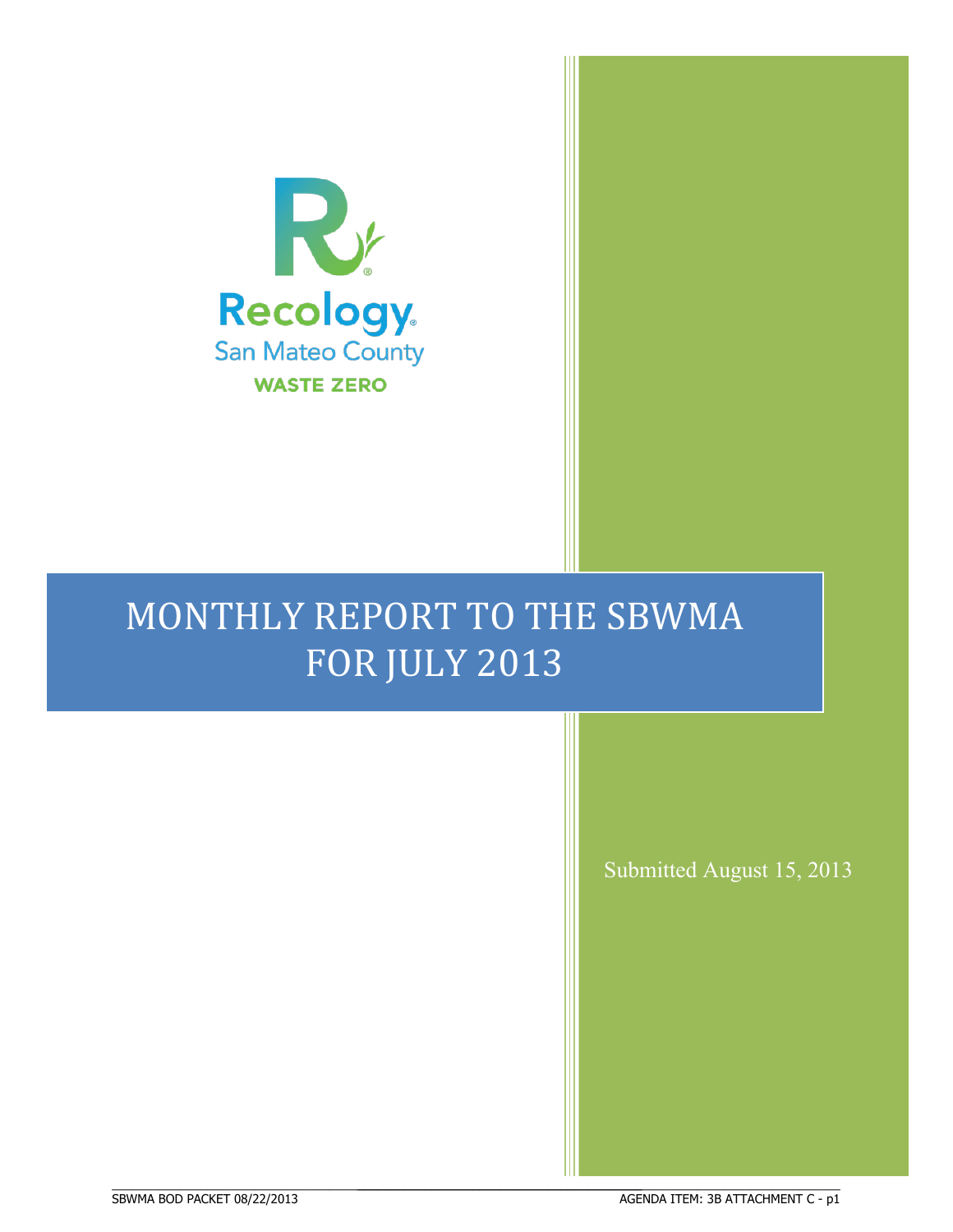

August 15, 2013

Kevin McCarthy **Executive Director** SBWMA/RethinkWaste 610 Elm Street, Suite 202 San Carlos, CA 94070

Dear Mr. McCarthy:

Enclosed is a copy of the Recology July, 2013 monthly report to the SBWMA. Recology will send electronic copies to each jurisdiction.

In accordance with the requirements of Section 9.04 B of the Agreement, the undersigned hereby certifies, under penalty of perjury, that the report submitted herewith is true and correct to the best knowledge of the undersigned after reasonable inquiry.

If you should have any questions or require additional information, please call me at (650) 598-8243.

Sincerely,

Mario Puccinell.

Mario Puccinelli **General Manager** 

cc: Cliff Feldman Marshall Moran

225 Shoreway Road | San Carlos, CA 94070-2712 | T: 650.595.3900 | RecologySanMateoCounty.com

BBBBBBBBBBBBBBBBBBBBBBBBBBBBBBBBBBBBBBBBBBBBBBBBBBBBBBBBBBBBBBBBBBBBBBBBBBBBBB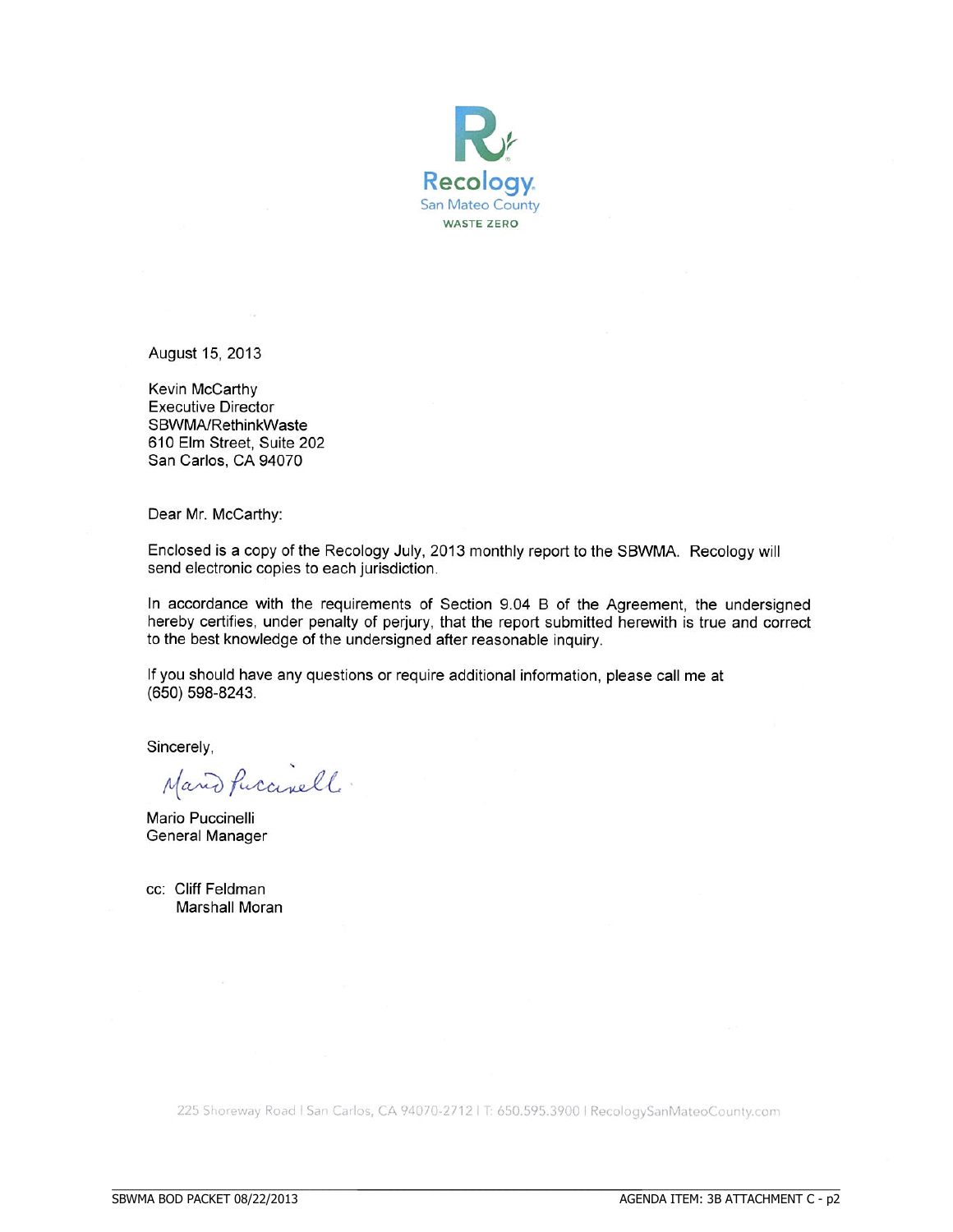

# **RECOLOGY SAN MATEO COUNTY**

# **MONTHLY REPORT TO THE SBWMA**

**For JULY 2013**

**Submitted AUGUST 15, 2013**

BBBBBBBBBBBBBBBBBBBBBBBBBBBBBBBBBBBBBBBBBBBBBBBBBBBBBBBBBBBBBBBBBBBBBBBBBBBBBB **68WMA BOD PACKET 08/22/2013** 

BBBBBBBBBBBBBBBBBBBBBBBBBBBBBBBBBBBBBBBBBBBBBBBBBBBBBBBBBBBBBBBBBBBBBBB AGENDA ITEM: 3B ATTACHMENT C - p3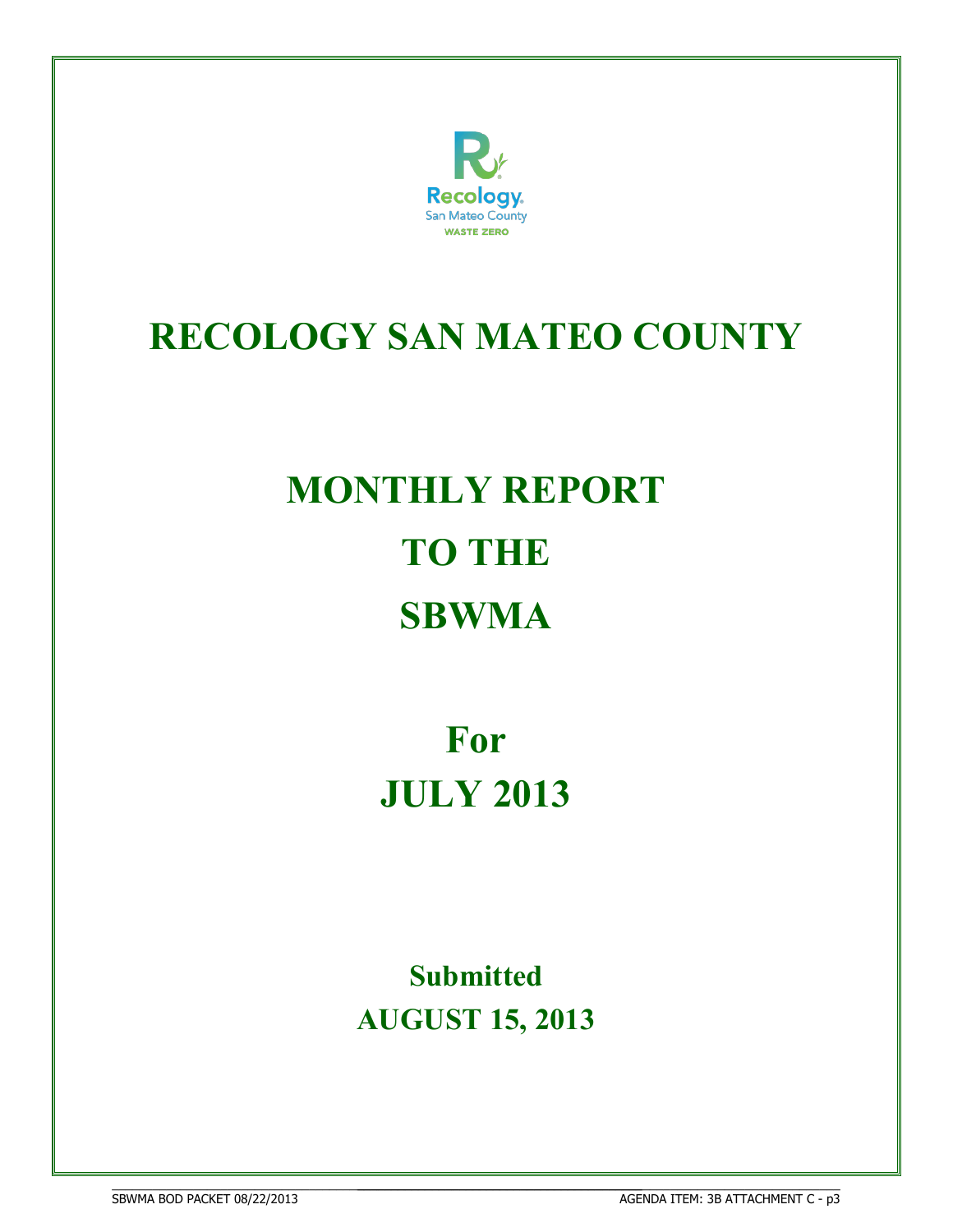

## JULY 2013 MONTHLY REPORT

## TABLE OF CONTENTS

|                                                                                                | Page       |
|------------------------------------------------------------------------------------------------|------------|
| A. Definitions                                                                                 | $ii - iii$ |
| B. Summary                                                                                     | iv         |
| C. Tonnage Summary and Cumulative Comparison                                                   | $1 - 28$   |
| D. Inquiry, Service Request and Complaint Data                                                 | 29         |
| E. Call Center Data and Quality Assurance Calls Made                                           | 30         |
| F. On-Site Customer Assessments, Visual Audits,<br>and Recycling Tote-Bag Delivery Information | 31         |

i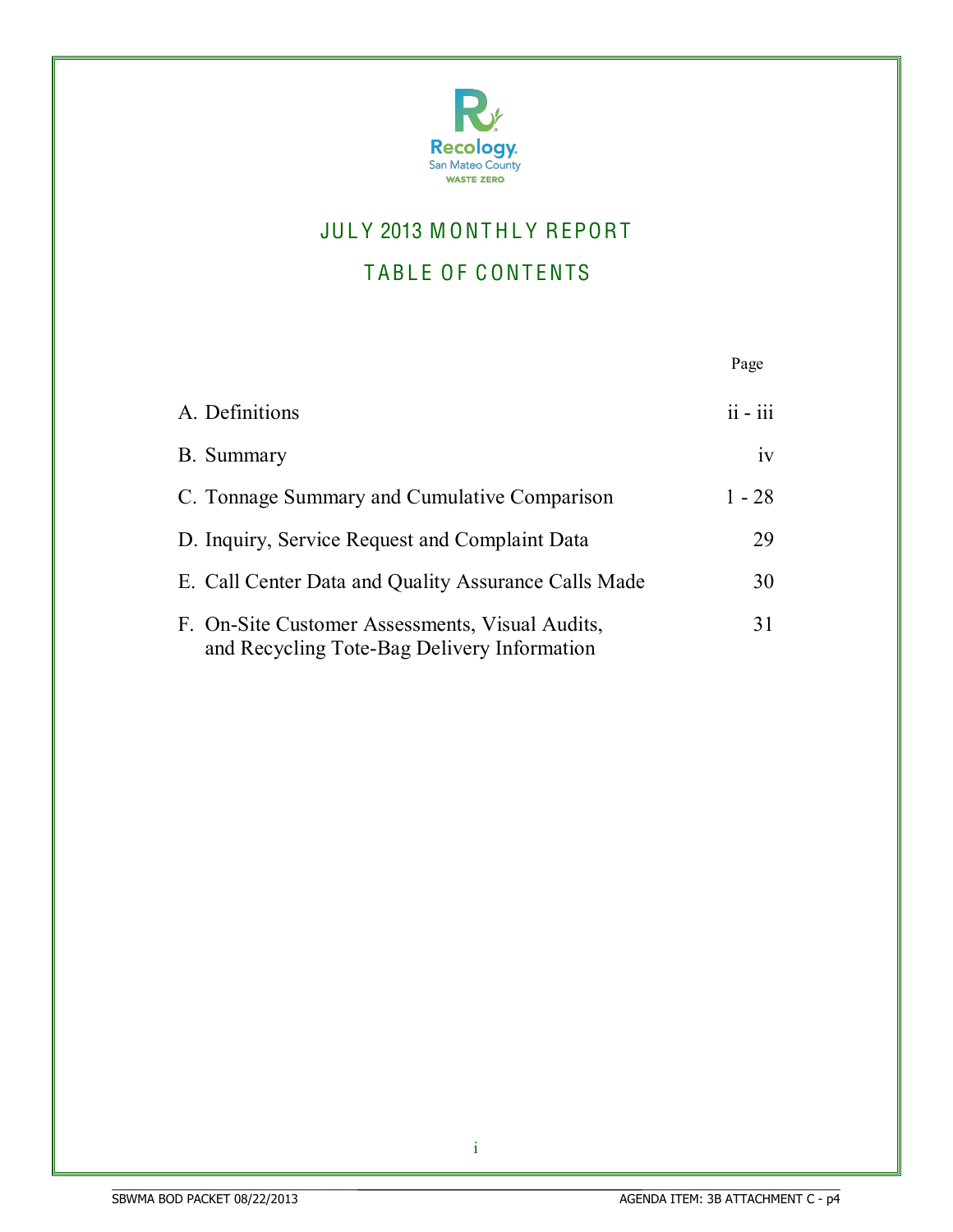

## JULY 2013 MONTHI Y REPORT

### DE FINITIONS OF WASTE TYPES INCLUDED ON THE TONNAGE SUM M ARY REPORT

- Commercial Solid Waste  $-$  Franchised solid waste collected from businesses, agency facilities, venues and events and multi-family dwellings not coded as apartments delivered to the Shoreway Recycling and Disposal Center. Source data is inbound tonnage data provided to Recology by the operator of the Shoreway Recycling and Disposal Center.
- Commercial Recycling Franchised recyclable materials collected from businesses, agency facilities, venues and events and multi-family dwellings not coded as apartments delivered to the Shoreway Recycling and Disposal Center. This includes construction and demolition debris collected from agency facilities. Source data is inbound tonnage data provided to Recology by the operator of the Shoreway Recycling and Disposal Center.
- Commercial Organics Franchised organic materials collected from businesses, agency facilities, venues and events and multi-family dwellings not coded as apartments delivered to the Shoreway Recycling and Disposal Center. Source data is inbound tonnage data provided to Recology by the operator of the Shoreway Recycling and Disposal Center.
- M FD Solid Waste **±** Franchised solid waste collected from multi-family dwellings coded as apartments delivered to the Shoreway Recycling and Disposal Center. Source data is inbound tonnage data provided to Recology by the operator of the Shoreway Recycling and Disposal Center.
- M FD Recycling **±** Franchised recyclable materials collected from multi-family dwellings coded as apartments delivered to the Shoreway Recycling and Disposal Center. Source data is inbound tonnage data provided to Recology by the operator of the Shoreway Recycling and Disposal Center.
- M FD Organics **±** Franchised organic materials collected from multi-family dwellings coded as apartments delivered to the Shoreway Recycling and Disposal Center. Source data is inbound tonnage data provided to Recology by the operator of the Shoreway Recycling and Disposal Center.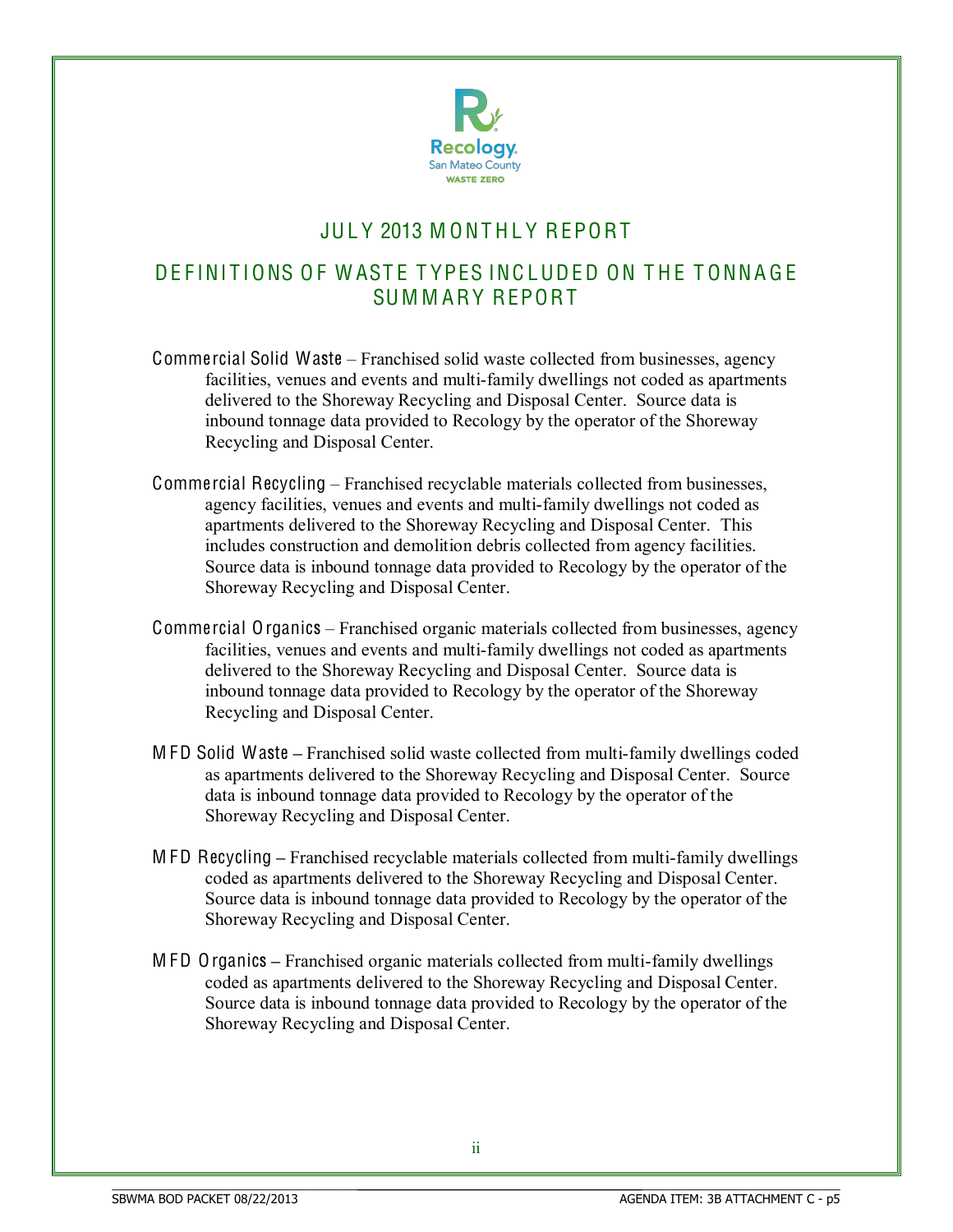- Roll-Off Solid Waste **±** Franchised solid waste collected in drop boxes or compactors, serviced by drop box collection vehicles, delivered to the Shoreway Recycling and Disposal Center. Source data is inbound tonnage data provided to Recology by the operator of the Shoreway Recycling and Disposal Center.
- Roll-Off Recycling Franchised recyclable materials collected in drop boxes or compactors, serviced by drop box collection vehicles, delivered to the Shoreway Recycling and Disposal Center. This includes construction and demolition debris. Source data is inbound tonnage data provided to Recology by the operator of the Shoreway Recycling and Disposal Center.
- Roll-Off Organics Franchised organic materials collected in drop boxes or compactors, serviced by drop box collection vehicles, delivered to the Shoreway Recycling and Disposal Center. Source data is inbound tonnage data provided to Recology by the operator of the Shoreway Recycling and Disposal Center.
- Residential Solid Waste Franchised solid waste collected from single-family dwellings delivered to the Shoreway Recycling and Disposal Center. Source data is inbound tonnage data provided to Recology by the operator of the Shoreway Recycling and Disposal Center.
- Residential Recycling **±** Franchised recyclable materials collected from single-family dwellings delivered to the Shoreway Recycling and Disposal Center. Source data is inbound tonnage data provided to Recology by the operator of the Shoreway Recycling and Disposal Center.
- Residential Organics **±** Franchised organic materials collected from single-family dwellings delivered to the Shoreway Recycling and Disposal Center. Source data is inbound tonnage data provided to Recology by the operator of the Shoreway Recycling and Disposal Center.

BBBBBBBBBBBBBBBBBBBBBBBBBBBBBBBBBBBBBBBBBBBBBBBBBBBBBBBBBBBBBBBBBBBBBBB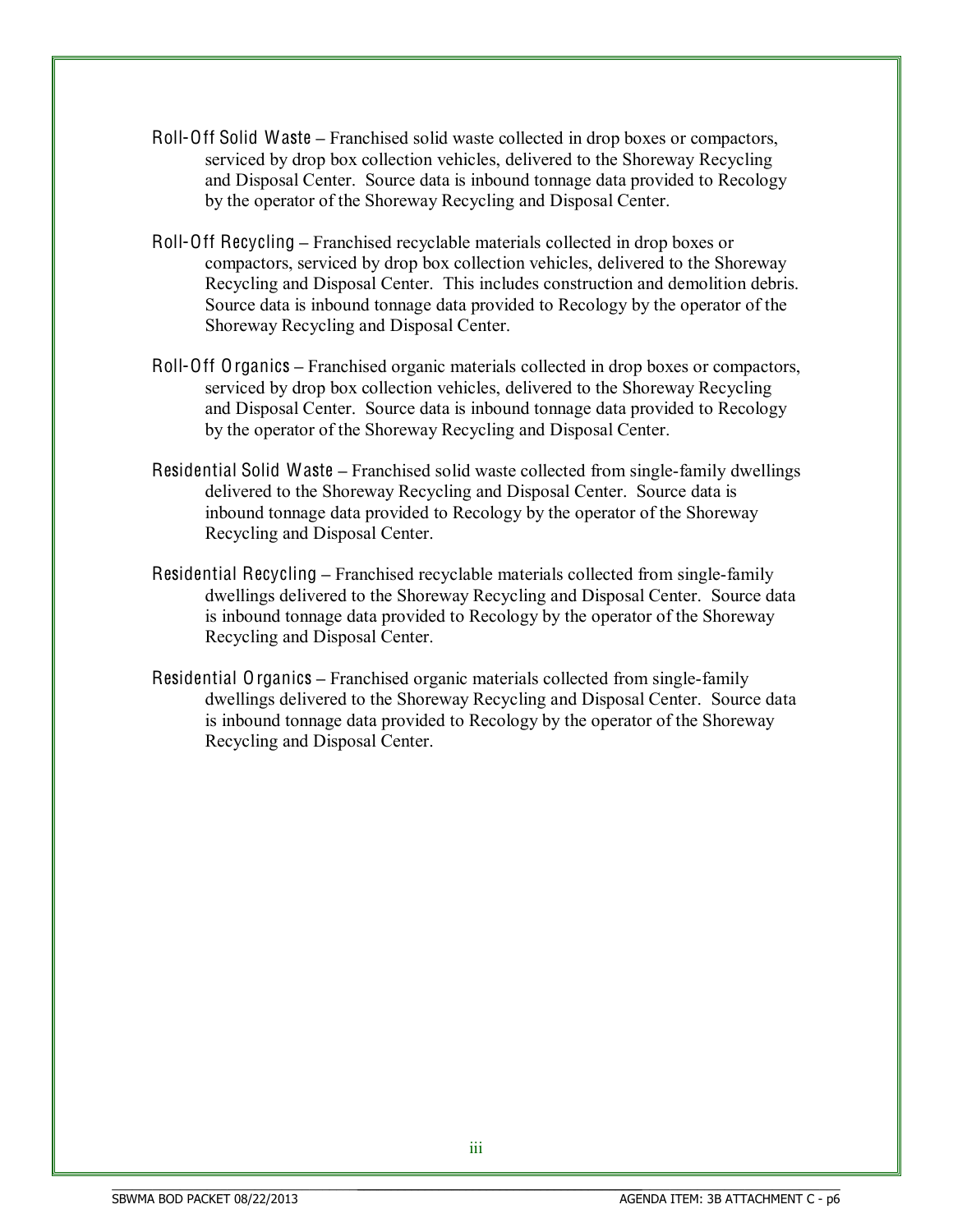

## JULY 2013 MONTHLY REPORT SUMMARY

| Month                             | Jan      | Feb      | Mar      | Apr      | May      | Jun      | Jul      | Aug | Sep | Oct | <b>Nov</b> | Dec |
|-----------------------------------|----------|----------|----------|----------|----------|----------|----------|-----|-----|-----|------------|-----|
| Commercial<br>Tonnage Collected   |          |          |          |          |          |          |          |     |     |     |            |     |
| Solid Waste                       | 7,143.05 | 6,253.53 | 6,762.26 | 7,013.30 | 7,219.49 | 6,585.41 | 7,546.24 |     |     |     |            |     |
| Recyclables                       | 1,701.11 | 1,438.20 | 1,733.77 | 1,714.04 | 1,786.99 | 1,760.43 | 1,909.57 |     |     |     |            |     |
| Organics                          | 1,587.47 | 1,464.57 | 1,534.82 | 1,694.25 | 1,733.85 | 1,552.74 | 1,721.42 |     |     |     |            |     |
| Multi-Family<br>Tonnage Collected |          |          |          |          |          |          |          |     |     |     |            |     |
| Solid Waste                       | 2,985.23 | 2,643.89 | 2,836.46 | 3,063.91 | 3,072.79 | 2,779.73 | 3,080.56 |     |     |     |            |     |
| Recyclables                       | 665.27   | 559.41   | 601.64   | 641.80   | 652.84   | 604.10   | 655.86   |     |     |     |            |     |
| Organics                          | 81.80    | 70.69    | 77.63    | 89.38    | 90.04    | 77.02    | 73.62    |     |     |     |            |     |
| Residential Tonnage<br>Collected  |          |          |          |          |          |          |          |     |     |     |            |     |
| Solid Waste                       | 5,073.89 | 4,452.86 | 4,614.26 | 4,944.35 | 5,136.81 | 4,618.57 | 5,335.48 |     |     |     |            |     |
| Recyclables                       | 3,741.00 | 3,008.90 | 3,186.33 | 3,399.88 | 3,585.90 | 3,184.30 | 3,530.94 |     |     |     |            |     |
| Organics                          | 6,662.79 | 4,841.93 | 5,933.37 | 7,828.24 | 7,443.14 | 5,924.03 | 6,685.54 |     |     |     |            |     |
| <b>Diversion Rates</b>            |          |          |          |          |          |          |          |     |     |     |            |     |
| Commercial                        | 28.49%   | 28.42%   | 29.14%   | 29.12%   | 29.29%   | 29.90%   | 29.09%   |     |     |     |            |     |
| Multi-Family                      | 20.02%   | 19.25%   | 19.32%   | 19.27%   | 19.47%   | 19.68%   | 19.15%   |     |     |     |            |     |
| Residential                       | 67.22%   | 63.81%   | 66.40%   | 69.43%   | 68.22%   | 66.35%   | 65.69%   |     |     |     |            |     |
| Overall                           | 48.71%   | 46.02%   | 47.90%   | 50.57%   | 49.78%   | 48.37%   | 47.73%   |     |     |     |            |     |
| Inquires $\&$<br>Complaints       | 5,003    | 4,234    | 4,204    | 5,272    | 5,275    | 5,174    | 6,113    |     |     |     |            |     |
| Calls Received                    | 15,864   | 11,322   | 12,321   | 13,914   | 13,658   | 13,072   | 15,715   |     |     |     |            |     |
| Avg. Hold Time                    | 15.66    | 19.19    | 15.85    | 14.83    | 13.23    | 14.19    | 16.37    |     |     |     |            |     |
| Assessments                       | $48\,$   | 64       | 61       | 69       | 97       | 152      | 113      |     |     |     |            |     |
| <b>Quality Assurance</b>          | 216      | 214      | 213      | 208      | 217      | 205      | 253      |     |     |     |            |     |

BBBBBBBBBBBBBBBBBBBBBBBBBBBBBBBBBBBBBBBBBBBBBBBBBBBBBBBBBBBBBBBBBBBBBBBBBBBBBB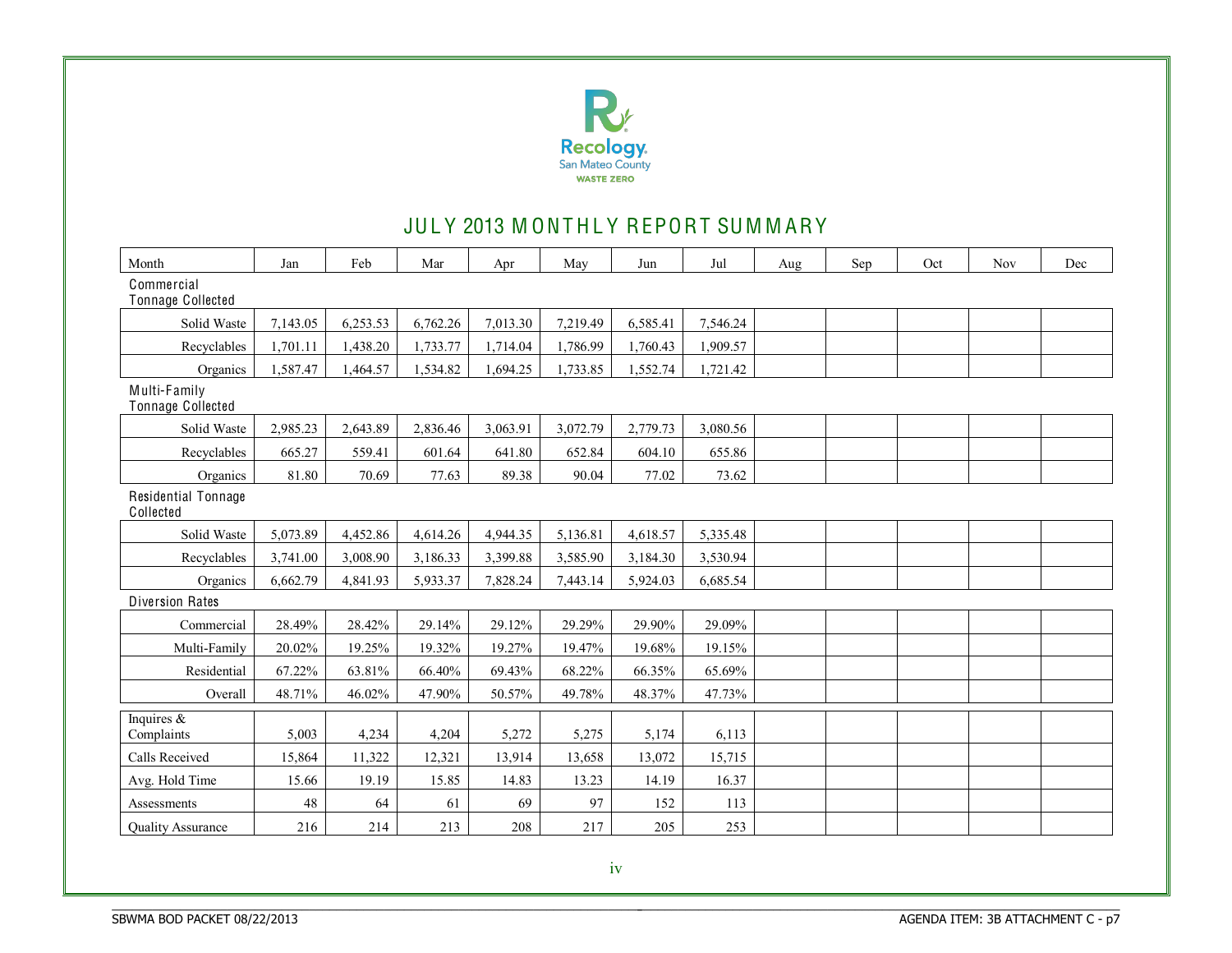#### **RECOLOGY MONTHLY REPORT 2013**

|                                              |           |           |           |           |           |           |           |           |           |           |           |           | 2013         |
|----------------------------------------------|-----------|-----------|-----------|-----------|-----------|-----------|-----------|-----------|-----------|-----------|-----------|-----------|--------------|
|                                              | January   | February  | March     | April     | May       | June      | July      | August    | September | October   | November  | December  | Year to Date |
|                                              | Tons      | Tons      | Tons      | Tons      | Tons      | Tons      | Tons      | Tons      | Tons      | Tons      | Tons      | Tons      | Tons         |
| <b>MEMBER AGENCY</b>                         | Collected | Collected | Collected | Collected | Collected | Collected | Collected | Collected | Collected | Collected | Collected | Collected | Collected    |
| <b>ATHERTON</b>                              |           |           |           |           |           |           |           |           |           |           |           |           |              |
| Commercial                                   |           |           |           |           |           |           |           |           |           |           |           |           |              |
| <b>Commercial Solid Waste</b>                | 42.08     | 31.78     | 34.29     | 37.56     | 44.12     | 38.42     | 36.66     | 0.00      | 0.00      | 0.00      | 0.00      | 0.00      | 264.91       |
| <b>Commercial Recycling</b>                  | 13.00     | 11.14     | 12.07     | 12.71     | 13.26     | 12.02     | 12.99     | 0.00      | 0.00      | 0.00      | 0.00      | 0.00      | 87.19        |
| <b>Commercial Organics</b>                   | 38.84     | 30.69     | 27.96     | 54.58     | 65.76     | 28.38     | 30.08     | 0.00      | 0.00      | 0.00      | 0.00      | 0.00      | 276.29       |
| Subtotal - Disposed                          | 42.08     | 31.78     | 34.29     | 37.56     | 44.12     | 38.42     | 36.66     | 0.00      | 0.00      | 0.00      | 0.00      | 0.00      | 264.91       |
| <b>Subtotal - Diverted</b>                   | 51.84     | 41.83     | 40.03     | 67.29     | 79.02     | 40.40     | 43.07     | 0.00      | 0.00      | 0.00      | 0.00      | 0.00      | 363.48       |
| <b>Diversion Rate</b>                        | 55.20%    | 56.83%    | 53.86%    | 64.18%    | 64.17%    | 51.26%    | 54.02%    | 0.00%     | 0.00%     | 0.00%     | 0.00%     | 0.00%     | 57.84%       |
| <b>MFD</b>                                   |           |           |           |           |           |           |           |           |           |           |           |           |              |
| <b>MFD Solid Waste</b>                       | 0.00      | 0.00      | 0.00      | 0.00      | 0.00      | 0.00      | 0.00      | 0.00      | 0.00      | 0.00      | 0.00      | 0.00      | 0.00         |
| <b>MFD Recycling</b>                         | 0.00      | 0.00      | 0.00      | 0.00      | 0.00      | 0.00      | 0.00      | 0.00      | 0.00      | 0.00      | 0.00      | 0.00      | 0.00         |
| <b>MFD Organics</b>                          | 0.00      | 0.00      | 0.00      | 0.00      | 0.00      | 0.00      | 0.00      | 0.00      | 0.00      | 0.00      | 0.00      | 0.00      | 0.00         |
| Subtotal - Disposed                          | 0.00      | 0.00      | 0.00      | 0.00      | 0.00      | 0.00      | 0.00      | 0.00      | 0.00      | 0.00      | 0.00      | 0.00      | 0.00         |
| <b>Subtotal - Diverted</b>                   | 0.00      | 0.00      | 0.00      | 0.00      | 0.00      | 0.00      | 0.00      | 0.00      | 0.00      | 0.00      | 0.00      | 0.00      | 0.00         |
| <b>Diversion Rate</b>                        | 0.00%     | $0.00\%$  | 0.00%     | 0.00%     | 0.00%     | 0.00%     | 0.00%     | 0.00%     | 0.00%     | 0.00%     | 0.00%     | 0.00%     | 0.00%        |
| Roll-Off                                     |           |           |           |           |           |           |           |           |           |           |           |           |              |
| <b>Roll-Off Solid Waste</b>                  | 0.00      | 0.00      | 0.00      | 0.00      | 0.43      | 0.00      | 0.00      | 0.00      | 0.00      | 0.00      | 0.00      | 0.00      | 0.43         |
| <b>Roll-Off Recycling</b>                    | 0.00      | 0.00      | 0.00      | 0.00      | 0.24      | 0.00      | 0.00      | 0.00      | 0.00      | 0.00      | 0.00      | 0.00      | 0.24         |
| <b>Roll-Off Organics</b>                     | 0.00      | 0.00      | 0.00      | 0.00      | 0.00      | 0.00      | 0.00      | 0.00      | 0.00      | 0.00      | 0.00      | 0.00      | 0.00         |
| Subtotal - Disposed                          | 0.00      | 0.00      | 0.00      | 0.00      | 0.43      | 0.00      | 0.00      | 0.00      | 0.00      | 0.00      | 0.00      | 0.00      | 0.43         |
| <b>Subtotal - Diverted</b>                   | 0.00      | 0.00      | 0.00      | 0.00      | 0.24      | 0.00      | 0.00      | 0.00      | 0.00      | 0.00      | 0.00      | 0.00      | 0.24         |
| <b>Diversion Rate</b>                        | 0.00%     | 0.00%     | 0.00%     | 0.00%     | 35.82%    | 0.00%     | 0.00%     | 0.00%     | 0.00%     | 0.00%     | 0.00%     | 0.00%     | 35.82%       |
| Residential                                  |           |           |           |           |           |           |           |           |           |           |           |           |              |
| <b>Residential Solid Waste</b>               | 152.12    | 130.25    | 133.81    | 145.60    | 150.01    | 136.02    | 152.00    | 0.00      | 0.00      | 0.00      | 0.00      | 0.00      | 999.81       |
| <b>Residential Curbside Recycling</b>        | 121.08    | 98.13     | 103.70    | 115.19    | 118.69    | 108.19    | 121.34    | 0.00      | 0.00      | 0.00      | 0.00      | 0.00      | 786.32       |
| <b>Residential Curbside Organics</b>         | 698.80    | 504.69    | 558.37    | 778.44    | 695.92    | 548.94    | 615.35    | 0.00      | 0.00      | 0.00      | 0.00      | 0.00      | 4,400.51     |
| Subtotal - Disposed                          | 152.12    | 130.25    | 133.81    | 145.60    | 150.01    | 136.02    | 152.00    | 0.00      | 0.00      | 0.00      | 0.00      | 0.00      | 999.81       |
| <b>Subtotal - Diverted</b>                   | 819.88    | 602.82    | 662.07    | 893.63    | 814.61    | 657.13    | 736.69    | 0.00      | 0.00      | 0.00      | 0.00      | 0.00      | 5,186.83     |
| <b>Diversion Rate</b>                        | 84.35%    | 82.23%    | 83.19%    | 85.99%    | 84.45%    | 82.85%    | 82.90%    | 0.00%     | 0.00%     | 0.00%     | 0.00%     | 0.00%     | 83.84%       |
| <b>Total Disposed</b>                        | 194.20    | 162.03    | 168.10    | 183.16    | 194.56    | 174.44    | 188.66    | 0.00      | 0.00      | 0.00      | 0.00      | 0.00      | 1,265.15     |
| <b>Total Diverted</b>                        | 871.72    | 644.65    | 702.10    | 960.92    | 893.87    | 697.53    | 779.76    | 0.00      | 0.00      | 0.00      | 0.00      | 0.00      | 5,550.55     |
| <b>Total Diversion Rate</b>                  | 81.78%    | 79.91%    | 80.68%    | 83.99%    | 82.12%    | 79.99%    | 80.52%    | 0.00%     | 0.00%     | 0.00%     | 0.00%     | 0.00%     | 81.44%       |
| <b>Single-Family Measured Diversion Rate</b> | 84.35%    | 82.23%    | 83.19%    | 85.99%    | 84.45%    | 82.85%    | 82.90%    | 0.00%     | 0.00%     | 0.00%     | 0.00%     | $0.00\%$  | 83.84%       |
| <b>Commercial Measured Diversion Rate</b>    | 55.20%    | 56.83%    | 53.86%    | 64.18%    | 64.02%    | 51.26%    | 54.02%    | 0.00%     | 0.00%     | 0.00%     | 0.00%     | 0.00%     | 57.82%       |
| <b>MFD Measured Diversion Rate</b>           | 0.00%     | $0.00\%$  | 0.00%     | 0.00%     | 0.00%     | 0.00%     | 0.00%     | 0.00%     | 0.00%     | $0.00\%$  | $0.00\%$  | 0.00%     | 0.00%        |
| <b>Overall Measured Diversion Rate</b>       | 81.78%    | 79.91%    | 80.68%    | 83.99%    | 82.12%    | 79.99%    | 80.52%    | 0.00%     | 0.00%     | 0.00%     | 0.00%     | 0.00%     | 81.44%       |

BBBBBBBBBBBBBBBBBBBBBBBBBBBBBBBBBBBBBBBBBBBBBBBBBBBBBBBBBBBBBBBBBBBBBBBBBBBBBB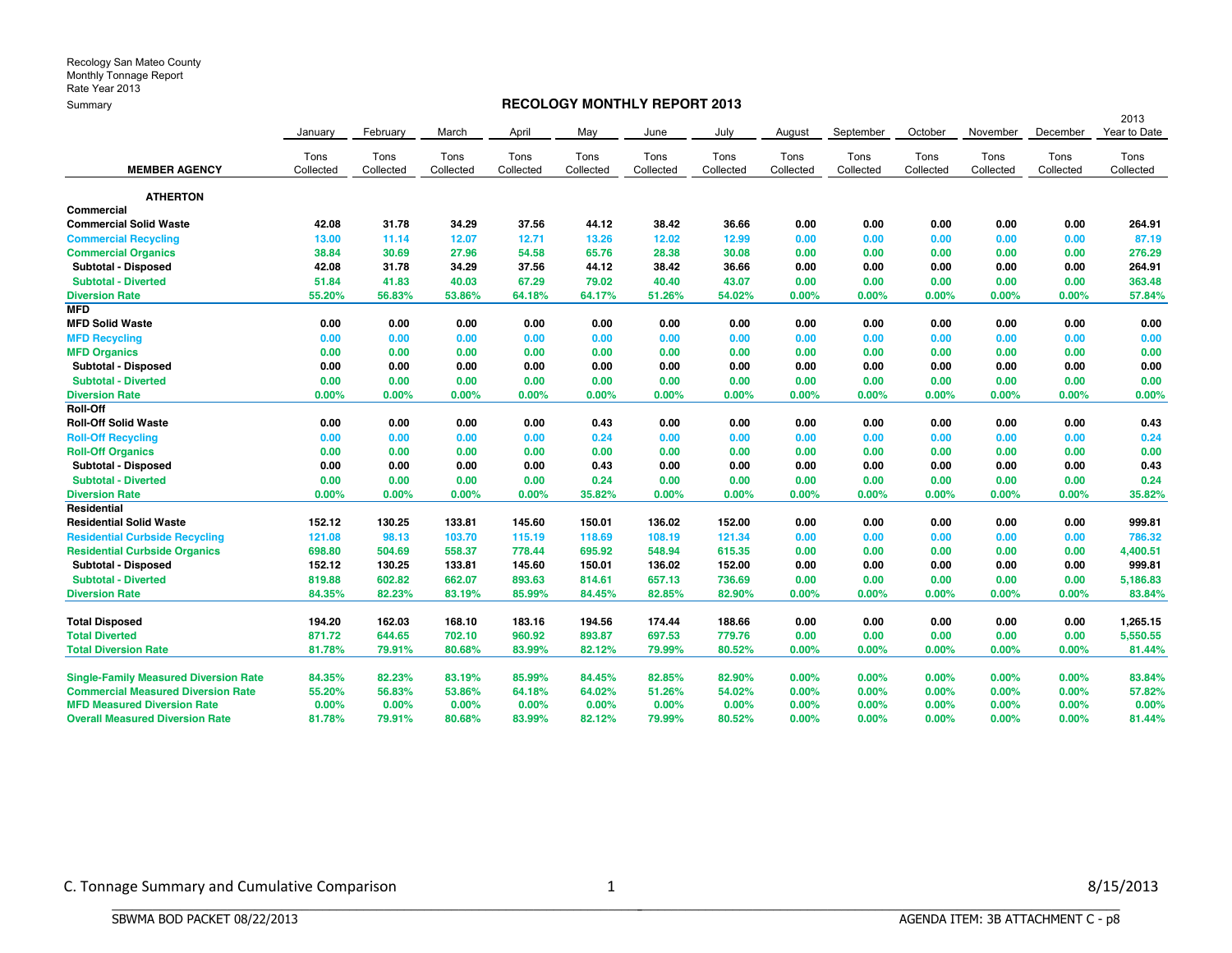**Period: JULY 2013**

### **CUMULATIVE ANNUAL COMPARISON OF TONNAGE**

|                                       | <b>Year to Date</b> | <b>Year to Date</b> | Year to Date     | 2012 - 2013      | 2012 - 2013 |
|---------------------------------------|---------------------|---------------------|------------------|------------------|-------------|
| <b>MEMBER AGENCY</b>                  | <b>2011 Tons</b>    | <b>2012 Tons</b>    | <b>2013 Tons</b> | Tons Incr/(Decr) | % Change    |
| <b>Atherton</b>                       |                     |                     |                  |                  |             |
| Commercial <sup>1</sup> and MFD       |                     |                     |                  |                  |             |
| <b>Commercial Solid Waste</b>         | 353.96              | 314.63              | 264.91           | (49.72)          | $-15.80%$   |
| <b>MFD Solid Waste</b>                | 0.00                | 0.00                | 0.00             | 0.00             | 0.00%       |
| <b>Roll-Off Solid Waste</b>           | 0.00                | 0.00                | 0.43             | 0.43             | 100.00%     |
| <b>Commercial Recycling</b>           | 135.04              | 81.37               | 87.19            | 5.82             | 7.15%       |
| <b>MFD Recycling</b>                  | 0.00                | 0.00                | 0.00             | 0.00             | 0.00%       |
| <b>Roll-Off Recycling</b>             | 6.61                | 0.00                | 0.24             | 0.24             | 100.00%     |
| <b>Commercial Organics</b>            | 275.76              | 173.01              | 276.29           | 103.28           | 59.70%      |
| <b>MFD Organics</b>                   | 0.00                | 0.00                | 0.00             | 0.00             | 0.00%       |
| <b>Roll-Off Organics</b>              | 3.53                | 26.57               | 0.00             | (26.57)          | $-100.00\%$ |
| <b>SUBTOTAL - Disposed Tons</b>       | 353.96              | 314.63              | 265.34           | (49.29)          | $-15.67%$   |
| <b>SUBTOTAL - Diverted Tons</b>       | 420.94              | 280.95              | 363.72           | 82.77            | 29.46%      |
| Residential                           |                     |                     |                  |                  |             |
| <b>Residential Solid Waste</b>        | 1,225.67            | 1,015.78            | 999.81           | (15.97)          | $-1.57%$    |
| <b>Residential Curbside Recycling</b> | 719.40              | 749.89              | 786.32           | 36.43            | 4.86%       |
| <b>Residential Curbside Organics</b>  | 4,367.20            | 4,544.47            | 4,400.51         | (143.96)         | $-3.17%$    |
| <b>SUBTOTAL - Disposed Tons</b>       | 1,225.67            | 1,015.78            | 999.81           | (15.97)          | $-1.57%$    |
| <b>SUBTOTAL - Diverted Tons</b>       | 5,086.60            | 5,294.36            | 5,186.83         | (107.53)         | $-2.03%$    |
| <b>Commercial/MFD and Residential</b> |                     |                     |                  |                  |             |
| <b>TOTAL TONS DISPOSED</b>            | 1,579.63            | 1,330.41            | 1,265.15         |                  |             |
| <b>TOTAL TONS DIVERTED</b>            | 5,507.54            | 5,575.31            | 5,550.55         |                  |             |
| <b>COMMERCIAL DIVERSION RATE</b>      | 54.32%              | 47.17%              | 57.82%           |                  |             |
| <b>MFD DIVERSION RATE</b>             | 0.00%               | 0.00%               | 0.00%            |                  |             |
| <b>RESIDENTIAL DIVERSION RATE</b>     | 80.58%              | 83.90%              | 83.84%           |                  |             |
| <b>TOTAL DIVERSION RATE</b>           | 77.71%              | 80.73%              | 81.44%           |                  |             |

 $<sup>1</sup>$  Includes Agency facilities tonnage</sup>

BBBBBBBBBBBBBBBBBBBBBBBBBBBBBBBBBBBBBBBBBBBBBBBBBBBBBBBBBBBBBBBBBBBBBBBBBBBBBB

C. Tonnage Summary and Cumulative Comparison 2 and 2 8/15/2013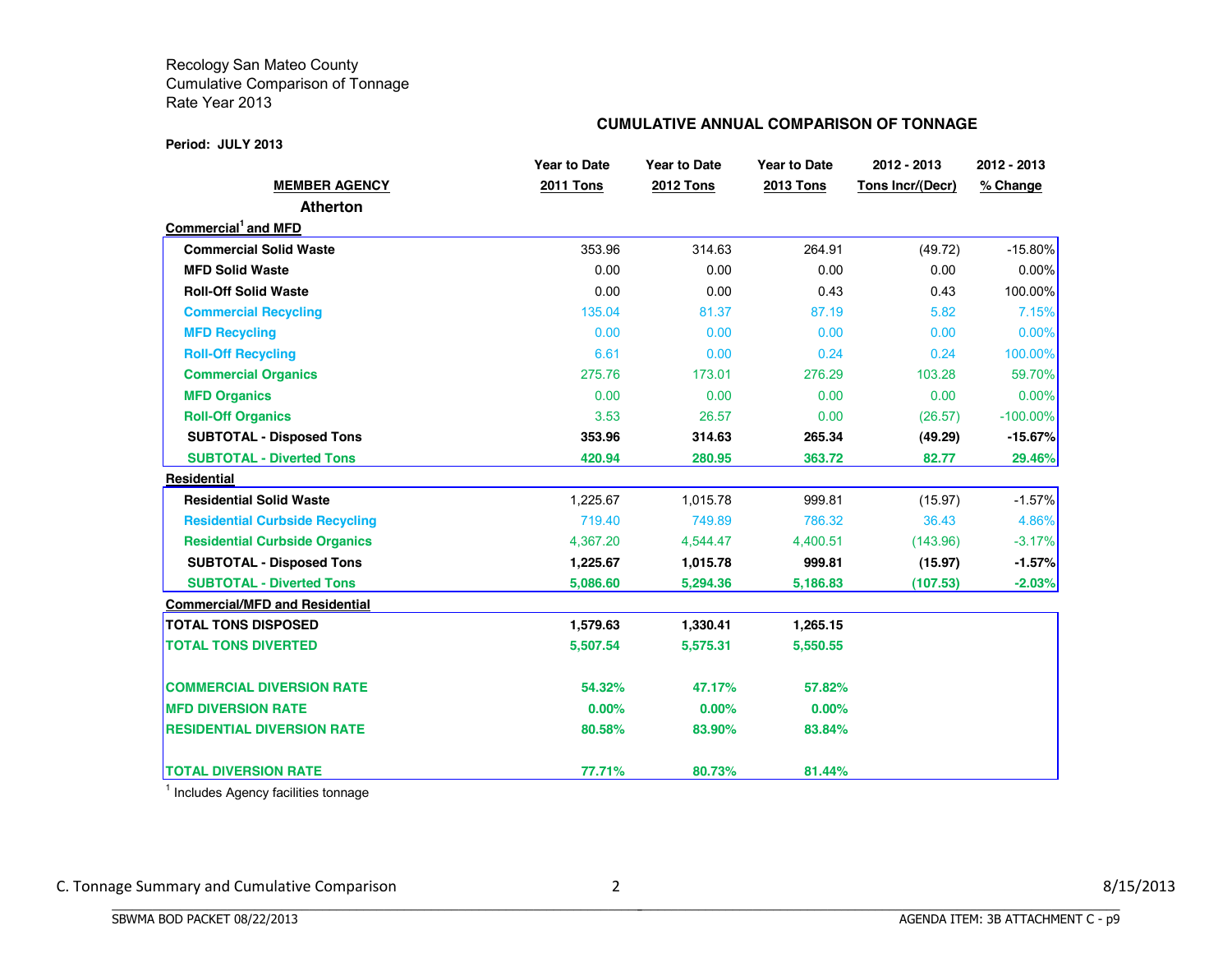#### **RECOLOGY MONTHLY REPORT 2013**

|                                              |           |           |           |           |           |           |           |           |           |           |           |           | 2013         |
|----------------------------------------------|-----------|-----------|-----------|-----------|-----------|-----------|-----------|-----------|-----------|-----------|-----------|-----------|--------------|
|                                              | January   | February  | March     | April     | May       | June      | July      | August    | September | October   | November  | December  | Year to Date |
|                                              | Tons      | Tons      | Tons      | Tons      | Tons      | Tons      | Tons      | Tons      | Tons      | Tons      | Tons      | Tons      | Tons         |
| <b>MEMBER AGENCY</b>                         | Collected | Collected | Collected | Collected | Collected | Collected | Collected | Collected | Collected | Collected | Collected | Collected | Collected    |
| <b>BELMONT</b>                               |           |           |           |           |           |           |           |           |           |           |           |           |              |
| Commercial                                   |           |           |           |           |           |           |           |           |           |           |           |           |              |
| <b>Commercial Solid Waste</b>                | 197.38    | 178.75    | 192.10    | 205.61    | 199.40    | 180.51    | 193.90    | 0.00      | 0.00      | 0.00      | 0.00      | 0.00      | 1,347.65     |
| <b>Commercial Recycling</b>                  | 52.22     | 46.09     | 50.31     | 53.28     | 54.74     | 51.32     | 56.33     | 0.00      | 0.00      | 0.00      | 0.00      | 0.00      | 364.29       |
| <b>Commercial Organics</b>                   | 38.40     | 36.83     | 37.59     | 46.71     | 43.56     | 36.91     | 41.82     | 0.00      | 0.00      | 0.00      | 0.00      | 0.00      | 281.82       |
| Subtotal - Disposed                          | 197.38    | 178.75    | 192.10    | 205.61    | 199.40    | 180.51    | 193.90    | 0.00      | 0.00      | 0.00      | 0.00      | 0.00      | 1,347.65     |
| <b>Subtotal - Diverted</b>                   | 90.62     | 82.92     | 87.90     | 99.99     | 98.30     | 88.23     | 98.15     | 0.00      | 0.00      | 0.00      | 0.00      | 0.00      | 646.11       |
| <b>Diversion Rate</b>                        | 31.47%    | 31.69%    | 31.39%    | 32.72%    | 33.02%    | 32.83%    | 33.61%    | 0.00%     | 0.00%     | 0.00%     | 0.00%     | 0.00%     | 32.41%       |
| <b>MFD</b>                                   |           |           |           |           |           |           |           |           |           |           |           |           |              |
| <b>MFD Solid Waste</b>                       | 187.86    | 168.65    | 178.75    | 191.93    | 190.08    | 173.17    | 201.79    | 0.00      | 0.00      | 0.00      | 0.00      | 0.00      | 1,292.23     |
| <b>MFD Recycling</b>                         | 44.73     | 38.44     | 40.05     | 42.34     | 44.23     | 39.77     | 44.68     | 0.00      | 0.00      | 0.00      | 0.00      | 0.00      | 294.24       |
| <b>MFD Organics</b>                          | 5.00      | 4.60      | 4.91      | 5.09      | 5.63      | 4.73      | 4.90      | 0.00      | 0.00      | 0.00      | 0.00      | 0.00      | 34.86        |
| Subtotal - Disposed                          | 187.86    | 168.65    | 178.75    | 191.93    | 190.08    | 173.17    | 201.79    | 0.00      | 0.00      | 0.00      | 0.00      | 0.00      | 1,292.23     |
| <b>Subtotal - Diverted</b>                   | 49.73     | 43.04     | 44.96     | 47.43     | 49.86     | 44.50     | 49.58     | 0.00      | 0.00      | 0.00      | 0.00      | 0.00      | 329.10       |
| <b>Diversion Rate</b>                        | 20.93%    | 20.33%    | 20.10%    | 19.82%    | 20.78%    | 20.44%    | 19.72%    | 0.00%     | 0.00%     | 0.00%     | 0.00%     | 0.00%     | 20.30%       |
| <b>Roll-Off</b>                              |           |           |           |           |           |           |           |           |           |           |           |           |              |
| <b>Roll-Off Solid Waste</b>                  | 32.44     | 46.21     | 31.89     | 41.59     | 45.36     | 33.31     | 40.37     | 0.00      | 0.00      | 0.00      | 0.00      | 0.00      | 271.17       |
| <b>Roll-Off Recycling</b>                    | 0.00      | 1.80      | 0.00      | 0.00      | 0.82      | 0.00      | 0.00      | 0.00      | 0.00      | 0.00      | 0.00      | 0.00      | 2.62         |
| <b>Roll-Off Organics</b>                     | 0.22      | 0.00      | 0.00      | 0.00      | 0.00      | 0.00      | 0.00      | 0.00      | 0.00      | 0.00      | 0.00      | 0.00      | 0.22         |
| Subtotal - Disposed                          | 32.44     | 46.21     | 31.89     | 41.59     | 45.36     | 33.31     | 40.37     | 0.00      | 0.00      | 0.00      | 0.00      | 0.00      | 271.17       |
| <b>Subtotal - Diverted</b>                   | 0.22      | 1.80      | 0.00      | 0.00      | 0.82      | 0.00      | 0.00      | 0.00      | 0.00      | 0.00      | 0.00      | 0.00      | 2.84         |
| <b>Diversion Rate</b>                        | 0.67%     | 3.75%     | 0.00%     | 0.00%     | 1.78%     | 0.00%     | 0.00%     | 0.00%     | 0.00%     | 0.00%     | 0.00%     | 0.00%     | 1.04%        |
| Residential                                  |           |           |           |           |           |           |           |           |           |           |           |           |              |
| <b>Residential Solid Waste</b>               | 284.94    | 248.73    | 261.68    | 266.19    | 297.90    | 261.63    | 293.34    | 0.00      | 0.00      | 0.00      | 0.00      | 0.00      | 1,914.41     |
| <b>Residential Curbside Recycling</b>        | 264.85    | 209.03    | 222.08    | 230.07    | 253.77    | 218.34    | 245.15    | 0.00      | 0.00      | 0.00      | 0.00      | 0.00      | 1,643.29     |
| <b>Residential Curbside Organics</b>         | 350.48    | 260.03    | 335.02    | 401.34    | 412.73    | 334.20    | 367.38    | 0.00      | 0.00      | 0.00      | 0.00      | 0.00      | 2,461.18     |
| Subtotal - Disposed                          | 284.94    | 248.73    | 261.68    | 266.19    | 297.90    | 261.63    | 293.34    | 0.00      | 0.00      | 0.00      | 0.00      | 0.00      | 1,914.41     |
| <b>Subtotal - Diverted</b>                   | 615.33    | 469.06    | 557.10    | 631.41    | 666.50    | 552.54    | 612.53    | 0.00      | 0.00      | 0.00      | 0.00      | 0.00      | 4,104.47     |
| <b>Diversion Rate</b>                        | 68.35%    | 65.35%    | 68.04%    | 70.34%    | 69.11%    | 67.87%    | 67.62%    | 0.00%     | 0.00%     | 0.00%     | 0.00%     | 0.00%     | 68.19%       |
| <b>Total Disposed</b>                        | 702.62    | 642.34    | 664.42    | 705.32    | 732.74    | 648.62    | 729.40    | 0.00      | 0.00      | 0.00      | 0.00      | 0.00      | 4,825.46     |
| <b>Total Diverted</b>                        | 755.90    | 596.82    | 689.96    | 778.83    | 815.48    | 685.27    | 760.26    | 0.00      | 0.00      | 0.00      | 0.00      | 0.00      | 5,082.52     |
| <b>Total Diversion Rate</b>                  | 51.83%    | 48.16%    | 50.94%    | 52.48%    | 52.67%    | 51.37%    | 51.04%    | 0.00%     | 0.00%     | 0.00%     | 0.00%     | 0.00%     | 51.30%       |
| <b>Single-Family Measured Diversion Rate</b> | 68.35%    | 65.35%    | 68.04%    | 70.34%    | 69.11%    | 67.87%    | 67.62%    | $0.00\%$  | 0.00%     | 0.00%     | 0.00%     | $0.00\%$  | 68.19%       |
| <b>Commercial Measured Diversion Rate</b>    | 25.18%    | 24.50%    | 24.81%    | 25.13%    | 25.52%    | 25.54%    | 25.31%    | $0.00\%$  | 0.00%     | 0.00%     | 0.00%     | 0.00%     | 25.15%       |
| <b>MFD Measured Diversion Rate</b>           | 20.93%    | 20.33%    | 20.10%    | 19.82%    | 20.78%    | 20.44%    | 19.72%    | 0.00%     | 0.00%     | 0.00%     | 0.00%     | 0.00%     | 20.30%       |
| <b>Overall Measured Diversion Rate</b>       | 51.83%    | 48.16%    | 50.94%    | 52.48%    | 52.67%    | 51.37%    | 51.04%    | 0.00%     | 0.00%     | 0.00%     | 0.00%     | 0.00%     | 51.30%       |

BBBBBBBBBBBBBBBBBBBBBBBBBBBBBBBBBBBBBBBBBBBBBBBBBBBBBBBBBBBBBBBBBBBBBBBBBBBBBB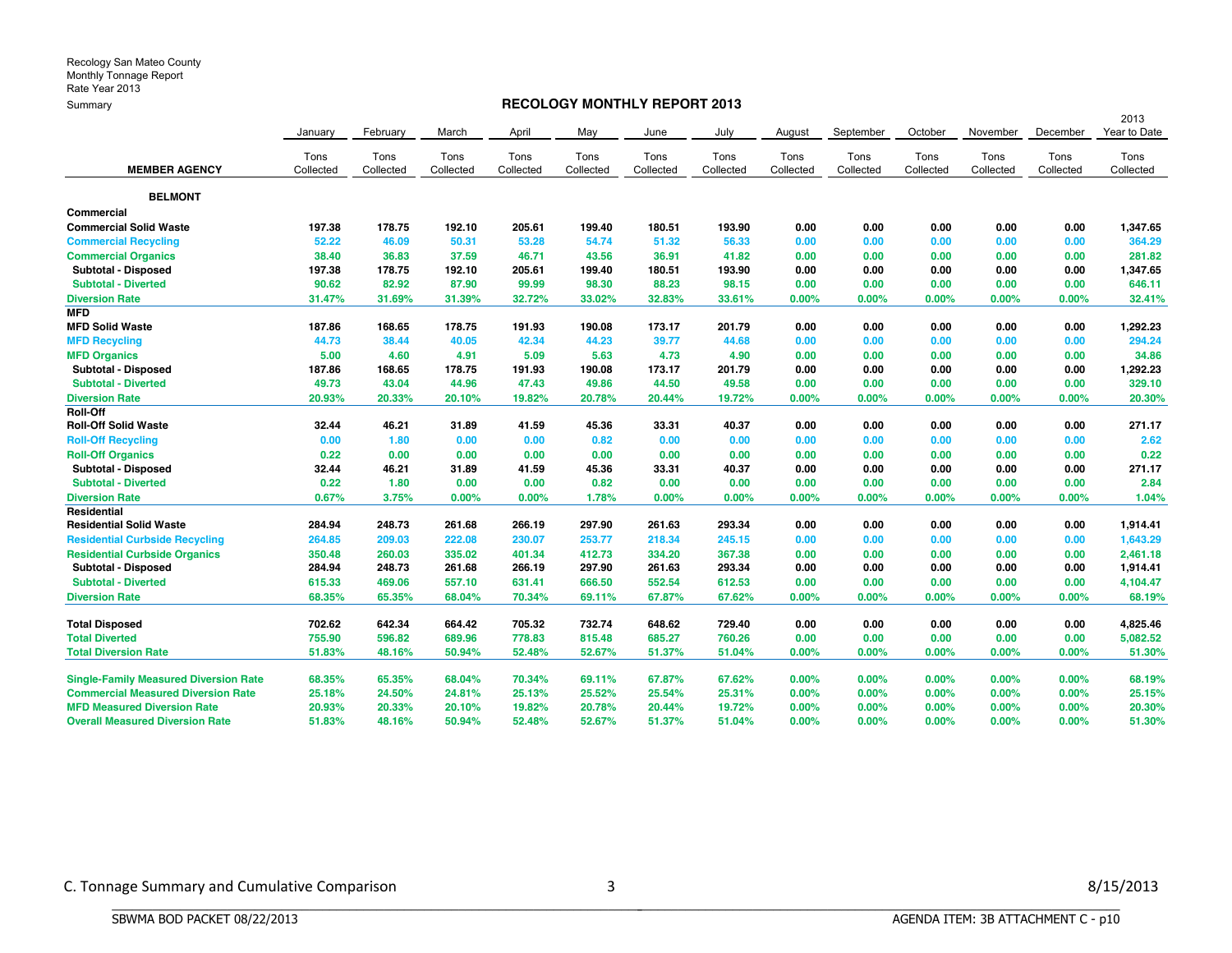#### **Period: JULY 2013**

#### **CUMULATIVE ANNUAL COMPARISON OF TONNAGE**

|                                       | <b>Year to Date</b> | <b>Year to Date</b> | <b>Year to Date</b> | 2012 - 2013      | 2012 - 2013 |
|---------------------------------------|---------------------|---------------------|---------------------|------------------|-------------|
| <b>MEMBER AGENCY</b>                  | <b>2011 Tons</b>    | <b>2012 Tons</b>    | <b>2013 Tons</b>    | Tons Incr/(Decr) | % Change    |
| <b>Belmont</b>                        |                     |                     |                     |                  |             |
| Commercial <sup>1</sup> and MFD       |                     |                     |                     |                  |             |
| <b>Commercial Solid Waste</b>         | 1,218.87            | 1,528.21            | 1,347.65            | (180.56)         | $-11.82%$   |
| <b>MFD Solid Waste</b>                | 1,081.18            | 1,199.37            | 1,292.23            | 92.86            | 7.74%       |
| <b>Roll-Off Solid Waste</b>           | 271.88              | 287.20              | 271.17              | (16.03)          | $-5.58%$    |
| <b>Commercial Recycling</b>           | 296.04              | 355.64              | 364.29              | 8.65             | 2.43%       |
| <b>MFD Recycling</b>                  | 258.04              | 266.55              | 294.24              | 27.69            | 10.39%      |
| <b>Roll-Off Recycling</b>             | 0.00                | 0.00                | 2.62                | 2.62             | 145.56%     |
| <b>Commercial Organics</b>            | 224.09              | 242.86              | 281.82              | 38.96            | 16.04%      |
| <b>MFD Organics</b>                   | 13.93               | 15.34               | 34.86               | 19.52            | 127.25%     |
| <b>Roll-Off Organics</b>              | 1.14                | 7.02                | 0.22                | (6.80)           | $-96.87%$   |
| <b>SUBTOTAL - Disposed Tons</b>       | 2,571.93            | 3,014.78            | 2,911.05            | (103.73)         | $-3.44%$    |
| <b>SUBTOTAL - Diverted Tons</b>       | 793.24              | 887.41              | 978.05              | 90.64            | 10.21%      |
| Residential                           |                     |                     |                     |                  |             |
| <b>Residential Solid Waste</b>        | 1,873.17            | 1,944.53            | 1,914.41            | (30.12)          | $-1.55%$    |
| <b>Residential Curbside Recycling</b> | 1,826.49            | 1,646.08            | 1,643.29            | (2.79)           | $-0.17%$    |
| <b>Residential Curbside Organics</b>  | 2,363.05            | 2,348.88            | 2,461.18            | 112.30           | 4.78%       |
| <b>SUBTOTAL - Disposed Tons</b>       | 1,873.17            | 1,944.53            | 1,914.41            | (30.12)          | $-1.55%$    |
| <b>SUBTOTAL - Diverted Tons</b>       | 4,189.54            | 3,994.96            | 4,104.47            | 109.51           | 2.74%       |
| <b>Commercial/MFD and Residential</b> |                     |                     |                     |                  |             |
| <b>TOTAL TONS DISPOSED</b>            | 4,445.10            | 4,959.31            | 4,825.46            |                  |             |
| <b>TOTAL TONS DIVERTED</b>            | 4,982.78            | 4,882.37            | 5,082.52            |                  |             |
| <b>COMMERCIAL DIVERSION RATE</b>      | 23.57%              | 22.74%              | 25.15%              |                  |             |
| <b>MFD DIVERSION RATE</b>             | 20.10%              | 19.03%              | 20.30%              |                  |             |
| <b>RESIDENTIAL DIVERSION RATE</b>     | 69.10%              | 67.26%              | 68.19%              |                  |             |
| <b>TOTAL DIVERSION RATE</b>           | 52.85%              | 49.61%              | 51.30%              |                  |             |

 $<sup>1</sup>$  Includes Agency facilities tonnage</sup>

BBBBBBBBBBBBBBBBBBBBBBBBBBBBBBBBBBBBBBBBBBBBBBBBBBBBBBBBBBBBBBBBBBBBBBBBBBBBBB

C. Tonnage Summary and Cumulative Comparison and the state of the state of the state of the state of the state of the state of the state of the state of the state of the state of the state of the state of the state of the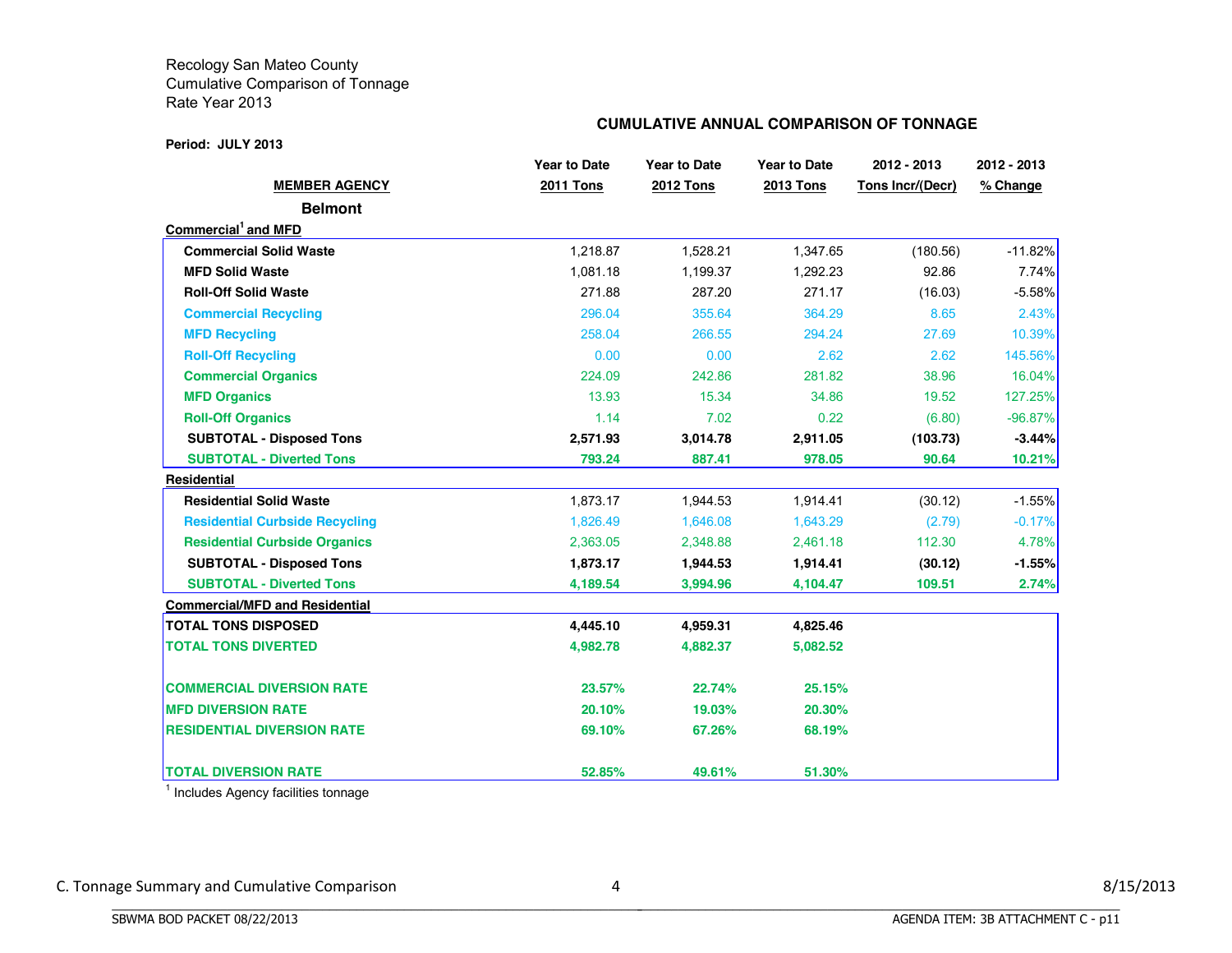#### **RECOLOGY MONTHLY REPORT 2013**

| <u>----------</u>                            |           |           |           |           |           |           |           |           |           |           |           |           |                      |
|----------------------------------------------|-----------|-----------|-----------|-----------|-----------|-----------|-----------|-----------|-----------|-----------|-----------|-----------|----------------------|
|                                              | January   | February  | March     | April     | May       | June      | July      | August    | September | October   | November  | December  | 2013<br>Year to Date |
|                                              | Tons      | Tons      | Tons      | Tons      | Tons      | Tons      | Tons      | Tons      | Tons      | Tons      | Tons      | Tons      | Tons                 |
| <b>MEMBER AGENCY</b>                         | Collected | Collected | Collected | Collected | Collected | Collected | Collected | Collected | Collected | Collected | Collected | Collected | Collected            |
| <b>BURLINGAME</b>                            |           |           |           |           |           |           |           |           |           |           |           |           |                      |
| Commercial                                   |           |           |           |           |           |           |           |           |           |           |           |           |                      |
| <b>Commercial Solid Waste</b>                | 710.75    | 621.16    | 661.78    | 718.37    | 722.42    | 646.51    | 739.84    | 0.00      | 0.00      | 0.00      | 0.00      | 0.00      | 4,820.83             |
| <b>Commercial Recycling</b>                  | 251.36    | 210.55    | 260.94    | 276.27    | 280.79    | 275.52    | 285.64    | 0.00      | 0.00      | 0.00      | 0.00      | 0.00      | 1,841.07             |
| <b>Commercial Organics</b>                   | 220.34    | 201.76    | 230.18    | 225.97    | 223.30    | 233.58    | 233.41    | 0.00      | 0.00      | 0.00      | 0.00      | 0.00      | 1,568.54             |
| Subtotal - Disposed                          | 710.75    | 621.16    | 661.78    | 718.37    | 722.42    | 646.51    | 739.84    | 0.00      | 0.00      | 0.00      | 0.00      | 0.00      | 4,820.83             |
| <b>Subtotal - Diverted</b>                   | 471.70    | 412.31    | 491.12    | 502.24    | 504.09    | 509.10    | 519.05    | 0.00      | 0.00      | 0.00      | 0.00      | 0.00      | 3,409.61             |
| <b>Diversion Rate</b>                        | 39.89%    | 39.90%    | 42.60%    | 41.15%    | 41.10%    | 44.05%    | 41.23%    | 0.00%     | 0.00%     | 0.00%     | 0.00%     | 0.00%     | 41.43%               |
| <b>MFD</b>                                   |           |           |           |           |           |           |           |           |           |           |           |           |                      |
| <b>MFD Solid Waste</b>                       | 258.70    | 228.43    | 242.42    | 255.38    | 261.52    | 226.59    | 263.51    | 0.00      | 0.00      | 0.00      | 0.00      | 0.00      | 1,736.55             |
| <b>MFD Recycling</b>                         | 78.32     | 64.37     | 67.61     | 71.13     | 73.03     | 69.09     | 76.25     | 0.00      | 0.00      | 0.00      | 0.00      | 0.00      | 499.80               |
| <b>MFD Organics</b>                          | 6.16      | 5.03      | 5.33      | 6.13      | 6.68      | 5.25      | 4.21      | 0.00      | 0.00      | 0.00      | 0.00      | 0.00      | 38.79                |
| Subtotal - Disposed                          | 258.70    | 228.43    | 242.42    | 255.38    | 261.52    | 226.59    | 263.51    | 0.00      | 0.00      | 0.00      | 0.00      | 0.00      | 1,736.55             |
| <b>Subtotal - Diverted</b>                   | 84.48     | 69.40     | 72.94     | 77.26     | 79.71     | 74.34     | 80.46     | 0.00      | 0.00      | 0.00      | 0.00      | 0.00      | 538.59               |
| <b>Diversion Rate</b>                        | 24.62%    | 23.30%    | 23.13%    | 23.23%    | 23.36%    | 24.70%    | 23.39%    | 0.00%     | 0.00%     | 0.00%     | 0.00%     | 0.00%     | 23.67%               |
| <b>Roll-Off</b>                              |           |           |           |           |           |           |           |           |           |           |           |           |                      |
| <b>Roll-Off Solid Waste</b>                  | 687.76    | 559.09    | 584.38    | 569.85    | 618.69    | 581.46    | 651.76    | 0.00      | 0.00      | 0.00      | 0.00      | 0.00      | 4,252.99             |
| <b>Roll-Off Recycling</b>                    | 9.93      | 9.94      | 12.02     | 8.35      | 8.73      | 6.93      | 6.97      | 0.00      | 0.00      | 0.00      | 0.00      | 0.00      | 62.87                |
| <b>Roll-Off Organics</b>                     | 0.00      | 0.00      | 0.00      | 0.00      | 0.00      | 0.00      | 0.00      | 0.00      | 0.00      | 0.00      | 0.00      | 0.00      | 0.00                 |
| Subtotal - Disposed                          | 687.76    | 559.09    | 584.38    | 569.85    | 618.69    | 581.46    | 651.76    | 0.00      | 0.00      | 0.00      | 0.00      | 0.00      | 4,252.99             |
| <b>Subtotal - Diverted</b>                   | 9.93      | 9.94      | 12.02     | 8.35      | 8.73      | 6.93      | 6.97      | 0.00      | 0.00      | 0.00      | 0.00      | 0.00      | 62.87                |
| <b>Diversion Rate</b>                        | 1.42%     | 1.75%     | 2.02%     | 1.44%     | 1.39%     | 1.18%     | 1.06%     | 0.00%     | 0.00%     | 0.00%     | 0.00%     | 0.00%     | 1.46%                |
| Residential                                  |           |           |           |           |           |           |           |           |           |           |           |           |                      |
| <b>Residential Solid Waste</b>               | 323.74    | 279.67    | 275.19    | 317.33    | 323.07    | 292.60    | 331.62    | 0.00      | 0.00      | 0.00      | 0.00      | 0.00      | 2,143.22             |
| <b>Residential Curbside Recycling</b>        | 285.61    | 221.18    | 226.01    | 254.15    | 257.04    | 235.19    | 260.02    | 0.00      | 0.00      | 0.00      | 0.00      | 0.00      | 1,739.20             |
| <b>Residential Curbside Organics</b>         | 458.87    | 303.26    | 374.90    | 524.15    | 499.62    | 407.25    | 462.75    | 0.00      | 0.00      | 0.00      | 0.00      | 0.00      | 3,030.80             |
| Subtotal - Disposed                          | 323.74    | 279.67    | 275.19    | 317.33    | 323.07    | 292.60    | 331.62    | 0.00      | 0.00      | 0.00      | 0.00      | 0.00      | 2,143.22             |
| <b>Subtotal - Diverted</b>                   | 744.48    | 524.44    | 600.91    | 778.30    | 756.66    | 642.44    | 722.77    | 0.00      | 0.00      | 0.00      | 0.00      | 0.00      | 4,770.00             |
| <b>Diversion Rate</b>                        | 69.69%    | 65.22%    | 68.59%    | 71.04%    | 70.08%    | 68.71%    | 68.55%    | 0.00%     | 0.00%     | 0.00%     | 0.00%     | 0.00%     | 69.00%               |
|                                              |           |           |           |           |           |           |           |           |           |           |           |           |                      |
| <b>Total Disposed</b>                        | 1,980.95  | 1,688.35  | 1,763.77  | 1,860.93  | 1,925.70  | 1,747.16  | 1,986.73  | 0.00      | 0.00      | 0.00      | 0.00      | 0.00      | 12,953.59            |
| <b>Total Diverted</b>                        | 1,310.59  | 1,016.09  | 1,176.99  | 1,366.15  | 1,349.19  | 1,232.81  | 1,329.25  | 0.00      | 0.00      | 0.00      | 0.00      | 0.00      | 8,781.07             |
| <b>Total Diversion Rate</b>                  | 39.82%    | 37.57%    | 40.02%    | 42.33%    | 41.20%    | 41.37%    | 40.09%    | 0.00%     | 0.00%     | 0.00%     | 0.00%     | 0.00%     | 40.40%               |
| <b>Single-Family Measured Diversion Rate</b> | 69.69%    | 65.22%    | 68.59%    | 71.04%    | 70.08%    | 68.71%    | 68.55%    | 0.00%     | 0.00%     | 0.00%     | 0.00%     | $0.00\%$  | 69.00%               |
| <b>Commercial Measured Diversion Rate</b>    | 25.46%    | 25.87%    | 27.90%    | 27.58%    | 26.99%    | 28.87%    | 26.82%    | 0.00%     | 0.00%     | 0.00%     | 0.00%     | 0.00%     | 27.06%               |
| <b>MFD Measured Diversion Rate</b>           | 24.62%    | 23.30%    | 23.13%    | 23.23%    | 23.36%    | 24.70%    | 23.39%    | 0.00%     | 0.00%     | 0.00%     | 0.00%     | 0.00%     | 23.67%               |
| <b>Overall Measured Diversion Rate</b>       | 39.82%    | 37.57%    | 40.02%    | 42.33%    | 41.20%    | 41.37%    | 40.09%    | 0.00%     | 0.00%     | 0.00%     | 0.00%     | 0.00%     | 40.40%               |
|                                              |           |           |           |           |           |           |           |           |           |           |           |           |                      |

BBBBBBBBBBBBBBBBBBBBBBBBBBBBBBBBBBBBBBBBBBBBBBBBBBBBBBBBBBBBBBBBBBBBBBBBBBBBBB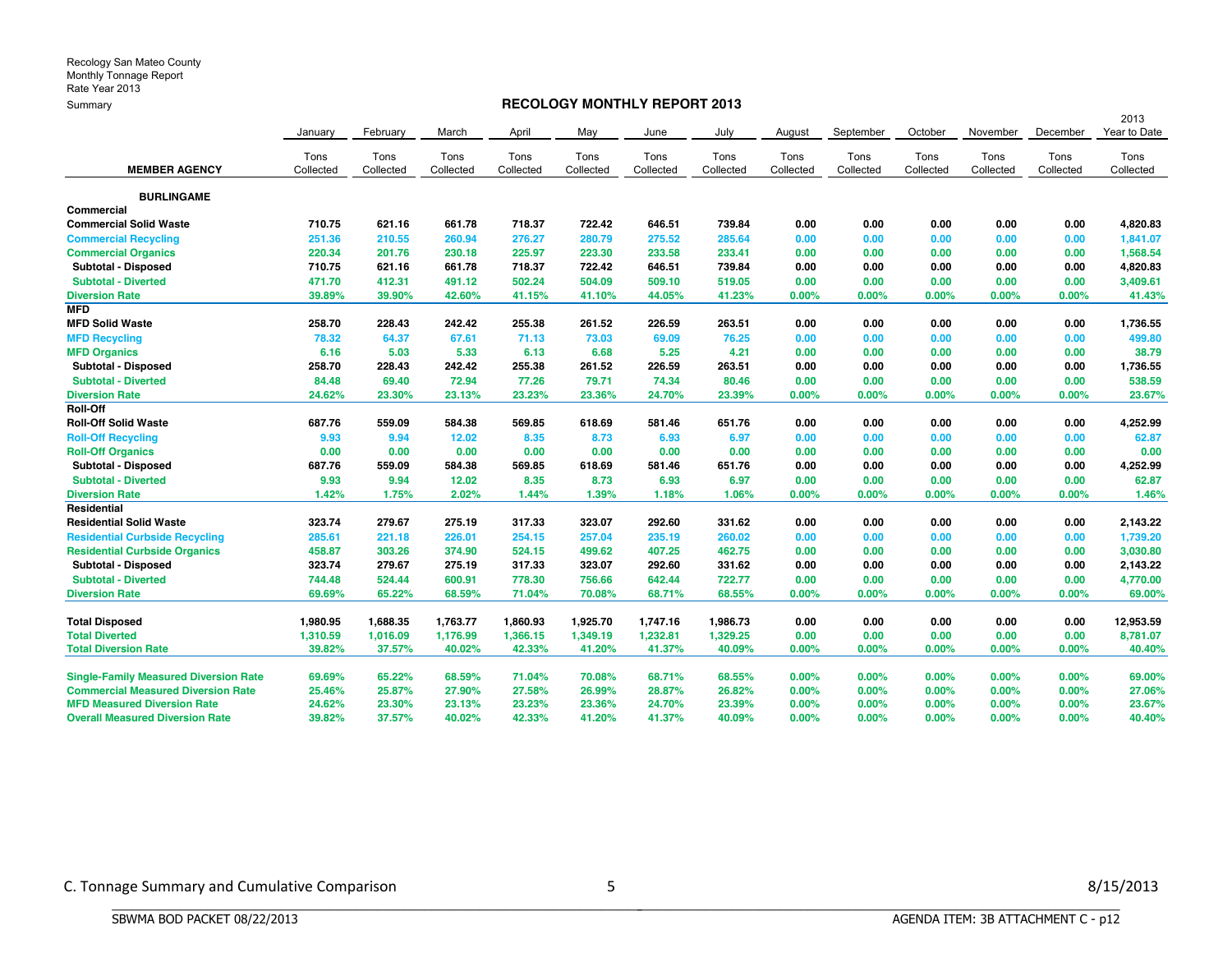#### **Period: JULY 2013**

#### **CUMULATIVE ANNUAL COMPARISON OF TONNAGE**

|                                       | <b>Year to Date</b> | <b>Year to Date</b> | <b>Year to Date</b> | 2012 - 2013      | 2012 - 2013 |
|---------------------------------------|---------------------|---------------------|---------------------|------------------|-------------|
| <b>MEMBER AGENCY</b>                  | <b>2011 Tons</b>    | <b>2012 Tons</b>    | <b>2013 Tons</b>    | Tons Incr/(Decr) | % Change    |
| <b>Burlingame</b>                     |                     |                     |                     |                  |             |
| Commercial <sup>1</sup> and MFD       |                     |                     |                     |                  |             |
| <b>Commercial Solid Waste</b>         | 4,693.87            | 5,033.04            | 4,820.83            | (212.21)         | $-4.22%$    |
| <b>MFD Solid Waste</b>                | 1,795.84            | 1,669.97            | 1,736.55            | 66.58            | $3.99\%$    |
| <b>Roll-Off Solid Waste</b>           | 4,920.76            | 4,961.11            | 4,252.99            | (708.12)         | $-14.27%$   |
| <b>Commercial Recycling</b>           | 1,453.34            | 1,647.85            | 1,841.07            | 193.22           | 11.73%      |
| <b>MFD Recycling</b>                  | 407.06              | 409.69              | 499.80              | 90.11            | 21.99%      |
| <b>Roll-Off Recycling</b>             | 65.64               | 156.80              | 62.87               | (93.93)          | $-59.90\%$  |
| <b>Commercial Organics</b>            | 1,352.76            | 1,280.89            | 1,568.54            | 287.65           | 22.46%      |
| <b>MFD Organics</b>                   | 45.12               | 32.79               | 38.79               | 6.00             | 18.30%      |
| <b>Roll-Off Organics</b>              | 227.78              | 236.21              | 0.00                | (236.21)         | $-100.00\%$ |
| <b>SUBTOTAL - Disposed Tons</b>       | 11,410.47           | 11,664.12           | 10,810.37           | (853.75)         | $-7.32%$    |
| <b>SUBTOTAL - Diverted Tons</b>       | 3,551.70            | 3,764.23            | 4,011.07            | 246.84           | 6.56%       |
| <b>Residential</b>                    |                     |                     |                     |                  |             |
| <b>Residential Solid Waste</b>        | 2,333.63            | 2,166.84            | 2,143.22            | (23.62)          | $-1.09%$    |
| <b>Residential Curbside Recycling</b> | 1,699.14            | 1,720.00            | 1,739.20            | 19.20            | 1.12%       |
| <b>Residential Curbside Organics</b>  | 2,949.69            | 2,974.56            | 3,030.80            | 56.24            | 1.89%       |
| <b>SUBTOTAL - Disposed Tons</b>       | 2,333.63            | 2,166.84            | 2,143.22            | (23.62)          | -1.09%      |
| <b>SUBTOTAL - Diverted Tons</b>       | 4,648.83            | 4,694.56            | 4,770.00            | 75.44            | 1.61%       |
| <b>Commercial/MFD and Residential</b> |                     |                     |                     |                  |             |
| <b>TOTAL TONS DISPOSED</b>            | 13,744.10           | 13,830.96           | 12,953.59           |                  |             |
| <b>TOTAL TONS DIVERTED</b>            | 8,200.53            | 8,458.79            | 8,781.07            |                  |             |
| <b>COMMERCIAL DIVERSION RATE</b>      | 23.74%              | 24.40%              | 27.06%              |                  |             |
| <b>MFD DIVERSION RATE</b>             | 20.11%              | 20.95%              | 23.67%              |                  |             |
| <b>RESIDENTIAL DIVERSION RATE</b>     | 66.58%              | 68.42%              | 69.00%              |                  |             |
| <b>TOTAL DIVERSION RATE</b>           | 37.37%              | 37.95%              | 40.40%              |                  |             |

<sup>1</sup> Includes Agency facilities tonnage

BBBBBBBBBBBBBBBBBBBBBBBBBBBBBBBBBBBBBBBBBBBBBBBBBBBBBBBBBBBBBBBBBBBBBBBBBBBBBB

C. Tonnage Summary and Cumulative Comparison 6 8/15/2013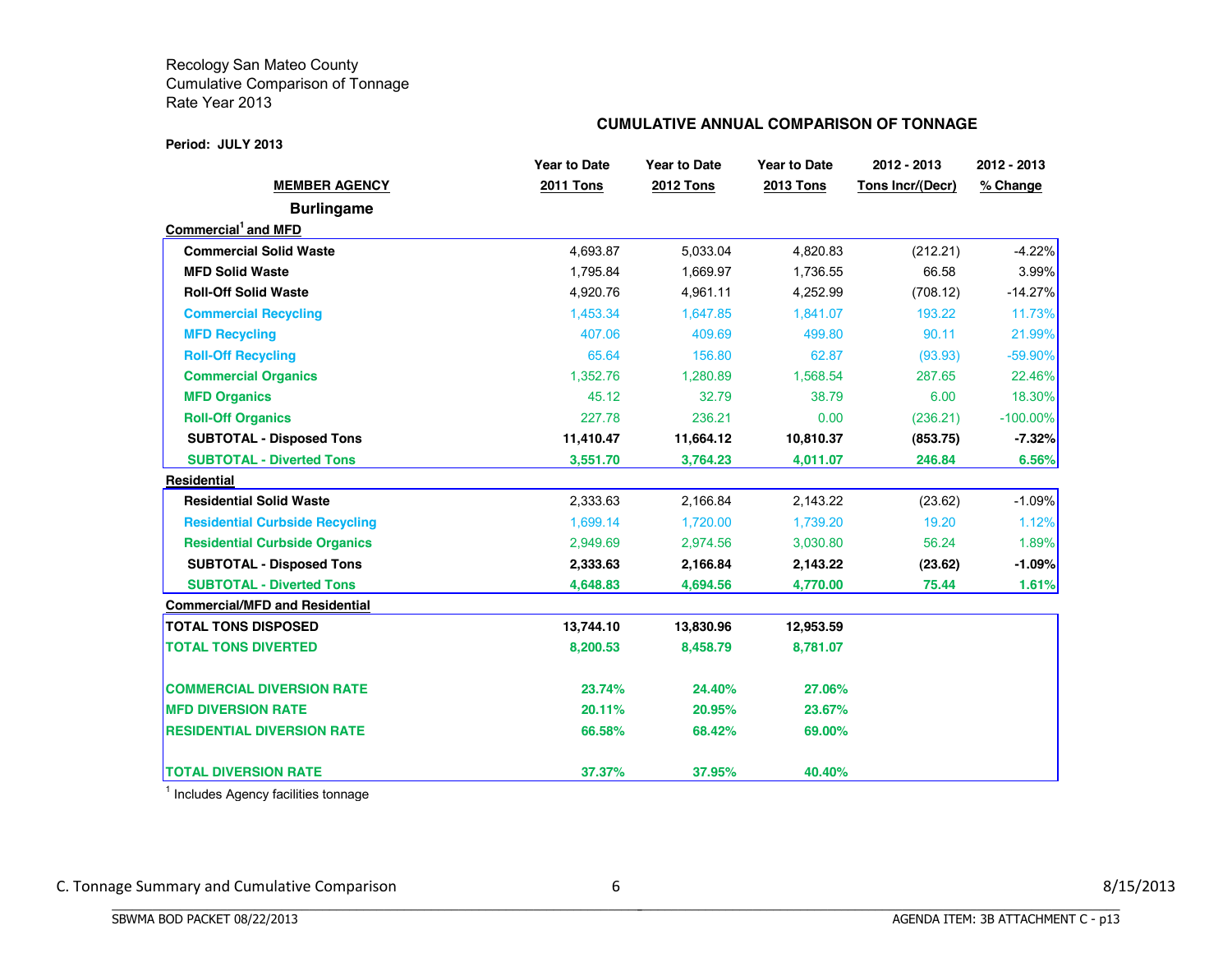#### **RECOLOGY MONTHLY REPORT 2013**

|                                              |           |           |           |           |           |           |           |           |           |           |           |           | 2013         |
|----------------------------------------------|-----------|-----------|-----------|-----------|-----------|-----------|-----------|-----------|-----------|-----------|-----------|-----------|--------------|
|                                              | January   | February  | March     | April     | May       | June      | July      | August    | September | October   | November  | December  | Year to Date |
|                                              | Tons      | Tons      | Tons      | Tons      | Tons      | Tons      | Tons      | Tons      | Tons      | Tons      | Tons      | Tons      | Tons         |
| <b>MEMBER AGENCY</b>                         | Collected | Collected | Collected | Collected | Collected | Collected | Collected | Collected | Collected | Collected | Collected | Collected | Collected    |
| <b>EAST PALO ALTO</b>                        |           |           |           |           |           |           |           |           |           |           |           |           |              |
| Commercial                                   |           |           |           |           |           |           |           |           |           |           |           |           |              |
| <b>Commercial Solid Waste</b>                | 115.49    | 93.34     | 102.02    | 116.65    | 117.85    | 110.46    | 120.61    | 0.00      | 0.00      | 0.00      | 0.00      | 0.00      | 776.42       |
| <b>Commercial Recycling</b>                  | 51.98     | 48.93     | 45.36     | 32.53     | 32.50     | 43.00     | 48.63     | 0.00      | 0.00      | 0.00      | 0.00      | 0.00      | 302.93       |
| <b>Commercial Organics</b>                   | 23.78     | 24.48     | 24.10     | 23.06     | 26.73     | 30.53     | 27.71     | 0.00      | 0.00      | 0.00      | 0.00      | 0.00      | 180.39       |
| Subtotal - Disposed                          | 115.49    | 93.34     | 102.02    | 116.65    | 117.85    | 110.46    | 120.61    | 0.00      | 0.00      | 0.00      | 0.00      | 0.00      | 776.42       |
| <b>Subtotal - Diverted</b>                   | 75.76     | 73.41     | 69.46     | 55.59     | 59.23     | 73.53     | 76.34     | 0.00      | 0.00      | 0.00      | 0.00      | 0.00      | 483.32       |
| <b>Diversion Rate</b>                        | 39.61%    | 44.02%    | 40.51%    | 32.27%    | 33.45%    | 39.96%    | 38.76%    | 0.00%     | 0.00%     | 0.00%     | 0.00%     | 0.00%     | 38.37%       |
| <b>MFD</b>                                   |           |           |           |           |           |           |           |           |           |           |           |           |              |
| <b>MFD Solid Waste</b>                       | 222.92    | 199.47    | 219.97    | 232.50    | 231.85    | 220.56    | 249.70    | 0.00      | 0.00      | 0.00      | 0.00      | 0.00      | 1,576.97     |
| <b>MFD Recycling</b>                         | 19.31     | 16.22     | 17.26     | 19.03     | 18.04     | 17.19     | 19.35     | 0.00      | 0.00      | 0.00      | 0.00      | 0.00      | 126.40       |
| <b>MFD Organics</b>                          | 6.18      | 5.56      | 7.07      | 9.59      | 6.85      | 6.75      | 7.94      | 0.00      | 0.00      | 0.00      | 0.00      | 0.00      | 49.94        |
| Subtotal - Disposed                          | 222.92    | 199.47    | 219.97    | 232.50    | 231.85    | 220.56    | 249.70    | 0.00      | 0.00      | 0.00      | 0.00      | 0.00      | 1,576.97     |
| <b>Subtotal - Diverted</b>                   | 25.49     | 21.78     | 24.33     | 28.62     | 24.89     | 23.94     | 27.29     | 0.00      | 0.00      | 0.00      | 0.00      | 0.00      | 176.34       |
| <b>Diversion Rate</b>                        | 10.26%    | 9.84%     | 9.96%     | 10.96%    | 9.69%     | 9.79%     | 9.85%     | 0.00%     | 0.00%     | 0.00%     | 0.00%     | 0.00%     | 10.06%       |
| Roll-Off                                     |           |           |           |           |           |           |           |           |           |           |           |           |              |
| <b>Roll-Off Solid Waste</b>                  | 120.08    | 93.63     | 109.84    | 104.52    | 103.95    | 105.62    | 115.17    | 0.00      | 0.00      | 0.00      | 0.00      | 0.00      | 752.81       |
| <b>Roll-Off Recycling</b>                    | 0.00      | 0.00      | 0.00      | 3.65      | 0.00      | 0.00      | 0.00      | 0.00      | 0.00      | 0.00      | 0.00      | 0.00      | 3.65         |
| <b>Roll-Off Organics</b>                     | 0.00      | 0.00      | 0.00      | 2.79      | 0.00      | 0.00      | 0.00      | 0.00      | 0.00      | 0.00      | 0.00      | 0.00      | 2.79         |
| Subtotal - Disposed                          | 120.08    | 93.63     | 109.84    | 104.52    | 103.95    | 105.62    | 115.17    | 0.00      | 0.00      | 0.00      | 0.00      | 0.00      | 752.81       |
| <b>Subtotal - Diverted</b>                   | 0.00      | 0.00      | 0.00      | 6.44      | 0.00      | 0.00      | 0.00      | 0.00      | 0.00      | 0.00      | 0.00      | 0.00      | 6.44         |
| <b>Diversion Rate</b>                        | 0.00%     | 0.00%     | 0.00%     | 5.80%     | 0.00%     | 0.00%     | 0.00%     | 0.00%     | 0.00%     | 0.00%     | 0.00%     | 0.00%     | 0.85%        |
| Residential                                  |           |           |           |           |           |           |           |           |           |           |           |           |              |
| <b>Residential Solid Waste</b>               | 543.96    | 476.99    | 500.94    | 548.07    | 539.31    | 496.86    | 599.58    | 0.00      | 0.00      | 0.00      | 0.00      | 0.00      | 3,705.71     |
| <b>Residential Curbside Recycling</b>        | 119.36    | 103.19    | 105.39    | 121.75    | 116.34    | 111.92    | 128.00    | 0.00      | 0.00      | 0.00      | 0.00      | 0.00      | 805.95       |
| <b>Residential Curbside Organics</b>         | 285.72    | 238.17    | 312.27    | 387.69    | 336.11    | 280,77    | 329.55    | 0.00      | 0.00      | 0.00      | 0.00      | 0.00      | 2,170.28     |
| Subtotal - Disposed                          | 543.96    | 476.99    | 500.94    | 548.07    | 539.31    | 496.86    | 599.58    | 0.00      | 0.00      | 0.00      | 0.00      | 0.00      | 3,705.71     |
| <b>Subtotal - Diverted</b>                   | 405.08    | 341.36    | 417.66    | 509.44    | 452.45    | 392.69    | 457.55    | 0.00      | 0.00      | 0.00      | 0.00      | 0.00      | 2,976.23     |
| <b>Diversion Rate</b>                        | 42.68%    | 41.71%    | 45.47%    | 48.17%    | 45.62%    | 44.14%    | 43.28%    | 0.00%     | 0.00%     | 0.00%     | 0.00%     | 0.00%     | 44.54%       |
| <b>Total Disposed</b>                        | 1,002.45  | 863.43    | 932.77    | 1,001.74  | 992.96    | 933.50    | 1,085.06  | 0.00      | 0.00      | 0.00      | 0.00      | 0.00      | 6,811.91     |
| <b>Total Diverted</b>                        | 506.33    | 436.55    | 511.45    | 600.09    | 536.57    | 490.16    | 561.18    | 0.00      | 0.00      | 0.00      | 0.00      | 0.00      | 3,642.33     |
| <b>Total Diversion Rate</b>                  | 33.56%    | 33.58%    | 35.41%    | 37.46%    | 35.08%    | 34.43%    | 34.09%    | 0.00%     | 0.00%     | 0.00%     | 0.00%     | 0.00%     | 34.84%       |
| <b>Single-Family Measured Diversion Rate</b> | 42.68%    | 41.71%    | 45.47%    | 48.17%    | 45.62%    | 44.14%    | 43.28%    | 0.00%     | 0.00%     | 0.00%     | 0.00%     | $0.00\%$  | 44.54%       |
| <b>Commercial Measured Diversion Rate</b>    | 18.09%    | 19.76%    | 17.84%    | 16.65%    | 15.64%    | 18.25%    | 17.59%    | 0.00%     | 0.00%     | 0.00%     | 0.00%     | $0.00\%$  | 17.66%       |
| <b>MFD Measured Diversion Rate</b>           | 10.26%    | 9.84%     | 9.96%     | 10.96%    | 9.69%     | 9.79%     | 9.85%     | 0.00%     | 0.00%     | 0.00%     | 0.00%     | 0.00%     | 10.06%       |
| <b>Overall Measured Diversion Rate</b>       | 33.56%    | 33.58%    | 35.41%    | 37.46%    | 35.08%    | 34.43%    | 34.09%    | 0.00%     | 0.00%     | 0.00%     | 0.00%     | $0.00\%$  | 34.84%       |
|                                              |           |           |           |           |           |           |           |           |           |           |           |           |              |

BBBBBBBBBBBBBBBBBBBBBBBBBBBBBBBBBBBBBBBBBBBBBBBBBBBBBBBBBBBBBBBBBBBBBBBBBBBBBB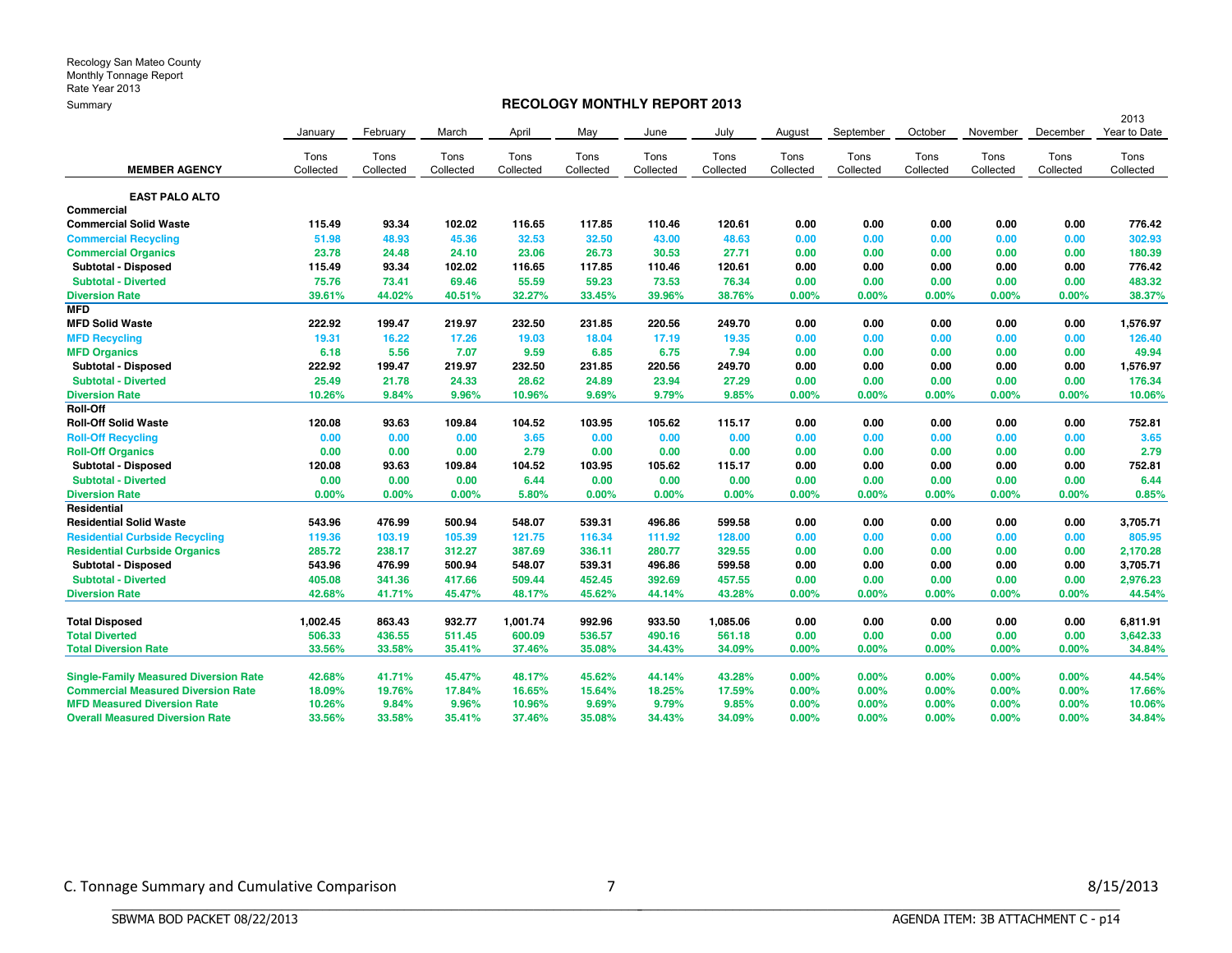#### **Period: JULY 2013**

#### **CUMULATIVE ANNUAL COMPARISON OF TONNAGE**

|                                       | <b>Year to Date</b> | <b>Year to Date</b> | <b>Year to Date</b> | 2012 - 2013             | 2012 - 2013 |
|---------------------------------------|---------------------|---------------------|---------------------|-------------------------|-------------|
| <b>MEMBER AGENCY</b>                  | 2011 Tons           | 2012 Tons           | 2013 Tons           | <b>Tons Incr/(Decr)</b> | % Change    |
| <b>East Palo Alto</b>                 |                     |                     |                     |                         |             |
| Commercial <sup>1</sup> and MFD       |                     |                     |                     |                         |             |
| <b>Commercial Solid Waste</b>         | 826.01              | 840.48              | 776.42              | (64.06)                 | $-7.62%$    |
| <b>MFD Solid Waste</b>                | 1,543.21            | 1,478.87            | 1,576.97            | 98.10                   | 6.63%       |
| <b>Roll-Off Solid Waste</b>           | 418.48              | 771.03              | 752.81              | (18.22)                 | $-2.36%$    |
| <b>Commercial Recycling</b>           | 303.35              | 861.84              | 302.93              | (558.91)                | $-64.85%$   |
| <b>MFD Recycling</b>                  | 15.13               | 110.48              | 126.40              | 15.92                   | 14.41%      |
| <b>Roll-Off Recycling</b>             | 18.86               | 13.59               | 3.65                | (9.94)                  | $-73.14%$   |
| <b>Commercial Organics</b>            | 179.79              | 178.55              | 180.39              | 1.84                    | 1.03%       |
| <b>MFD Organics</b>                   | 31.55               | 37.59               | 49.94               | 12.35                   | 32.85%      |
| <b>Roll-Off Organics</b>              | 0.00                | 9.94                | 2.79                | (7.15)                  | $-71.93%$   |
| <b>SUBTOTAL - Disposed Tons</b>       | 2,787.70            | 3,090.38            | 3,106.20            | 15.82                   | 0.51%       |
| <b>SUBTOTAL - Diverted Tons</b>       | 548.68              | 1,211.99            | 666.10              | (545.89)                | $-45.04\%$  |
| <b>Residential</b>                    |                     |                     |                     |                         |             |
| <b>Residential Solid Waste</b>        | 3,627.97            | 3,739.41            | 3,705.71            | (33.70)                 | $-0.90%$    |
| <b>Residential Curbside Recycling</b> | 751.30              | 760.25              | 805.95              | 45.70                   | 6.01%       |
| <b>Residential Curbside Organics</b>  | 2,019.41            | 2,037.49            | 2,170.28            | 132.79                  | 6.52%       |
| <b>SUBTOTAL - Disposed Tons</b>       | 3,627.97            | 3,739.41            | 3,705.71            | (33.70)                 | $-0.90%$    |
| <b>SUBTOTAL - Diverted Tons</b>       | 2,770.71            | 2,797.74            | 2,976.23            | 178.49                  | 6.38%       |
| <b>Commercial/MFD and Residential</b> |                     |                     |                     |                         |             |
| <b>TOTAL TONS DISPOSED</b>            | 6,415.67            | 6,829.79            | 6,811.91            |                         |             |
| <b>TOTAL TONS DIVERTED</b>            | 3,319.39            | 4,009.73            | 3,642.33            |                         |             |
| <b>COMMERCIAL DIVERSION RATE</b>      | 16.45%              | 28.17%              | 17.66%              |                         |             |
| <b>MFD DIVERSION RATE</b>             | 2.94%               | 9.10%               | 10.06%              |                         |             |
| <b>RESIDENTIAL DIVERSION RATE</b>     | 43.30%              | 42.80%              | 44.54%              |                         |             |
| <b>TOTAL DIVERSION RATE</b>           | 34.10%              | 36.99%              | 34.84%              |                         |             |

<sup>1</sup> Includes Agency facilities tonnage

BBBBBBBBBBBBBBBBBBBBBBBBBBBBBBBBBBBBBBBBBBBBBBBBBBBBBBBBBBBBBBBBBBBBBBBBBBBBBB

C. Tonnage Summary and Cumulative Comparison 8 8 8/15/2013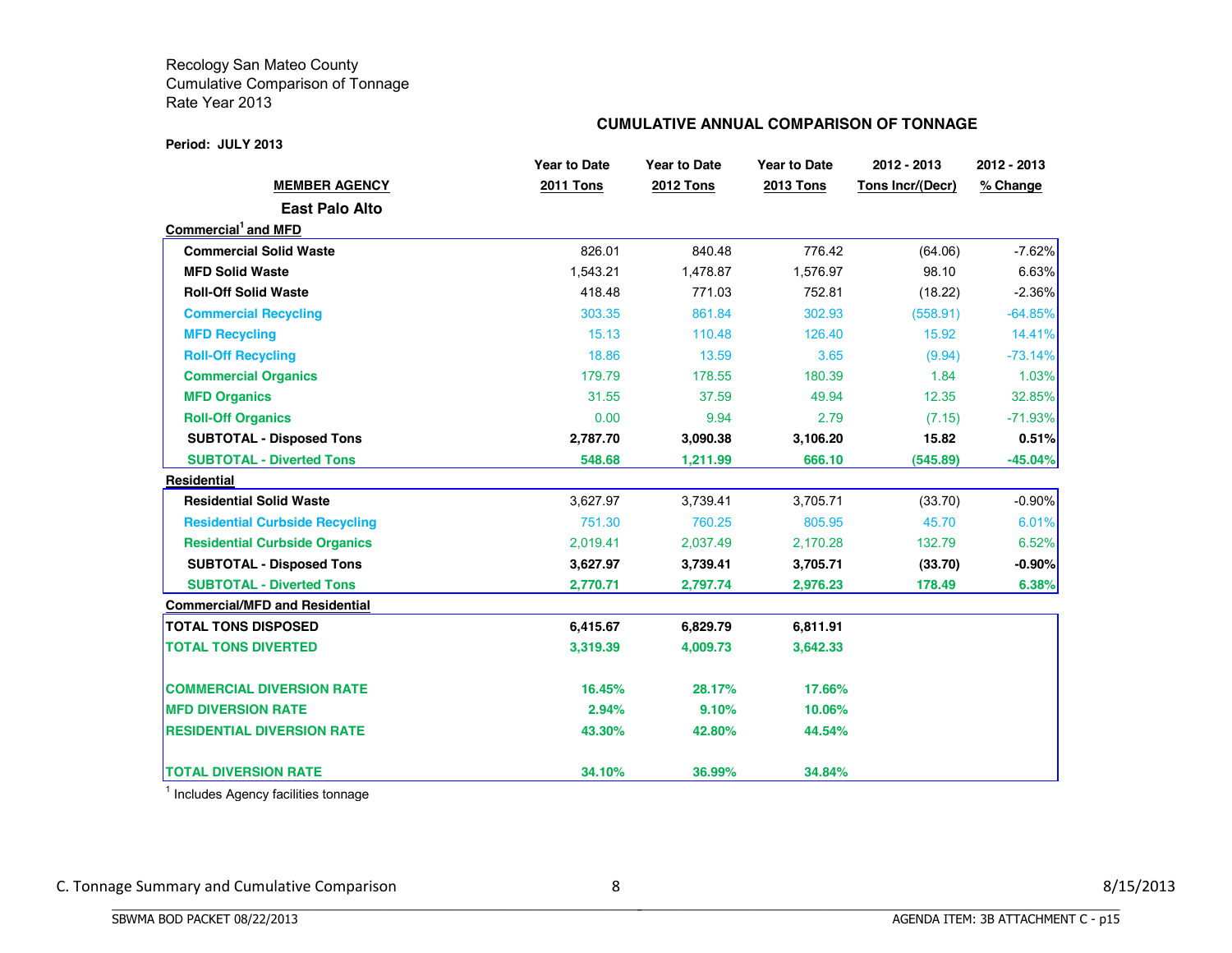#### **RECOLOGY MONTHLY REPORT 2013**

|                                              |           |           |           |           |           |           |           |           |           |           |           |           | 2013         |
|----------------------------------------------|-----------|-----------|-----------|-----------|-----------|-----------|-----------|-----------|-----------|-----------|-----------|-----------|--------------|
|                                              | January   | February  | March     | April     | May       | June      | July      | August    | September | October   | November  | December  | Year to Date |
|                                              | Tons      | Tons      | Tons      | Tons      | Tons      | Tons      | Tons      | Tons      | Tons      | Tons      | Tons      | Tons      | Tons         |
| <b>MEMBER AGENCY</b>                         | Collected | Collected | Collected | Collected | Collected | Collected | Collected | Collected | Collected | Collected | Collected | Collected | Collected    |
| <b>FOSTER CITY</b>                           |           |           |           |           |           |           |           |           |           |           |           |           |              |
| Commercial                                   |           |           |           |           |           |           |           |           |           |           |           |           |              |
| <b>Commercial Solid Waste</b>                | 241.24    | 210.91    | 235.84    | 255.54    | 248.43    | 223.22    | 238.66    | 0.00      | 0.00      | 0.00      | 0.00      | 0.00      | 1,653.84     |
| <b>Commercial Recycling</b>                  | 79.43     | 71.03     | 80.43     | 84.87     | 85.96     | 80.61     | 86.81     | 0.00      | 0.00      | 0.00      | 0.00      | 0.00      | 569.14       |
| <b>Commercial Organics</b>                   | 137.43    | 132.97    | 144.50    | 158.80    | 169.57    | 157.45    | 171.95    | 0.00      | 0.00      | 0.00      | 0.00      | 0.00      | 1,072.67     |
| Subtotal - Disposed                          | 241.24    | 210.91    | 235.84    | 255.54    | 248.43    | 223.22    | 238.66    | 0.00      | 0.00      | 0.00      | 0.00      | 0.00      | 1,653.84     |
| <b>Subtotal - Diverted</b>                   | 216.86    | 204.00    | 224.93    | 243.67    | 255.53    | 238.06    | 258.76    | 0.00      | 0.00      | 0.00      | 0.00      | 0.00      | 1,641.81     |
| <b>Diversion Rate</b>                        | 47.34%    | 49.17%    | 48.82%    | 48.81%    | 50.70%    | 51.61%    | 52.02%    | 0.00%     | 0.00%     | 0.00%     | 0.00%     | 0.00%     | 49.82%       |
| <b>MFD</b>                                   |           |           |           |           |           |           |           |           |           |           |           |           |              |
| <b>MFD Solid Waste</b>                       | 273.89    | 247.84    | 262.81    | 289.38    | 293.89    | 261.92    | 325.57    | 0.00      | 0.00      | 0.00      | 0.00      | 0.00      | 1,955.30     |
| <b>MFD Recycling</b>                         | 62.09     | 56.41     | 61.35     | 64.75     | 67.21     | 61.51     | 72.33     | 0.00      | 0.00      | 0.00      | 0.00      | 0.00      | 445.65       |
| <b>MFD Organics</b>                          | 4.35      | 3.92      | 4.57      | 5.23      | 5.58      | 4.56      | 3.44      | 0.00      | 0.00      | 0.00      | 0.00      | 0.00      | 31.65        |
| Subtotal - Disposed                          | 273.89    | 247.84    | 262.81    | 289.38    | 293.89    | 261.92    | 325.57    | 0.00      | 0.00      | 0.00      | 0.00      | 0.00      | 1,955.30     |
| <b>Subtotal - Diverted</b>                   | 66.44     | 60.33     | 65.92     | 69.98     | 72.79     | 66.07     | 75.77     | 0.00      | 0.00      | 0.00      | 0.00      | 0.00      | 477.30       |
| <b>Diversion Rate</b>                        | 19.52%    | 19.58%    | 20.05%    | 19.47%    | 19.85%    | 20.14%    | 18.88%    | 0.00%     | 0.00%     | 0.00%     | 0.00%     | 0.00%     | 19.62%       |
| Roll-Off                                     |           |           |           |           |           |           |           |           |           |           |           |           |              |
| <b>Roll-Off Solid Waste</b>                  | 104.05    | 92.16     | 121.91    | 100.42    | 111.19    | 109.48    | 110.28    | 0.00      | 0.00      | 0.00      | 0.00      | 0.00      | 749.49       |
| <b>Roll-Off Recycling</b>                    | 2.07      | 1.96      | 1.70      | 0.00      | 4.22      | 3.42      | 0.00      | 0.00      | 0.00      | 0.00      | 0.00      | 0.00      | 13.37        |
| <b>Roll-Off Organics</b>                     | 49.48     | 31.21     | 32.94     | 49.05     | 46.84     | 41.68     | 44.74     | 0.00      | 0.00      | 0.00      | 0.00      | 0.00      | 295.94       |
| Subtotal - Disposed                          | 104.05    | 92.16     | 121.91    | 100.42    | 111.19    | 109.48    | 110.28    | 0.00      | 0.00      | 0.00      | 0.00      | 0.00      | 749.49       |
| <b>Subtotal - Diverted</b>                   | 51.55     | 33.17     | 34.64     | 49.05     | 51.06     | 45.10     | 44.74     | 0.00      | 0.00      | 0.00      | 0.00      | 0.00      | 309.31       |
| <b>Diversion Rate</b>                        | 33.13%    | 26.47%    | 22.13%    | 32.82%    | 31.47%    | 29.18%    | 28.86%    | 0.00%     | 0.00%     | 0.00%     | 0.00%     | 0.00%     | 29.21%       |
| Residential                                  |           |           |           |           |           |           |           |           |           |           |           |           |              |
| <b>Residential Solid Waste</b>               | 275.50    | 248.42    | 259.50    | 274.48    | 283.91    | 251.03    | 297.58    | 0.00      | 0.00      | 0.00      | 0.00      | 0.00      | 1,890.42     |
| <b>Residential Curbside Recycling</b>        | 220.17    | 175.65    | 186.73    | 196.22    | 212.13    | 188.59    | 203.10    | 0.00      | 0.00      | 0.00      | 0.00      | 0.00      | 1,382.59     |
| <b>Residential Curbside Organics</b>         | 239.79    | 168,00    | 213.52    | 272.10    | 271.37    | 219.75    | 254.55    | 0.00      | 0.00      | 0.00      | 0.00      | 0.00      | 1,639.08     |
| Subtotal - Disposed                          | 275.50    | 248.42    | 259.50    | 274.48    | 283.91    | 251.03    | 297.58    | 0.00      | 0.00      | 0.00      | 0.00      | 0.00      | 1,890.42     |
| <b>Subtotal - Diverted</b>                   | 459.96    | 343.65    | 400.25    | 468.32    | 483.50    | 408.34    | 457.65    | 0.00      | 0.00      | 0.00      | 0.00      | 0.00      | 3,021.67     |
| <b>Diversion Rate</b>                        | 62.54%    | 58.04%    | 60.67%    | 63.05%    | 63.00%    | 61.93%    | 60.60%    | 0.00%     | 0.00%     | 0.00%     | 0.00%     | 0.00%     | 61.51%       |
| <b>Total Disposed</b>                        | 894.68    | 799.33    | 880.06    | 919.82    | 937.42    | 845.65    | 972.09    | 0.00      | 0.00      | 0.00      | 0.00      | 0.00      | 6,249.05     |
| <b>Total Diverted</b>                        | 794.81    | 641.15    | 725.74    | 831.02    | 862.88    | 757.57    | 836.92    | 0.00      | 0.00      | 0.00      | 0.00      | 0.00      | 5,450.09     |
| <b>Total Diversion Rate</b>                  | 47.04%    | 44.51%    | 45.19%    | 47.46%    | 47.93%    | 47.25%    | 46.26%    | 0.00%     | 0.00%     | 0.00%     | 0.00%     | $0.00\%$  | 46.59%       |
| <b>Single-Family Measured Diversion Rate</b> | 62.54%    | 58.04%    | 60.67%    | 63.05%    | 63.00%    | 61.93%    | 60.60%    | 0.00%     | 0.00%     | $0.00\%$  | $0.00\%$  | $0.00\%$  | 61.51%       |
| <b>Commercial Measured Diversion Rate</b>    | 35.10%    | 35.07%    | 34.41%    | 35.98%    | 36.73%    | 37.00%    | 35.99%    | $0.00\%$  | 0.00%     | 0.00%     | 0.00%     | $0.00\%$  | 35.78%       |
| <b>MFD Measured Diversion Rate</b>           | 19.52%    | 19.58%    | 20.05%    | 19.47%    | 19.85%    | 20.14%    | 18.88%    | 0.00%     | 0.00%     | 0.00%     | 0.00%     | 0.00%     | 19.62%       |
| <b>Overall Measured Diversion Rate</b>       | 47.04%    | 44.51%    | 45.19%    | 47.46%    | 47.93%    | 47.25%    | 46.26%    | 0.00%     | 0.00%     | 0.00%     | 0.00%     | 0.00%     | 46.59%       |
|                                              |           |           |           |           |           |           |           |           |           |           |           |           |              |

BBBBBBBBBBBBBBBBBBBBBBBBBBBBBBBBBBBBBBBBBBBBBBBBBBBBBBBBBBBBBBBBBBBBBBBBBBBBBB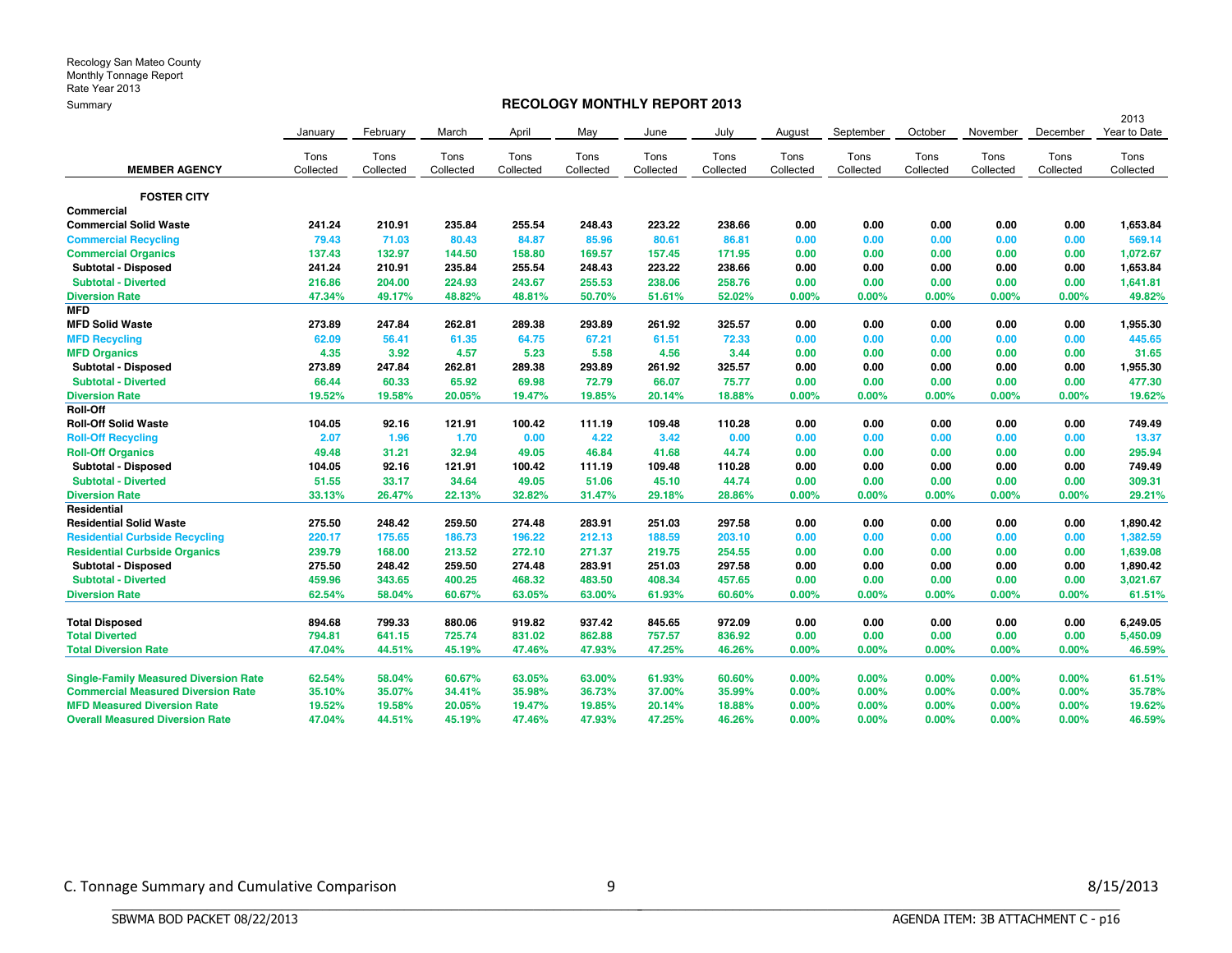#### **Period: JULY 2013**

#### **CUMULATIVE ANNUAL COMPARISON OF TONNAGE**

|                                       | <b>Year to Date</b> | <b>Year to Date</b> | <b>Year to Date</b> | 2012 - 2013      | 2012 - 2013   |
|---------------------------------------|---------------------|---------------------|---------------------|------------------|---------------|
| <b>MEMBER AGENCY</b>                  | <b>2011 Tons</b>    | <b>2012 Tons</b>    | <b>2013 Tons</b>    | Tons Incr/(Decr) | % Change      |
| <b>Foster City</b>                    |                     |                     |                     |                  |               |
| Commercial <sup>1</sup> and MFD       |                     |                     |                     |                  |               |
| <b>Commercial Solid Waste</b>         | 2,018.24            | 1,925.44            | 1,653.84            | (271.60)         | $-14.11%$     |
| <b>MFD Solid Waste</b>                | 2,498.99            | 1,784.08            | 1,955.30            | 171.22           | 9.60%         |
| <b>Roll-Off Solid Waste</b>           | 1,155.89            | 831.33              | 749.49              | (81.84)          | $-9.84%$      |
| <b>Commercial Recycling</b>           | 370.26              | 554.34              | 569.14              | 14.80            | 2.67%         |
| <b>MFD Recycling</b>                  | 323.65              | 346.26              | 445.65              | 99.39            | 28.70%        |
| <b>Roll-Off Recycling</b>             | 29.68               | 16.10               | 13.37               | (2.73)           | $-16.96%$     |
| <b>Commercial Organics</b>            | 846.68              | 888.96              | 1,072.67            | 183.71           | 20.67%        |
| <b>MFD Organics</b>                   | 20.45               | 17.69               | 31.65               | 13.96            | 78.91%        |
| <b>Roll-Off Organics</b>              | 152.03              | 351.53              | 295.94              | (55.59)          | $-15.81%$     |
| <b>SUBTOTAL - Disposed Tons</b>       | 5,673.12            | 4,540.85            | 4,358.63            | (182.22)         | $-4.01\%$     |
| <b>SUBTOTAL - Diverted Tons</b>       | 1,742.75            | 2,174.88            | 2,428.42            | 253.54           | <b>11.66%</b> |
| <b>Residential</b>                    |                     |                     |                     |                  |               |
| <b>Residential Solid Waste</b>        | 1,753.01            | 1,904.25            | 1,890.42            | (13.83)          | $-0.73%$      |
| <b>Residential Curbside Recycling</b> | 1,379.00            | 1,376.64            | 1,382.59            | 5.95             | 0.43%         |
| <b>Residential Curbside Organics</b>  | 1,582.39            | 1,643.18            | 1,639.08            | (4.10)           | $-0.25%$      |
| <b>SUBTOTAL - Disposed Tons</b>       | 1,753.01            | 1,904.25            | 1,890.42            | (13.83)          | $-0.73%$      |
| <b>SUBTOTAL - Diverted Tons</b>       | 2,961.39            | 3,019.82            | 3,021.67            | 1.85             | 0.06%         |
| <b>Commercial/MFD and Residential</b> |                     |                     |                     |                  |               |
| <b>TOTAL TONS DISPOSED</b>            | 7,426.13            | 6,445.10            | 6,249.05            |                  |               |
| <b>TOTAL TONS DIVERTED</b>            | 4,704.14            | 5,194.70            | 5,450.09            |                  |               |
| <b>COMMERCIAL DIVERSION RATE</b>      | 23.50%              | 32.38%              | 35.78%              |                  |               |
| <b>MFD DIVERSION RATE</b>             | 12.10%              | 16.94%              | 19.62%              |                  |               |
| <b>RESIDENTIAL DIVERSION RATE</b>     | 62.82%              | 61.33%              | 61.51%              |                  |               |
| <b>TOTAL DIVERSION RATE</b>           | 38.78%              | 44.63%              | 46.59%              |                  |               |

<sup>1</sup> Includes Agency facilities tonnage

BBBBBBBBBBBBBBBBBBBBBBBBBBBBBBBBBBBBBBBBBBBBBBBBBBBBBBBBBBBBBBBBBBBBBBBBBBBBBB

C. Tonnage Summary and Cumulative Comparison 10 10 and 10 8/15/2013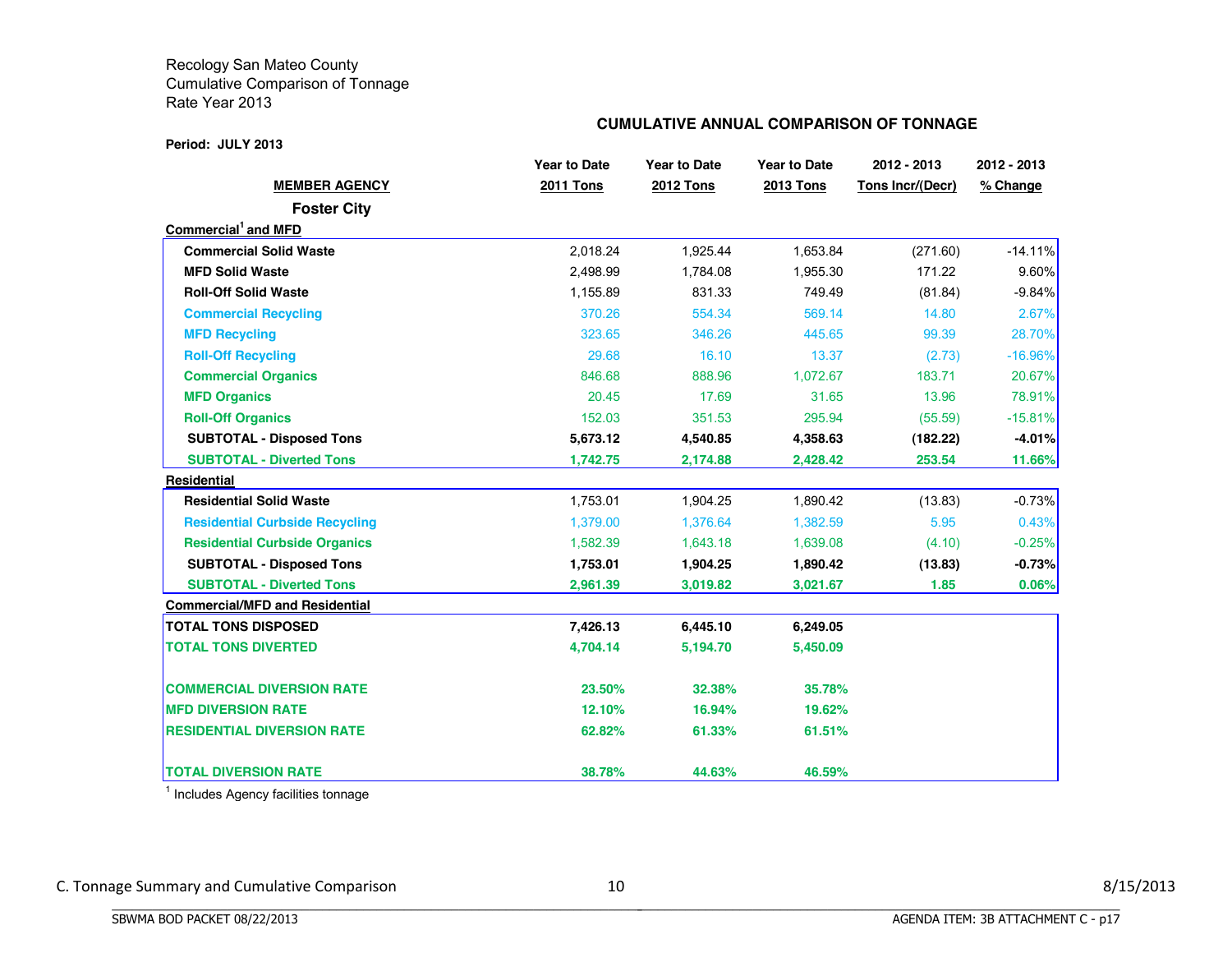#### **RECOLOGY MONTHLY REPORT 2013**

|                                              |           |           |           |           |           |           |           |           |           |           |           |           | 2013         |
|----------------------------------------------|-----------|-----------|-----------|-----------|-----------|-----------|-----------|-----------|-----------|-----------|-----------|-----------|--------------|
|                                              | January   | February  | March     | April     | May       | June      | July      | August    | September | October   | November  | December  | Year to Date |
|                                              | Tons      | Tons      | Tons      | Tons      | Tons      | Tons      | Tons      | Tons      | Tons      | Tons      | Tons      | Tons      | Tons         |
| <b>MEMBER AGENCY</b>                         | Collected | Collected | Collected | Collected | Collected | Collected | Collected | Collected | Collected | Collected | Collected | Collected | Collected    |
| <b>HILLSBOROUGH</b>                          |           |           |           |           |           |           |           |           |           |           |           |           |              |
| Commercial                                   |           |           |           |           |           |           |           |           |           |           |           |           |              |
| <b>Commercial Solid Waste</b>                | 32.42     | 17.47     | 36.87     | 36.37     | 35.49     | 44.88     | 42.09     | 0.00      | 0.00      | 0.00      | 0.00      | 0.00      | 245.59       |
| <b>Commercial Recycling</b>                  | 45.96     | 17.94     | 18.26     | 24.09     | 35.17     | 62.28     | 125.80    | 0.00      | 0.00      | 0.00      | 0.00      | 0.00      | 329.50       |
| <b>Commercial Organics</b>                   | 26.76     | 23.84     | 17.87     | 41.32     | 49.20     | 39.72     | 19.80     | 0.00      | 0.00      | 0.00      | 0.00      | 0.00      | 218.51       |
| Subtotal - Disposed                          | 32.42     | 17.47     | 36.87     | 36.37     | 35.49     | 44.88     | 42.09     | 0.00      | 0.00      | 0.00      | 0.00      | 0.00      | 245.59       |
| <b>Subtotal - Diverted</b>                   | 72.72     | 41.78     | 36.13     | 65.41     | 84.37     | 102.00    | 145.60    | 0.00      | 0.00      | 0.00      | 0.00      | 0.00      | 548.01       |
| <b>Diversion Rate</b>                        | 69.16%    | 70.51%    | 49.49%    | 64.27%    | 70.39%    | 69.44%    | 77.57%    | 0.00%     | 0.00%     | 0.00%     | 0.00%     | 0.00%     | 69.05%       |
| <b>MFD</b>                                   |           |           |           |           |           |           |           |           |           |           |           |           |              |
| <b>MFD Solid Waste</b>                       | 0.00      | 0.00      | 0.00      | 0.00      | 0.00      | 0.00      | 0.00      | 0.00      | 0.00      | 0.00      | 0.00      | 0.00      | 0.00         |
| <b>MFD Recycling</b>                         | 0.00      | 0.00      | 0.00      | 0.00      | 0.00      | 0.00      | 0.00      | 0.00      | 0.00      | 0.00      | 0.00      | 0.00      | 0.00         |
| <b>MFD Organics</b>                          | 0.00      | 0.00      | 0.00      | 0.00      | 0.00      | 0.00      | 0.00      | 0.00      | 0.00      | 0.00      | 0.00      | 0.00      | 0.00         |
| Subtotal - Disposed                          | 0.00      | 0.00      | 0.00      | 0.00      | 0.00      | 0.00      | 0.00      | 0.00      | 0.00      | 0.00      | 0.00      | 0.00      | 0.00         |
| <b>Subtotal - Diverted</b>                   | 0.00      | 0.00      | 0.00      | 0.00      | 0.00      | 0.00      | 0.00      | 0.00      | 0.00      | 0.00      | 0.00      | 0.00      | 0.00         |
| <b>Diversion Rate</b>                        | 0.00%     | 0.00%     | 0.00%     | 0.00%     | $0.00\%$  | 0.00%     | 0.00%     | 0.00%     | 0.00%     | 0.00%     | 0.00%     | 0.00%     | 0.00%        |
| <b>Roll-Off</b>                              |           |           |           |           |           |           |           |           |           |           |           |           |              |
| <b>Roll-Off Solid Waste</b>                  | 0.00      | 0.00      | 0.00      | 0.00      | 0.00      | 0.00      | 0.00      | 0.00      | 0.00      | 0.00      | 0.00      | 0.00      | 0.00         |
| <b>Roll-Off Recycling</b>                    | 0.00      | 0.00      | 0.00      | 0.00      | 0.00      | 0.00      | 0.00      | 0.00      | 0.00      | 0.00      | 0.00      | 0.00      | 0.00         |
| <b>Roll-Off Organics</b>                     | 0.00      | 0.00      | 0.00      | 0.00      | 0.00      | 0.00      | 0.00      | 0.00      | 0.00      | 0.00      | 0.00      | 0.00      | 0.00         |
| Subtotal - Disposed                          | 0.00      | 0.00      | 0.00      | 0.00      | 0.00      | 0.00      | 0.00      | 0.00      | 0.00      | 0.00      | 0.00      | 0.00      | 0.00         |
| <b>Subtotal - Diverted</b>                   | 0.00      | 0.00      | 0.00      | 0.00      | 0.00      | 0.00      | 0.00      | 0.00      | 0.00      | 0.00      | 0.00      | 0.00      | 0.00         |
| <b>Diversion Rate</b>                        | 0.00%     | $0.00\%$  | $0.00\%$  | 0.00%     | $0.00\%$  | 0.00%     | 0.00%     | $0.00\%$  | 0.00%     | 0.00%     | 0.00%     | 0.00%     | 0.00%        |
| <b>Residential</b>                           |           |           |           |           |           |           |           |           |           |           |           |           |              |
| <b>Residential Solid Waste</b>               | 202.94    | 168.04    | 169.13    | 192.01    | 195.69    | 176.01    | 212.38    | 0.00      | 0.00      | 0.00      | 0.00      | 0.00      | 1,316.20     |
| <b>Residential Curbside Recycling</b>        | 178.94    | 143.48    | 142.88    | 165.41    | 165.35    | 150.81    | 171.20    | 0.00      | 0.00      | 0.00      | 0.00      | 0.00      | 1,118.07     |
| <b>Residential Curbside Organics</b>         | 407.80    | 273.55    | 312.41    | 442.78    | 410.99    | 334.69    | 386.15    | 0.00      | 0.00      | 0.00      | 0.00      | 0.00      | 2,568.37     |
| Subtotal - Disposed                          | 202.94    | 168.04    | 169.13    | 192.01    | 195.69    | 176.01    | 212.38    | 0.00      | 0.00      | 0.00      | 0.00      | 0.00      | 1,316.20     |
| <b>Subtotal - Diverted</b>                   | 586.74    | 417.03    | 455.29    | 608.19    | 576.34    | 485.50    | 557.35    | 0.00      | 0.00      | 0.00      | 0.00      | 0.00      | 3,686.44     |
| <b>Diversion Rate</b>                        | 74.30%    | 71.28%    | 72.91%    | 76.00%    | 74.65%    | 73.39%    | 72.41%    | 0.00%     | 0.00%     | 0.00%     | 0.00%     | 0.00%     | 73.69%       |
| <b>Total Disposed</b>                        | 235.36    | 185.51    | 206.00    | 228.38    | 231.18    | 220.89    | 254.47    | 0.00      | 0.00      | 0.00      | 0.00      | 0.00      | 1,561.79     |
| <b>Total Diverted</b>                        | 659.46    | 458.81    | 491.42    | 673.60    | 660.71    | 587.50    | 702.95    | 0.00      | 0.00      | 0.00      | 0.00      | 0.00      | 4,234.45     |
| <b>Total Diversion Rate</b>                  | 73.70%    | 71.21%    | 70.46%    | 74.68%    | 74.08%    | 72.68%    | 73.42%    | 0.00%     | 0.00%     | 0.00%     | 0.00%     | $0.00\%$  | 73.06%       |
| <b>Single-Family Measured Diversion Rate</b> | 74.30%    | 71.28%    | 72.91%    | 76.00%    | 74.65%    | 73.39%    | 72.41%    | 0.00%     | 0.00%     | 0.00%     | 0.00%     | 0.00%     | 73.69%       |
| <b>Commercial Measured Diversion Rate</b>    | 69.16%    | 70.51%    | 49.49%    | 64.27%    | 70.39%    | 69.44%    | 77.57%    | 0.00%     | 0.00%     | 0.00%     | 0.00%     | $0.00\%$  | 69.05%       |
| <b>MFD Measured Diversion Rate</b>           | 0.00%     | $0.00\%$  | 0.00%     | 0.00%     | 0.00%     | 0.00%     | 0.00%     | 0.00%     | 0.00%     | $0.00\%$  | 0.00%     | 0.00%     | 0.00%        |
| <b>Overall Measured Diversion Rate</b>       | 73.70%    | 71.21%    | 70.46%    | 74.68%    | 74.08%    | 72.68%    | 73.42%    | 0.00%     | 0.00%     | 0.00%     | 0.00%     | $0.00\%$  | 73.06%       |
|                                              |           |           |           |           |           |           |           |           |           |           |           |           |              |

BBBBBBBBBBBBBBBBBBBBBBBBBBBBBBBBBBBBBBBBBBBBBBBBBBBBBBBBBBBBBBBBBBBBBBBBBBBBBB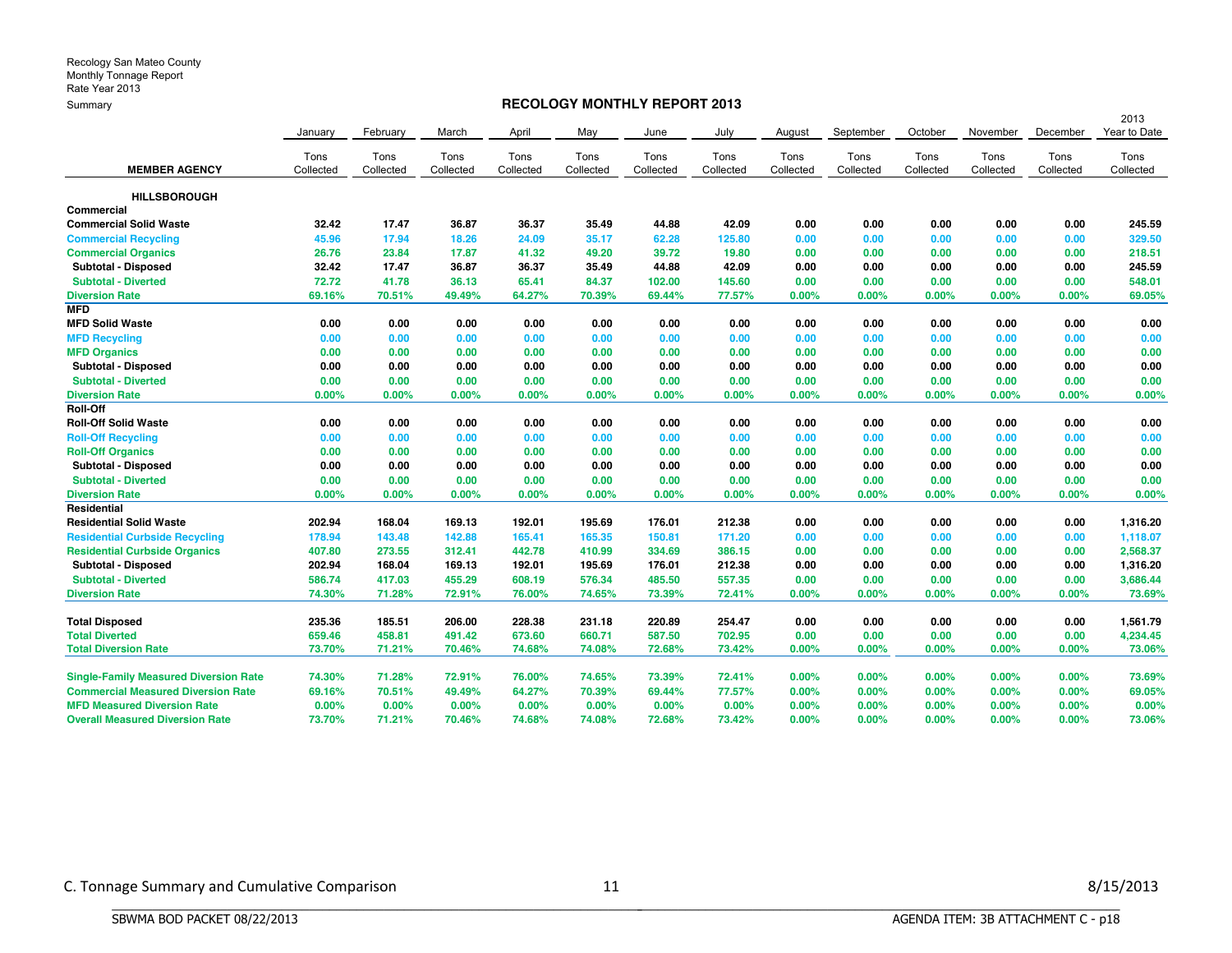#### **Period: JULY 2013**

#### **CUMULATIVE ANNUAL COMPARISON OF TONNAGE**

|                                       | <b>Year to Date</b> | <b>Year to Date</b> | <b>Year to Date</b> | 2012 - 2013      | 2012 - 2013 |
|---------------------------------------|---------------------|---------------------|---------------------|------------------|-------------|
| <b>MEMBER AGENCY</b>                  | <b>2011 Tons</b>    | <b>2012 Tons</b>    | <b>2013 Tons</b>    | Tons Incr/(Decr) | % Change    |
| Hillsborough                          |                     |                     |                     |                  |             |
| Commercial <sup>1</sup> and MFD       |                     |                     |                     |                  |             |
| <b>Commercial Solid Waste</b>         | 285.11              | 229.34              | 245.59              | 16.25            | 7.09%       |
| <b>MFD Solid Waste</b>                | 0.00                | 0.00                | 0.00                | 0.00             | 0.00%       |
| <b>Roll-Off Solid Waste</b>           | 5.24                | 1.80                | 0.00                | (1.80)           | $-100.00\%$ |
| <b>Commercial Recycling</b>           | 444.40              | 97.91               | 329.50              | 231.59           | 236.53%     |
| <b>MFD Recycling</b>                  | 0.00                | 0.00                | 0.00                | 0.00             | 0.00%       |
| <b>Roll-Off Recycling</b>             | 0.00                | 10.32               | 0.00                | (10.32)          | $-100.00\%$ |
| <b>Commercial Organics</b>            | 154.57              | 151.04              | 218.51              | 67.47            | 44.67%      |
| <b>MFD Organics</b>                   | 0.00                | 0.00                | 0.00                | 0.00             | 0.00%       |
| <b>Roll-Off Organics</b>              | 7.54                | 5.52                | 0.00                | (5.52)           | $-100.00\%$ |
| <b>SUBTOTAL - Disposed Tons</b>       | 290.35              | 231.14              | 245.59              | 14.45            | 6.25%       |
| <b>SUBTOTAL - Diverted Tons</b>       | 606.51              | 264.79              | 548.01              | 283.22           | 106.96%     |
| Residential                           |                     |                     |                     |                  |             |
| <b>Residential Solid Waste</b>        | 1,733.66            | 1,376.58            | 1,316.20            | (60.38)          | $-4.39%$    |
| <b>Residential Curbside Recycling</b> | 1,401.46            | 1,080.09            | 1,118.07            | 37.98            | 3.52%       |
| <b>Residential Curbside Organics</b>  | 2,180.60            | 2,524.70            | 2,568.37            | 43.67            | 1.73%       |
| <b>SUBTOTAL - Disposed Tons</b>       | 1,733.66            | 1,376.58            | 1,316.20            | (60.38)          | $-4.39%$    |
| <b>SUBTOTAL - Diverted Tons</b>       | 3,582.06            | 3,604.79            | 3,686.44            | 81.65            | 2.27%       |
| <b>Commercial/MFD and Residential</b> |                     |                     |                     |                  |             |
| <b>TOTAL TONS DISPOSED</b>            | 2,024.01            | 1,607.72            | 1,561.79            |                  |             |
| <b>TOTAL TONS DIVERTED</b>            | 4,188.57            | 3,869.58            | 4,234.45            |                  |             |
| <b>COMMERCIAL DIVERSION RATE</b>      | 67.63%              | 53.39%              | 69.05%              |                  |             |
| <b>MFD DIVERSION RATE</b>             | 0.00%               | 0.00%               | 0.00%               |                  |             |
| <b>RESIDENTIAL DIVERSION RATE</b>     | 67.39%              | 72.37%              | 73.69%              |                  |             |
| <b>TOTAL DIVERSION RATE</b>           | 67.42%              | 70.65%              | 73.06%              |                  |             |

<sup>1</sup> Includes Agency facilities tonnage

BBBBBBBBBBBBBBBBBBBBBBBBBBBBBBBBBBBBBBBBBBBBBBBBBBBBBBBBBBBBBBBBBBBBBBBBBBBBBB

C. Tonnage Summary and Cumulative Comparison 12 3/15/2013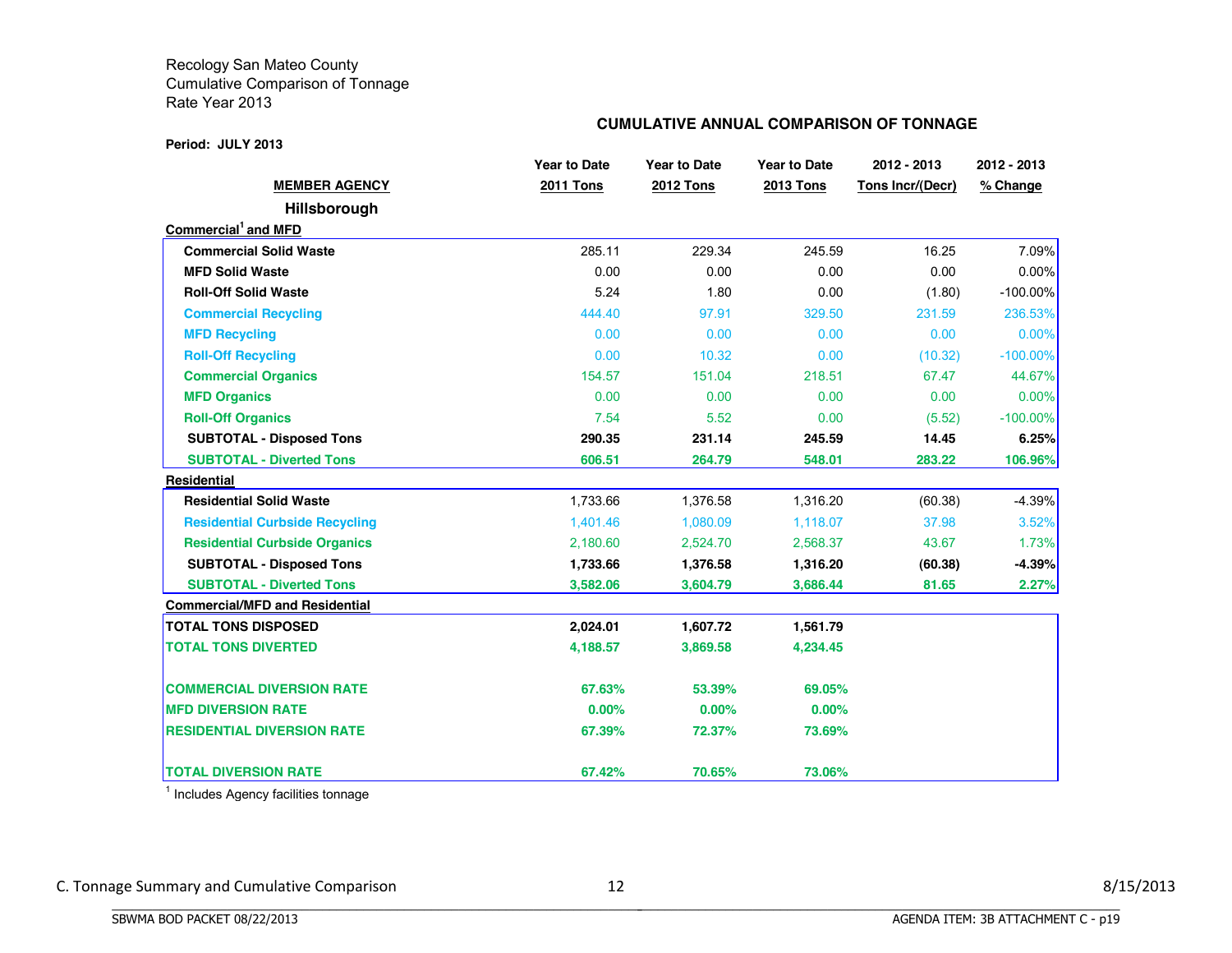#### **RECOLOGY MONTHLY REPORT 2013**

|                                              |           |           |           |           |           |           |           |           |           |           |           |           | 2013         |
|----------------------------------------------|-----------|-----------|-----------|-----------|-----------|-----------|-----------|-----------|-----------|-----------|-----------|-----------|--------------|
|                                              | January   | February  | March     | April     | May       | June      | July      | August    | September | October   | November  | December  | Year to Date |
|                                              | Tons      | Tons      | Tons      | Tons      | Tons      | Tons      | Tons      | Tons      | Tons      | Tons      | Tons      | Tons      | Tons         |
| <b>MEMBER AGENCY</b>                         | Collected | Collected | Collected | Collected | Collected | Collected | Collected | Collected | Collected | Collected | Collected | Collected | Collected    |
| <b>MENLO PARK</b>                            |           |           |           |           |           |           |           |           |           |           |           |           |              |
| Commercial                                   |           |           |           |           |           |           |           |           |           |           |           |           |              |
| <b>Commercial Solid Waste</b>                | 793.22    | 712.56    | 776.85    | 782.45    | 817.33    | 755.68    | 838.66    | 0.00      | 0.00      | 0.00      | 0.00      | 0.00      | 5,476.75     |
| <b>Commercial Recycling</b>                  | 207.20    | 179.57    | 289.03    | 227.71    | 224.90    | 226.27    | 228.14    | 0.00      | 0.00      | 0.00      | 0.00      | 0.00      | 1,582.82     |
| <b>Commercial Organics</b>                   | 378.27    | 302.45    | 334.97    | 340.86    | 363.11    | 302.38    | 322.83    | 0.00      | 0.00      | 0.00      | 0.00      | 0.00      | 2,344.87     |
| Subtotal - Disposed                          | 793.22    | 712.56    | 776.85    | 782.45    | 817.33    | 755.68    | 838.66    | 0.00      | 0.00      | 0.00      | 0.00      | 0.00      | 5,476.75     |
| <b>Subtotal - Diverted</b>                   | 585.47    | 482.02    | 624.00    | 568.57    | 588.01    | 528.65    | 550.97    | 0.00      | 0.00      | 0.00      | 0.00      | 0.00      | 3,927.69     |
| <b>Diversion Rate</b>                        | 42.47%    | 40.35%    | 44.54%    | 42.08%    | 41.84%    | 41.16%    | 39.65%    | 0.00%     | 0.00%     | 0.00%     | 0.00%     | 0.00%     | 41.76%       |
| <b>MFD</b>                                   |           |           |           |           |           |           |           |           |           |           |           |           |              |
| <b>MFD Solid Waste</b>                       | 187.94    | 160.10    | 171.60    | 187.20    | 188.40    | 171.96    | 196.50    | 0.00      | 0.00      | 0.00      | 0.00      | 0.00      | 1,263.70     |
| <b>MFD Recycling</b>                         | 66.10     | 54.66     | 57.65     | 61.36     | 64.38     | 58.14     | 63.74     | 0.00      | 0.00      | 0.00      | 0.00      | 0.00      | 426.03       |
| <b>MFD Organics</b>                          | 10.70     | 7.90      | 8.66      | 11.21     | 11.03     | 9.46      | 10.53     | 0.00      | 0.00      | 0.00      | 0.00      | 0.00      | 69.49        |
| Subtotal - Disposed                          | 187.94    | 160.10    | 171.60    | 187.20    | 188.40    | 171.96    | 196.50    | 0.00      | 0.00      | 0.00      | 0.00      | 0.00      | 1,263.70     |
| <b>Subtotal - Diverted</b>                   | 76.80     | 62.56     | 66.31     | 72.57     | 75.41     | 67.60     | 74.27     | 0.00      | 0.00      | 0.00      | 0.00      | 0.00      | 495.52       |
| <b>Diversion Rate</b>                        | 29.01%    | 28.10%    | 27.87%    | 27.94%    | 28.58%    | 28.22%    | 27.43%    | 0.00%     | 0.00%     | 0.00%     | 0.00%     | 0.00%     | 28.17%       |
| Roll-Off                                     |           |           |           |           |           |           |           |           |           |           |           |           |              |
| <b>Roll-Off Solid Waste</b>                  | 37.13     | 32.79     | 39.97     | 37.81     | 27.67     | 30.22     | 37.06     | 0.00      | 0.00      | 0.00      | 0.00      | 0.00      | 242.65       |
| <b>Roll-Off Recycling</b>                    | 23.27     | 28.93     | 32.73     | 42.05     | 44.54     | 56.99     | 46.40     | 0.00      | 0.00      | 0.00      | 0.00      | 0.00      | 274.91       |
| <b>Roll-Off Organics</b>                     | 41.56     | 22.92     | 28.13     | 25.32     | 16.44     | 13.48     | 18.48     | 0.00      | 0.00      | 0.00      | 0.00      | 0.00      | 166.33       |
| Subtotal - Disposed                          | 37.13     | 32.79     | 39.97     | 37.81     | 27.67     | 30.22     | 37.06     | 0.00      | 0.00      | 0.00      | 0.00      | 0.00      | 242.65       |
| <b>Subtotal - Diverted</b>                   | 64.83     | 51.85     | 60.86     | 67.37     | 60.98     | 70.47     | 64.88     | 0.00      | 0.00      | 0.00      | 0.00      | 0.00      | 441.24       |
| <b>Diversion Rate</b>                        | 63.58%    | 61.26%    | 60.36%    | 64.05%    | 68.79%    | 69.99%    | 63.65%    | 0.00%     | 0.00%     | 0.00%     | 0.00%     | 0.00%     | 64.52%       |
| Residential                                  |           |           |           |           |           |           |           |           |           |           |           |           |              |
| <b>Residential Solid Waste</b>               | 370.28    | 326.76    | 353.39    | 367.06    | 384.98    | 344.36    | 394.08    | 0.00      | 0.00      | 0.00      | 0.00      | 0.00      | 2,540.91     |
| <b>Residential Curbside Recycling</b>        | 326.77    | 265.41    | 284.67    | 300.73    | 319.23    | 272.59    | 298.46    | 0.00      | 0.00      | 0.00      | 0.00      | 0.00      | 2,067.86     |
| <b>Residential Curbside Organics</b>         | 734.49    | 481.69    | 596.32    | 797.08    | 763.32    | 603,80    | 652.84    | 0.00      | 0.00      | 0.00      | 0.00      | 0.00      | 4,629.54     |
| Subtotal - Disposed                          | 370.28    | 326.76    | 353.39    | 367.06    | 384.98    | 344.36    | 394.08    | 0.00      | 0.00      | 0.00      | 0.00      | 0.00      | 2,540.91     |
| <b>Subtotal - Diverted</b>                   | 1,061.26  | 747.10    | 880.99    | 1,097.81  | 1,082.55  | 876.39    | 951.30    | 0.00      | 0.00      | 0.00      | 0.00      | 0.00      | 6,697.40     |
| <b>Diversion Rate</b>                        | 74.13%    | 69.57%    | 71.37%    | 74.94%    | 73.77%    | 71.79%    | 70.71%    | 0.00%     | 0.00%     | 0.00%     | 0.00%     | 0.00%     | 72.50%       |
| <b>Total Disposed</b>                        | 1,388.57  | 1,232.21  | 1,341.81  | 1,374.52  | 1,418.38  | 1,302.22  | 1,466.30  | 0.00      | 0.00      | 0.00      | 0.00      | 0.00      | 9,524.01     |
| <b>Total Diverted</b>                        | 1,788.36  | 1,343.53  | 1,632.16  | 1,806.32  | 1,806.95  | 1,543.11  | 1,641.42  | 0.00      | 0.00      | 0.00      | 0.00      | 0.00      | 11,561.85    |
| <b>Total Diversion Rate</b>                  | 56.29%    | 52.16%    | 54.88%    | 56.79%    | 56.02%    | 54.23%    | 52.82%    | 0.00%     | 0.00%     | 0.00%     | 0.00%     | 0.00%     | 54.83%       |
| <b>Single-Family Measured Diversion Rate</b> | 74.13%    | 69.57%    | 71.37%    | 74.94%    | 73.77%    | 71.79%    | 70.71%    | 0.00%     | 0.00%     | 0.00%     | 0.00%     | $0.00\%$  | 72.50%       |
| <b>Commercial Measured Diversion Rate</b>    | 41.66%    | 39.71%    | 43.18%    | 41.29%    | 41.21%    | 41.04%    | 39.16%    | 0.00%     | 0.00%     | 0.00%     | 0.00%     | 0.00%     | 41.06%       |
| <b>MFD Measured Diversion Rate</b>           | 29.01%    | 28.10%    | 27.87%    | 27.94%    | 28.58%    | 28.22%    | 27.43%    | 0.00%     | 0.00%     | 0.00%     | 0.00%     | 0.00%     | 28.17%       |
| <b>Overall Measured Diversion Rate</b>       | 56.29%    | 52.16%    | 54.88%    | 56.79%    | 56.02%    | 54.23%    | 52.82%    | 0.00%     | 0.00%     | 0.00%     | 0.00%     | 0.00%     | 54.83%       |
|                                              |           |           |           |           |           |           |           |           |           |           |           |           |              |

BBBBBBBBBBBBBBBBBBBBBBBBBBBBBBBBBBBBBBBBBBBBBBBBBBBBBBBBBBBBBBBBBBBBBBBBBBBBBB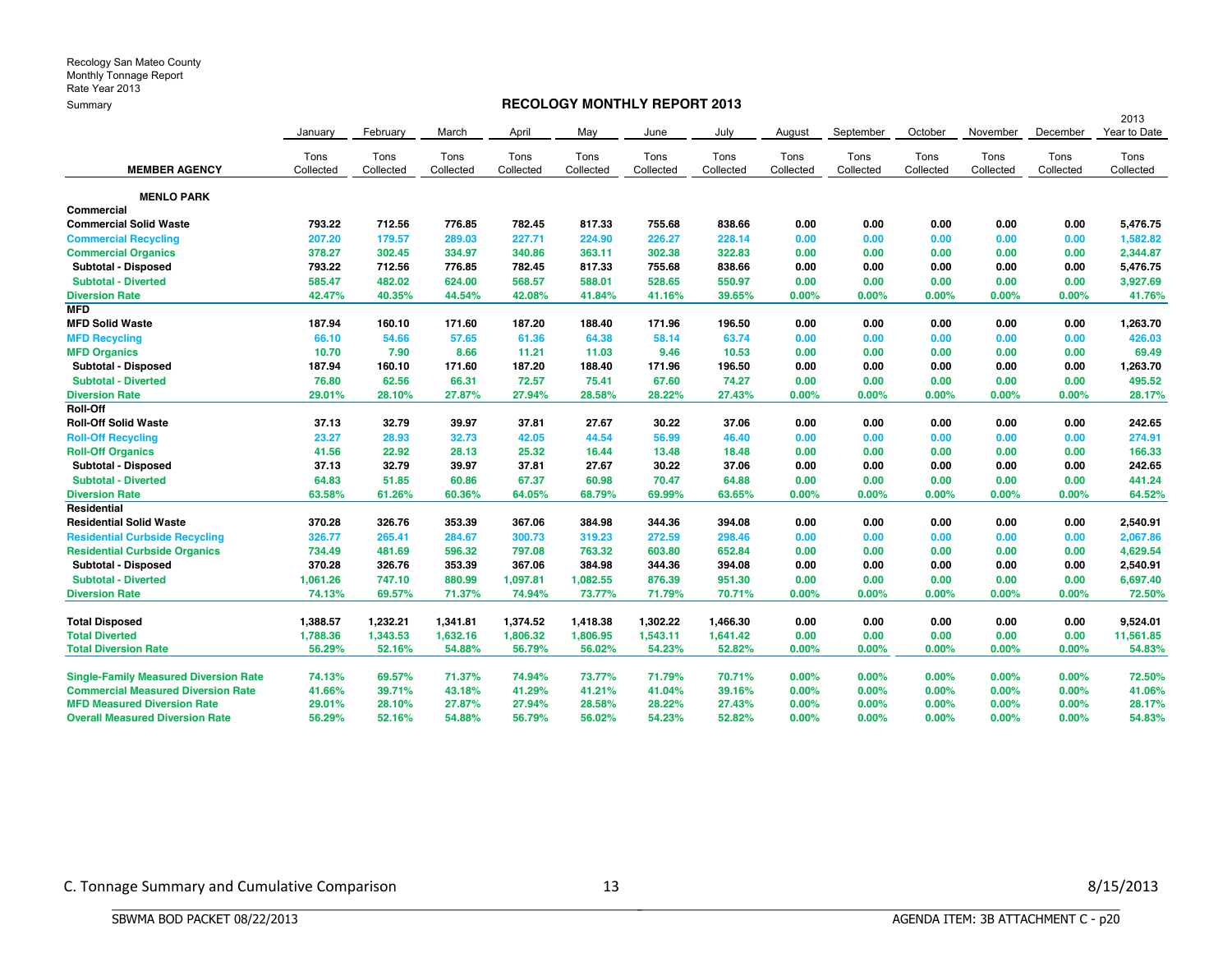#### **Period: JULY 2013**

#### **CUMULATIVE ANNUAL COMPARISON OF TONNAGE**

|                                       | <b>Year to Date</b> | <b>Year to Date</b> | <b>Year to Date</b> | 2012 - 2013      | 2012 - 2013 |
|---------------------------------------|---------------------|---------------------|---------------------|------------------|-------------|
| <b>MEMBER AGENCY</b>                  | <b>2011 Tons</b>    | <b>2012 Tons</b>    | <b>2013 Tons</b>    | Tons Incr/(Decr) | % Change    |
| <b>Menlo Park</b>                     |                     |                     |                     |                  |             |
| Commercial <sup>1</sup> and MFD       |                     |                     |                     |                  |             |
| <b>Commercial Solid Waste</b>         | 6,301.28            | 5,890.62            | 5,476.75            | (413.87)         | $-7.03\%$   |
| <b>MFD Solid Waste</b>                | 1,520.65            | 1,205.89            | 1,263.70            | 57.81            | 4.79%       |
| <b>Roll-Off Solid Waste</b>           | 391.02              | 317.61              | 242.65              | (74.96)          | $-23.60\%$  |
| <b>Commercial Recycling</b>           | 1,131.77            | 1,501.55            | 1,582.82            | 81.27            | 5.41%       |
| <b>MFD Recycling</b>                  | 296.38              | 349.30              | 426.03              | 76.73            | 21.97%      |
| <b>Roll-Off Recycling</b>             | 373.10              | 167.62              | 274.91              | 107.29           | 64.01%      |
| <b>Commercial Organics</b>            | 1,919.83            | 2,088.15            | 2,344.87            | 256.72           | 12.29%      |
| <b>MFD Organics</b>                   | 66.99               | 58.29               | 69.49               | 11.20            | 19.21%      |
| <b>Roll-Off Organics</b>              | 69.63               | 243.72              | 166.33              | (77.39)          | $-31.75%$   |
| <b>SUBTOTAL - Disposed Tons</b>       | 8,212.95            | 7,414.12            | 6,983.10            | (431.02)         | $-5.81%$    |
| <b>SUBTOTAL - Diverted Tons</b>       | 3,857.70            | 4,408.63            | 4,864.45            | 455.82           | 10.34%      |
| Residential                           |                     |                     |                     |                  |             |
| <b>Residential Solid Waste</b>        | 2,480.42            | 2,541.34            | 2,540.91            | (0.43)           | $-0.02%$    |
| <b>Residential Curbside Recycling</b> | 2,006.84            | 2,067.20            | 2,067.86            | 0.66             | 0.03%       |
| <b>Residential Curbside Organics</b>  | 4,696.62            | 4,557.04            | 4,629.54            | 72.50            | 1.59%       |
| <b>SUBTOTAL - Disposed Tons</b>       | 2,480.42            | 2,541.34            | 2,540.91            | (0.43)           | $-0.02%$    |
| <b>SUBTOTAL - Diverted Tons</b>       | 6,703.46            | 6,624.24            | 6,697.40            | 73.16            | 1.10%       |
| <b>Commercial/MFD and Residential</b> |                     |                     |                     |                  |             |
| <b>TOTAL TONS DISPOSED</b>            | 10,693.37           | 9,955.46            | 9,524.01            |                  |             |
| <b>TOTAL TONS DIVERTED</b>            | 10,561.16           | 11,032.87           | 11,561.85           |                  |             |
| <b>COMMERCIAL DIVERSION RATE</b>      | 31.96%              | 37.29%              | 41.06%              |                  |             |
| <b>MFD DIVERSION RATE</b>             | 19.29%              | 25.26%              | 28.17%              |                  |             |
| <b>RESIDENTIAL DIVERSION RATE</b>     | 72.99%              | 72.27%              | 72.50%              |                  |             |
| <b>TOTAL DIVERSION RATE</b>           | 49.69%              | 52.57%              | 54.83%              |                  |             |

<sup>1</sup> Includes Agency facilities tonnage

BBBBBBBBBBBBBBBBBBBBBBBBBBBBBBBBBBBBBBBBBBBBBBBBBBBBBBBBBBBBBBBBBBBBBBBBBBBBBB

C. Tonnage Summary and Cumulative Comparison 14 3/15/2013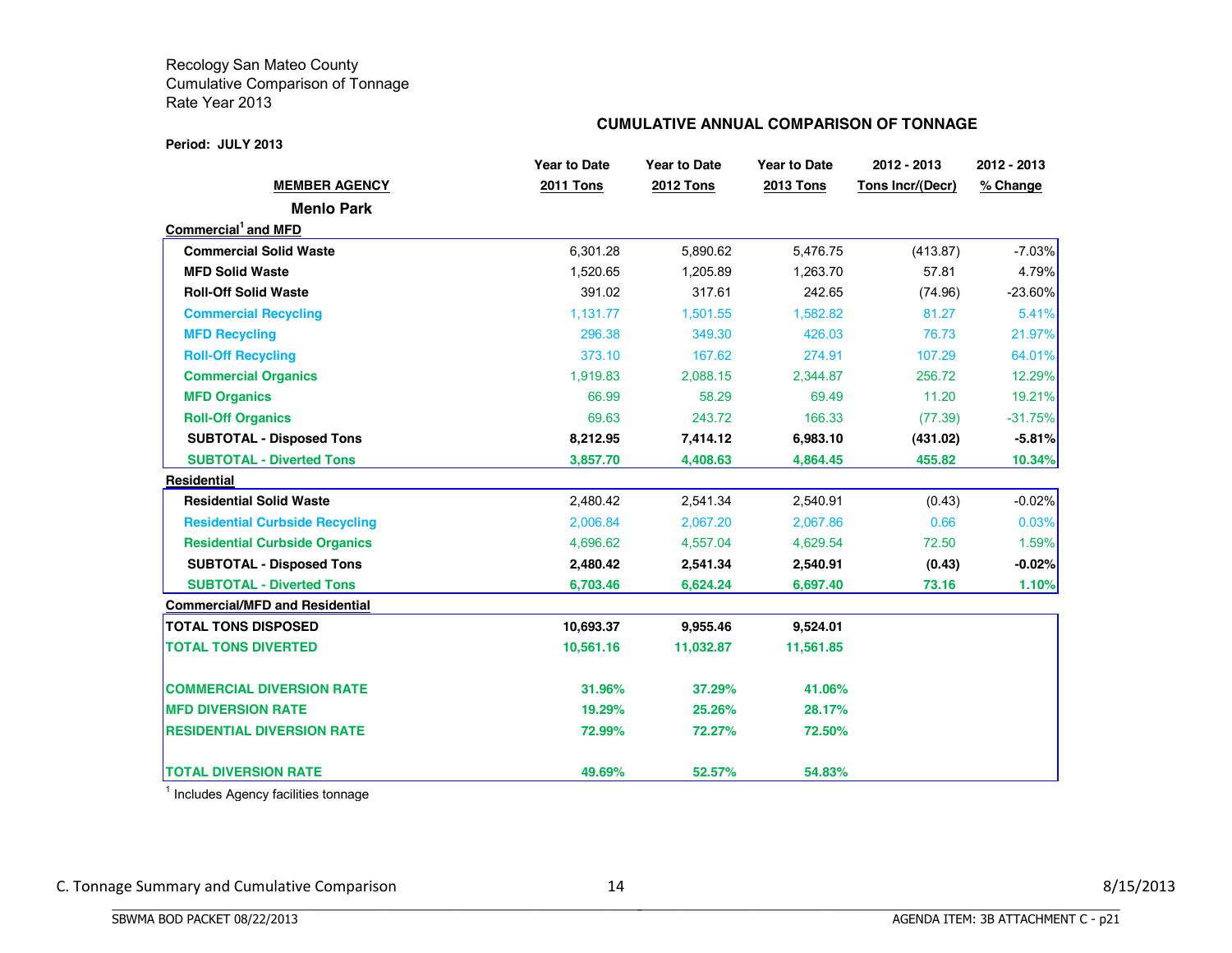#### **RECOLOGY MONTHLY REPORT 2013**

|                                              |           |           |           |           |           |           |           |           |           |           |           |           | 2013         |
|----------------------------------------------|-----------|-----------|-----------|-----------|-----------|-----------|-----------|-----------|-----------|-----------|-----------|-----------|--------------|
|                                              | January   | February  | March     | April     | May       | June      | July      | August    | September | October   | November  | December  | Year to Date |
|                                              | Tons      | Tons      | Tons      | Tons      | Tons      | Tons      | Tons      | Tons      | Tons      | Tons      | Tons      | Tons      | Tons         |
| <b>MEMBER AGENCY</b>                         | Collected | Collected | Collected | Collected | Collected | Collected | Collected | Collected | Collected | Collected | Collected | Collected | Collected    |
| <b>NORTH FAIR OAKS</b>                       |           |           |           |           |           |           |           |           |           |           |           |           |              |
| Commercial                                   |           |           |           |           |           |           |           |           |           |           |           |           |              |
| <b>Commercial Solid Waste</b>                | 175.43    | 148.25    | 162.54    | 163.32    | 166.75    | 149.29    | 166.75    | 0.00      | 0.00      | 0.00      | 0.00      | 0.00      | 1,132.33     |
| <b>Commercial Recycling</b>                  | 44.51     | 36.02     | 43.13     | 40.63     | 40.69     | 39.55     | 43.13     | 0.00      | 0.00      | 0.00      | 0.00      | 0.00      | 287.66       |
| <b>Commercial Organics</b>                   | 29.89     | 27.18     | 28.45     | 32.34     | 32.93     | 31.49     | 35.45     | 0.00      | 0.00      | 0.00      | 0.00      | 0.00      | 217.73       |
| Subtotal - Disposed                          | 175.43    | 148.25    | 162.54    | 163.32    | 166.75    | 149.29    | 166.75    | 0.00      | 0.00      | 0.00      | 0.00      | 0.00      | 1,132.33     |
| <b>Subtotal - Diverted</b>                   | 74.40     | 63.20     | 71.58     | 72.97     | 73.62     | 71.04     | 78.58     | 0.00      | 0.00      | 0.00      | 0.00      | 0.00      | 505.39       |
| <b>Diversion Rate</b>                        | 29.78%    | 29.89%    | 30.57%    | 30.88%    | 30.63%    | 32.24%    | 32.03%    | 0.00%     | 0.00%     | 0.00%     | 0.00%     | 0.00%     | 30.86%       |
| <b>MFD</b>                                   |           |           |           |           |           |           |           |           |           |           |           |           |              |
| <b>MFD Solid Waste</b>                       | 75.50     | 66.91     | 70.54     | 86.16     | 89.90     | 79.40     | 87.05     | 0.00      | 0.00      | 0.00      | 0.00      | 0.00      | 555.46       |
| <b>MFD Recycling</b>                         | 9.98      | 8.93      | 10.05     | 10.01     | 10.26     | 9.75      | 10.56     | 0.00      | 0.00      | 0.00      | 0.00      | 0.00      | 69.54        |
| <b>MFD Organics</b>                          | 0.16      | 0.12      | 0.12      | 0.00      | 0.00      | 0.00      | 0.00      | 0.00      | 0.00      | 0.00      | 0.00      | 0.00      | 0.40         |
| Subtotal - Disposed                          | 75.50     | 66.91     | 70.54     | 86.16     | 89.90     | 79.40     | 87.05     | 0.00      | 0.00      | 0.00      | 0.00      | 0.00      | 555.46       |
| <b>Subtotal - Diverted</b>                   | 10.14     | 9.05      | 10.17     | 10.01     | 10.26     | 9.75      | 10.56     | 0.00      | 0.00      | 0.00      | 0.00      | 0.00      | 69.94        |
| <b>Diversion Rate</b>                        | 11.84%    | 11.91%    | 12.60%    | 10.41%    | 10.24%    | 10.94%    | 10.82%    | 0.00%     | 0.00%     | 0.00%     | 0.00%     | 0.00%     | 11.18%       |
| Roll-Off                                     |           |           |           |           |           |           |           |           |           |           |           |           |              |
| <b>Roll-Off Solid Waste</b>                  | 0.00      | 0.00      | 0.00      | 0.00      | 0.00      | 0.00      | 0.00      | 0.00      | 0.00      | 0.00      | 0.00      | 0.00      | 0.00         |
| <b>Roll-Off Recycling</b>                    | 0.00      | 0.00      | 0.00      | 0.00      | 0.00      | 0.00      | 0.00      | 0.00      | 0.00      | 0.00      | 0.00      | 0.00      | 0.00         |
| <b>Roll-Off Organics</b>                     | 0.00      | 0.00      | 0.00      | 0.00      | 0.00      | 0.00      | 0.00      | 0.00      | 0.00      | 0.00      | 0.00      | 0.00      | 0.00         |
| Subtotal - Disposed                          | 0.00      | 0.00      | 0.00      | 0.00      | 0.00      | 0.00      | 0.00      | 0.00      | 0.00      | 0.00      | 0.00      | 0.00      | 0.00         |
| <b>Subtotal - Diverted</b>                   | 0.00      | 0.00      | 0.00      | 0.00      | 0.00      | 0.00      | 0.00      | 0.00      | 0.00      | 0.00      | 0.00      | 0.00      | 0.00         |
| <b>Diversion Rate</b>                        | 0.00%     | 0.00%     | 0.00%     | 0.00%     | 0.00%     | 0.00%     | 0.00%     | 0.00%     | 0.00%     | 0.00%     | 0.00%     | 0.00%     | 0.00%        |
| Residential                                  |           |           |           |           |           |           |           |           |           |           |           |           |              |
| <b>Residential Solid Waste</b>               | 232.70    | 221.08    | 221.55    | 244.90    | 241.56    | 224.14    | 268.26    | 0.00      | 0.00      | 0.00      | 0.00      | 0.00      | 1,654.19     |
| <b>Residential Curbside Recycling</b>        | 100.23    | 85.62     | 91.41     | 101.87    | 97.89     | 93.43     | 108.42    | 0.00      | 0.00      | 0.00      | 0.00      | 0.00      | 678.87       |
| <b>Residential Curbside Organics</b>         | 171.06    | 142.47    | 165.23    | 217.06    | 199.94    | 161.14    | 193.36    | 0.00      | 0.00      | 0.00      | 0.00      | 0.00      | 1,250.26     |
| Subtotal - Disposed                          | 232.70    | 221.08    | 221.55    | 244.90    | 241.56    | 224.14    | 268.26    | 0.00      | 0.00      | 0.00      | 0.00      | 0.00      | 1,654.19     |
| <b>Subtotal - Diverted</b>                   | 271.29    | 228.09    | 256.64    | 318.93    | 297.83    | 254.57    | 301.78    | 0.00      | 0.00      | 0.00      | 0.00      | 0.00      | 1,929.13     |
| <b>Diversion Rate</b>                        | 53,83%    | 50.78%    | 53.67%    | 56.56%    | 55.22%    | 53.18%    | 52.94%    | 0.00%     | 0.00%     | 0.00%     | 0.00%     | 0.00%     | 53.84%       |
| <b>Total Disposed</b>                        | 483.63    | 436.24    | 454.63    | 494.38    | 498.21    | 452.83    | 522.06    | 0.00      | 0.00      | 0.00      | 0.00      | 0.00      | 3,341.98     |
| <b>Total Diverted</b>                        | 355.83    | 300.34    | 338.39    | 401.91    | 381.71    | 335.36    | 390.92    | 0.00      | 0.00      | 0.00      | 0.00      | 0.00      | 2,504.46     |
| <b>Total Diversion Rate</b>                  | 42.39%    | 40.77%    | 42.67%    | 44.84%    | 43.38%    | 42.55%    | 42.82%    | 0.00%     | 0.00%     | 0.00%     | 0.00%     | 0.00%     | 42.84%       |
| <b>Single-Family Measured Diversion Rate</b> | 53.83%    | 50.78%    | 53.67%    | 56.56%    | 55.22%    | 53.18%    | 52.94%    | 0.00%     | 0.00%     | 0.00%     | 0.00%     | 0.00%     | 53.84%       |
| <b>Commercial Measured Diversion Rate</b>    | 25.20%    | 25.14%    | 25.97%    | 24.96%    | 24.63%    | 26.11%    | 25.99%    | $0.00\%$  | 0.00%     | 0.00%     | 0.00%     | 0.00%     | 25.42%       |
| <b>MFD Measured Diversion Rate</b>           | 11.84%    | 11.91%    | 12.60%    | 10.41%    | 10.24%    | 10.94%    | 10.82%    | 0.00%     | 0.00%     | 0.00%     | 0.00%     | 0.00%     | 11.18%       |
| <b>Overall Measured Diversion Rate</b>       | 42.39%    | 40.77%    | 42.67%    | 44.84%    | 43.38%    | 42.55%    | 42.82%    | 0.00%     | 0.00%     | $0.00\%$  | 0.00%     | $0.00\%$  | 42.84%       |

BBBBBBBBBBBBBBBBBBBBBBBBBBBBBBBBBBBBBBBBBBBBBBBBBBBBBBBBBBBBBBBBBBBBBBBBBBBBBB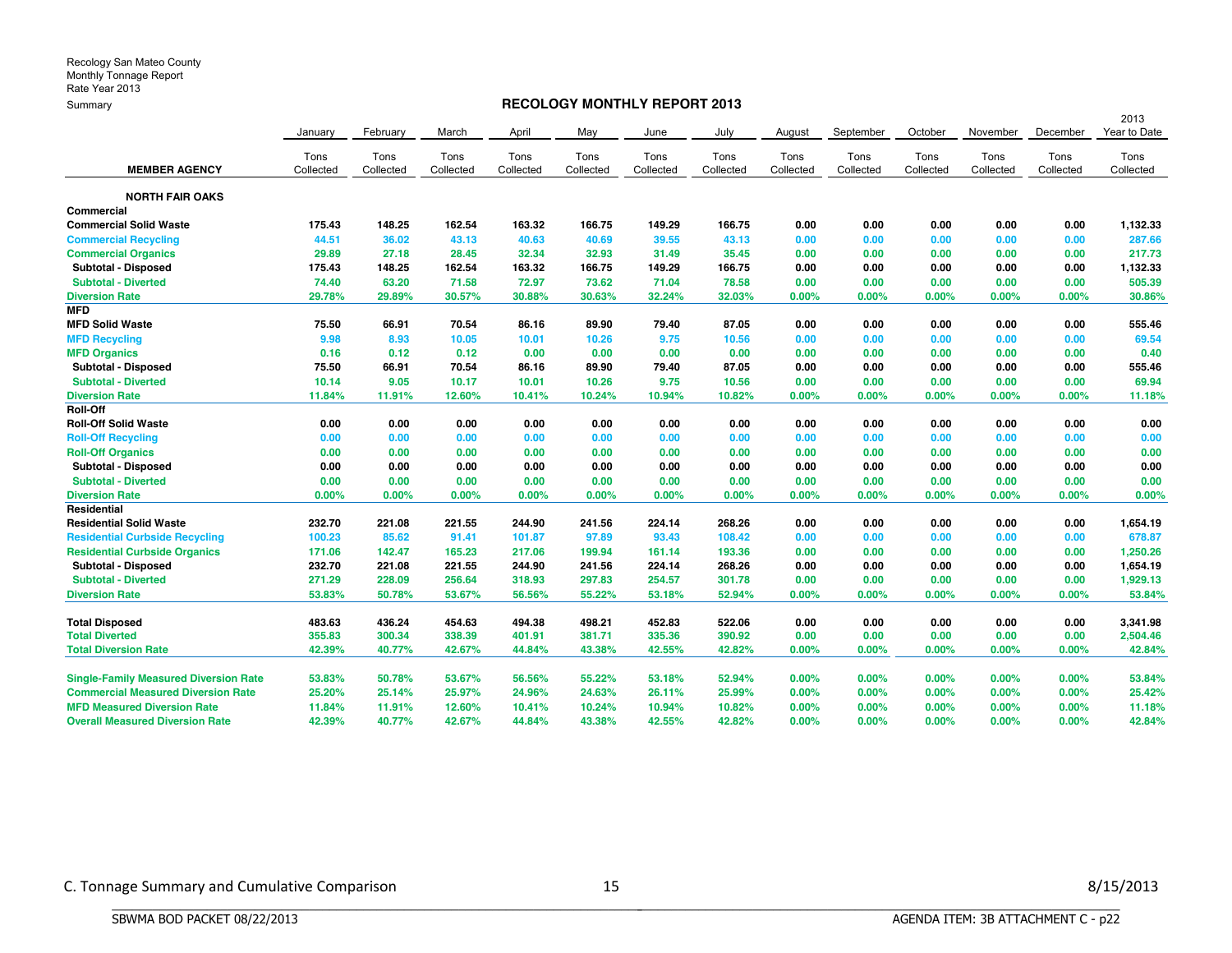#### **Period: JULY 2013**

#### **CUMULATIVE ANNUAL COMPARISON OF TONNAGE**

|                                       | <b>Year to Date</b> | <b>Year to Date</b> | <b>Year to Date</b> | 2012 - 2013      | 2012 - 2013 |
|---------------------------------------|---------------------|---------------------|---------------------|------------------|-------------|
| <b>MEMBER AGENCY</b>                  | <b>2011 Tons</b>    | <b>2012 Tons</b>    | <b>2013 Tons</b>    | Tons Incr/(Decr) | % Change    |
| <b>North Fair Oaks</b>                |                     |                     |                     |                  |             |
| Commercial <sup>1</sup> and MFD       |                     |                     |                     |                  |             |
| <b>Commercial Solid Waste</b>         | 929.46              | 1,087.53            | 1,132.33            | 44.80            | 4.12%       |
| <b>MFD Solid Waste</b>                | 422.00              | 443.47              | 555.46              | 111.99           | 25.25%      |
| <b>Roll-Off Solid Waste</b>           | 0.00                | 0.00                | 0.00                | 0.00             | 0.00%       |
| <b>Commercial Recycling</b>           | 249.13              | 278.55              | 287.66              | 9.11             | 3.27%       |
| <b>MFD Recycling</b>                  | 59.65               | 59.10               | 69.54               | 10.44            | 17.66%      |
| <b>Roll-Off Recycling</b>             | 0.00                | 0.00                | 0.00                | 0.00             | 0.00%       |
| <b>Commercial Organics</b>            | 206.70              | 213.95              | 217.73              | 3.78             | 1.77%       |
| <b>MFD Organics</b>                   | 1.70                | 1.22                | 0.40                | (0.82)           | 0.00%       |
| <b>Roll-Off Organics</b>              | 0.00                | 0.00                | 0.00                | 0.00             | 0.00%       |
| <b>SUBTOTAL - Disposed Tons</b>       | 1,351.46            | 1,531.00            | 1,687.79            | 156.79           | 10.24%      |
| <b>SUBTOTAL - Diverted Tons</b>       | 517.18              | 552.82              | 575.33              | 22.51            | 4.07%       |
| <b>Residential</b>                    |                     |                     |                     |                  |             |
| <b>Residential Solid Waste</b>        | 1,376.11            | 1,578.48            | 1,654.19            | 75.71            | 4.80%       |
| <b>Residential Curbside Recycling</b> | 535.58              | 649.49              | 678.87              | 29.38            | 4.52%       |
| <b>Residential Curbside Organics</b>  | 1,174.57            | 1,206.87            | 1,250.26            | 43.39            | 3.60%       |
| <b>SUBTOTAL - Disposed Tons</b>       | 1,376.11            | 1,578.48            | 1,654.19            | 75.71            | 4.80%       |
| <b>SUBTOTAL - Diverted Tons</b>       | 1,710.15            | 1,856.36            | 1,929.13            | 72.77            | 3.92%       |
| <b>Commercial/MFD and Residential</b> |                     |                     |                     |                  |             |
| <b>TOTAL TONS DISPOSED</b>            | 2,727.57            | 3,109.48            | 3,341.98            |                  |             |
| <b>TOTAL TONS DIVERTED</b>            | 2,227.33            | 2,409.18            | 2,504.46            |                  |             |
| <b>COMMERCIAL DIVERSION RATE</b>      | 27.68%              | 26.53%              | 25.42%              |                  |             |
| <b>MFD DIVERSION RATE</b>             | 12.69%              | 11.97%              | 11.18%              |                  |             |
| <b>RESIDENTIAL DIVERSION RATE</b>     | 55.41%              | 54.05%              | 53.84%              |                  |             |
| <b>TOTAL DIVERSION RATE</b>           | 44.95%              | 43.66%              | 42.84%              |                  |             |

<sup>1</sup> Includes Agency facilities tonnage

BBBBBBBBBBBBBBBBBBBBBBBBBBBBBBBBBBBBBBBBBBBBBBBBBBBBBBBBBBBBBBBBBBBBBBBBBBBBBB

C. Tonnage Summary and Cumulative Comparison 16 16 and 16 8/15/2013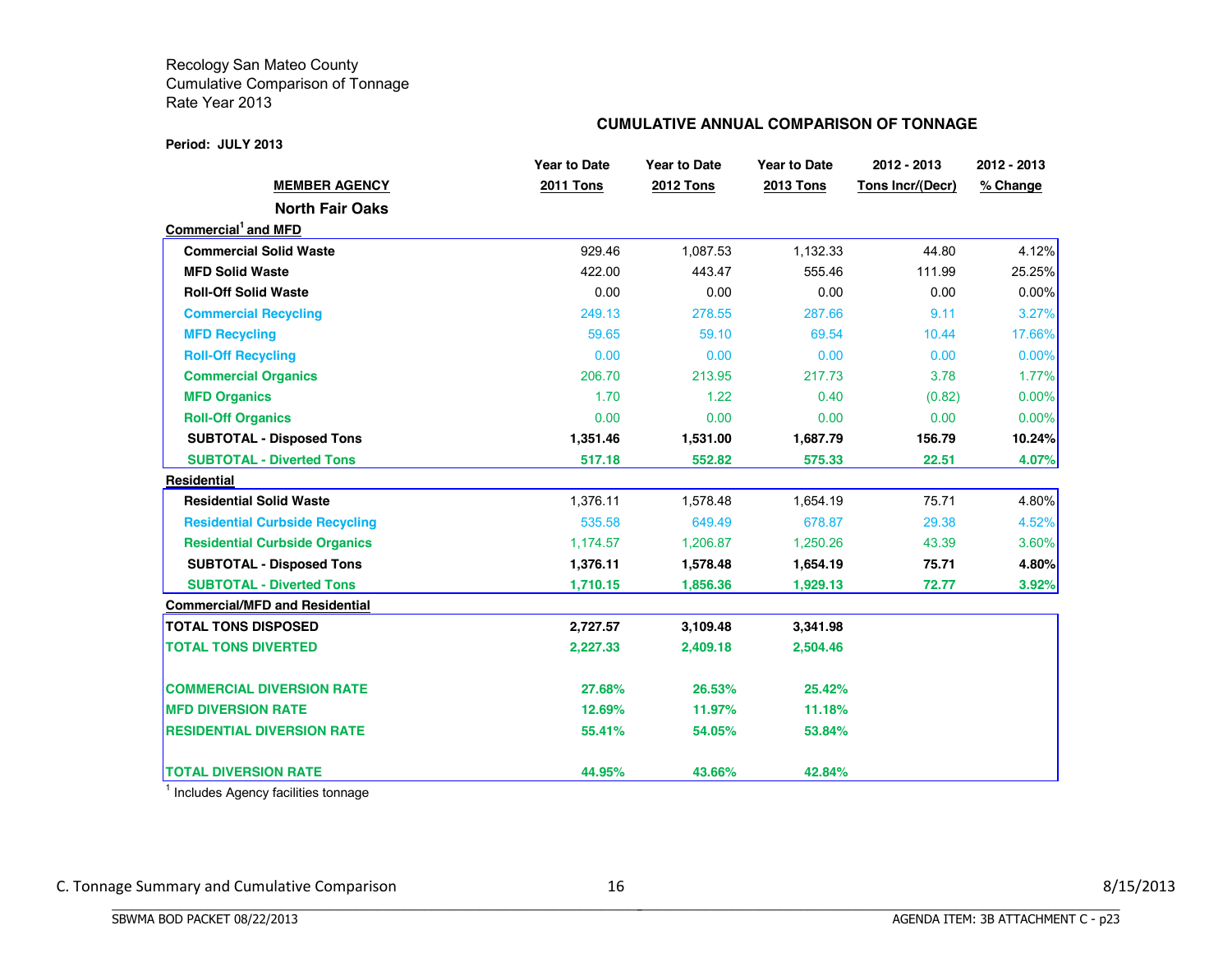#### **RECOLOGY MONTHLY REPORT 2013**

| September<br>October<br>December<br>February<br>March<br>April<br>May<br>June<br>July<br>August<br>November<br>January<br>Tons<br>Tons<br>Tons<br>Tons<br>Tons<br>Tons<br>Tons<br>Tons<br>Tons<br>Tons<br>Tons<br>Tons<br>Tons<br><b>MEMBER AGENCY</b><br>Collected<br>Collected<br>Collected<br>Collected<br>Collected<br>Collected<br>Collected<br>Collected<br>Collected<br>Collected<br>Collected<br>Collected<br><b>REDWOOD CITY</b><br>Commercial<br>1,299.02<br>0.00<br><b>Commercial Solid Waste</b><br>1,296.36<br>1,123.97<br>1,255.02<br>1,297.90<br>1,184.36<br>1,387.76<br>0.00<br>0.00<br>0.00<br>0.00<br>314.02<br>250.77<br>313.21<br><b>Commercial Recycling</b><br>286.23<br>287.64<br>302.40<br>274.98<br>0.00<br>0.00<br>0.00<br>0.00<br>0.00<br>271.51<br>240.35<br>269.69<br>240.03<br>293.88<br>250.84<br>320.20<br>0.00<br>0.00<br>0.00<br><b>Commercial Organics</b><br>0.00<br>0.00<br>Subtotal - Disposed<br>1,296.36<br>1,123.97<br>1,255.02<br>1,299.02<br>1,297.90<br>1,387.76<br>0.00<br>0.00<br>0.00<br>0.00<br>1,184.36<br>0.00<br>554.37<br>520.46<br>526.26<br>581.52<br>573.91<br>525.82<br>633.41<br>0.00<br><b>Subtotal - Diverted</b><br>0.00<br>0.00<br>0.00<br>0.00<br><b>Diversion Rate</b><br>29.95%<br>31.65%<br>29.54%<br>30.92%<br>30.66%<br>31.34%<br>0.00%<br>0.00%<br>0.00%<br>0.00%<br>0.00%<br>30.75%<br><b>MFD</b><br>669.11<br>584.75<br>640.11<br>681.66<br>690.23<br>622.09<br>655.98<br>0.00<br>0.00<br>0.00<br><b>MFD Solid Waste</b><br>0.00<br>0.00<br>119.01<br>99.24<br>110.29<br>113.40<br>114.30<br>107.17<br>110.97<br>0.00<br>0.00<br>0.00<br>0.00<br>0.00<br><b>MFD Recycling</b><br>9.99<br>10.49<br>9.21<br>11.86<br>11.04<br>9.85<br>10.98<br>0.00<br>0.00<br>0.00<br>0.00<br><b>MFD Organics</b><br>0.00<br>669.11<br>584.75<br>640.11<br>681.66<br>690.23<br>622.09<br>655.98<br>0.00<br>0.00<br>0.00<br>0.00<br>0.00<br>Subtotal - Disposed<br>129.50<br>121.95<br>0.00<br><b>Subtotal - Diverted</b><br>108.45<br>120.28<br>125.26<br>125.34<br>117.02<br>0.00<br>0.00<br>0.00<br>0.00<br>16.22%<br>0.00%<br>15.64%<br>15.82%<br>15.52%<br>15.37%<br>15.83%<br>15.68%<br>0.00%<br>0.00%<br>0.00%<br>0.00%<br><b>Diversion Rate</b><br>Roll-Off<br><b>Roll-Off Solid Waste</b><br>337.32<br>284.48<br>319.67<br>312.86<br>357.87<br>345.01<br>364.10<br>0.00<br>0.00<br>0.00<br>0.00<br>0.00<br><b>Roll-Off Recycling</b><br>12.42<br>12.72<br>14.75<br>0.00<br>8.12<br>7.12<br>7.89<br>12.86<br>0.00<br>0.00<br>0.00<br>0.00<br>45.13<br>41.39<br><b>Roll-Off Organics</b><br>41.00<br>59.68<br>61.11<br>44.54<br>66.16<br>0.00<br>0.00<br>0.00<br>0.00<br>0.00<br>337.32<br>319.67<br>357.87<br>364.10<br>0.00<br>0.00<br>0.00<br>Subtotal - Disposed<br>284.48<br>312.86<br>345.01<br>0.00<br>0.00<br>57.55<br>54.11<br>66.80<br><b>Subtotal - Diverted</b><br>49.12<br>69.00<br>57.40<br>80.91<br>0.00<br>0.00<br>0.00<br>0.00<br>0.00<br>14.57%<br>14.48%<br>17.59%<br>0.00%<br>0.00%<br>0.00%<br><b>Diversion Rate</b><br>14.72%<br>16.16%<br>14.26%<br>18.18%<br>0.00%<br>0.00%<br>Residential<br>776.72<br>874.37<br>939.21<br>0.00<br><b>Residential Solid Waste</b><br>900.99<br>791.40<br>870.43<br>796.11<br>0.00<br>0.00<br>0.00<br>0.00<br><b>Residential Curbside Recycling</b><br>684.62<br>539.55<br>573.51<br>632.90<br>638.47<br>582.43<br>659.86<br>0.00<br>0.00<br>0.00<br>0.00<br>0.00<br>1,076.53<br>783.29<br>969.72<br>966.64<br>1,114.35<br>0.00<br><b>Residential Curbside Organics</b><br>1,334.82<br>1,196.24<br>0.00<br>0.00<br>0.00<br>0.00<br>939.21<br>900.99<br>776.72<br>791.40<br>874.37<br>870.43<br>796.11<br>0.00<br>0.00<br>0.00<br>0.00<br>0.00<br>Subtotal - Disposed<br>1,322.84<br>1,967.72<br>1,774.21<br>0.00<br>0.00<br>0.00<br><b>Subtotal - Diverted</b><br>1,761.15<br>1,543.23<br>1,834.71<br>1,549.07<br>0.00<br>0.00<br>66.16%<br><b>Diversion Rate</b><br>63.01%<br>66.10%<br>69.23%<br>67.82%<br>66.05%<br>65.39%<br>0.00%<br>0.00%<br>0.00%<br>0.00%<br>0.00% |  |  |  |  |  |  | 2013         |
|-----------------------------------------------------------------------------------------------------------------------------------------------------------------------------------------------------------------------------------------------------------------------------------------------------------------------------------------------------------------------------------------------------------------------------------------------------------------------------------------------------------------------------------------------------------------------------------------------------------------------------------------------------------------------------------------------------------------------------------------------------------------------------------------------------------------------------------------------------------------------------------------------------------------------------------------------------------------------------------------------------------------------------------------------------------------------------------------------------------------------------------------------------------------------------------------------------------------------------------------------------------------------------------------------------------------------------------------------------------------------------------------------------------------------------------------------------------------------------------------------------------------------------------------------------------------------------------------------------------------------------------------------------------------------------------------------------------------------------------------------------------------------------------------------------------------------------------------------------------------------------------------------------------------------------------------------------------------------------------------------------------------------------------------------------------------------------------------------------------------------------------------------------------------------------------------------------------------------------------------------------------------------------------------------------------------------------------------------------------------------------------------------------------------------------------------------------------------------------------------------------------------------------------------------------------------------------------------------------------------------------------------------------------------------------------------------------------------------------------------------------------------------------------------------------------------------------------------------------------------------------------------------------------------------------------------------------------------------------------------------------------------------------------------------------------------------------------------------------------------------------------------------------------------------------------------------------------------------------------------------------------------------------------------------------------------------------------------------------------------------------------------------------------------------------------------------------------------------------------------------------------------------------------------------------------------------------------------------------------------------------------------------------------------------------------------------------------------------------------------------------------------------------------------------------------------------------------------------------------------------------------------------------------------------------------------------------------------------------------------------|--|--|--|--|--|--|--------------|
|                                                                                                                                                                                                                                                                                                                                                                                                                                                                                                                                                                                                                                                                                                                                                                                                                                                                                                                                                                                                                                                                                                                                                                                                                                                                                                                                                                                                                                                                                                                                                                                                                                                                                                                                                                                                                                                                                                                                                                                                                                                                                                                                                                                                                                                                                                                                                                                                                                                                                                                                                                                                                                                                                                                                                                                                                                                                                                                                                                                                                                                                                                                                                                                                                                                                                                                                                                                                                                                                                                                                                                                                                                                                                                                                                                                                                                                                                                                                                                                               |  |  |  |  |  |  | Year to Date |
|                                                                                                                                                                                                                                                                                                                                                                                                                                                                                                                                                                                                                                                                                                                                                                                                                                                                                                                                                                                                                                                                                                                                                                                                                                                                                                                                                                                                                                                                                                                                                                                                                                                                                                                                                                                                                                                                                                                                                                                                                                                                                                                                                                                                                                                                                                                                                                                                                                                                                                                                                                                                                                                                                                                                                                                                                                                                                                                                                                                                                                                                                                                                                                                                                                                                                                                                                                                                                                                                                                                                                                                                                                                                                                                                                                                                                                                                                                                                                                                               |  |  |  |  |  |  |              |
|                                                                                                                                                                                                                                                                                                                                                                                                                                                                                                                                                                                                                                                                                                                                                                                                                                                                                                                                                                                                                                                                                                                                                                                                                                                                                                                                                                                                                                                                                                                                                                                                                                                                                                                                                                                                                                                                                                                                                                                                                                                                                                                                                                                                                                                                                                                                                                                                                                                                                                                                                                                                                                                                                                                                                                                                                                                                                                                                                                                                                                                                                                                                                                                                                                                                                                                                                                                                                                                                                                                                                                                                                                                                                                                                                                                                                                                                                                                                                                                               |  |  |  |  |  |  | Collected    |
|                                                                                                                                                                                                                                                                                                                                                                                                                                                                                                                                                                                                                                                                                                                                                                                                                                                                                                                                                                                                                                                                                                                                                                                                                                                                                                                                                                                                                                                                                                                                                                                                                                                                                                                                                                                                                                                                                                                                                                                                                                                                                                                                                                                                                                                                                                                                                                                                                                                                                                                                                                                                                                                                                                                                                                                                                                                                                                                                                                                                                                                                                                                                                                                                                                                                                                                                                                                                                                                                                                                                                                                                                                                                                                                                                                                                                                                                                                                                                                                               |  |  |  |  |  |  |              |
|                                                                                                                                                                                                                                                                                                                                                                                                                                                                                                                                                                                                                                                                                                                                                                                                                                                                                                                                                                                                                                                                                                                                                                                                                                                                                                                                                                                                                                                                                                                                                                                                                                                                                                                                                                                                                                                                                                                                                                                                                                                                                                                                                                                                                                                                                                                                                                                                                                                                                                                                                                                                                                                                                                                                                                                                                                                                                                                                                                                                                                                                                                                                                                                                                                                                                                                                                                                                                                                                                                                                                                                                                                                                                                                                                                                                                                                                                                                                                                                               |  |  |  |  |  |  |              |
|                                                                                                                                                                                                                                                                                                                                                                                                                                                                                                                                                                                                                                                                                                                                                                                                                                                                                                                                                                                                                                                                                                                                                                                                                                                                                                                                                                                                                                                                                                                                                                                                                                                                                                                                                                                                                                                                                                                                                                                                                                                                                                                                                                                                                                                                                                                                                                                                                                                                                                                                                                                                                                                                                                                                                                                                                                                                                                                                                                                                                                                                                                                                                                                                                                                                                                                                                                                                                                                                                                                                                                                                                                                                                                                                                                                                                                                                                                                                                                                               |  |  |  |  |  |  | 8,844.39     |
|                                                                                                                                                                                                                                                                                                                                                                                                                                                                                                                                                                                                                                                                                                                                                                                                                                                                                                                                                                                                                                                                                                                                                                                                                                                                                                                                                                                                                                                                                                                                                                                                                                                                                                                                                                                                                                                                                                                                                                                                                                                                                                                                                                                                                                                                                                                                                                                                                                                                                                                                                                                                                                                                                                                                                                                                                                                                                                                                                                                                                                                                                                                                                                                                                                                                                                                                                                                                                                                                                                                                                                                                                                                                                                                                                                                                                                                                                                                                                                                               |  |  |  |  |  |  | 2,029.25     |
|                                                                                                                                                                                                                                                                                                                                                                                                                                                                                                                                                                                                                                                                                                                                                                                                                                                                                                                                                                                                                                                                                                                                                                                                                                                                                                                                                                                                                                                                                                                                                                                                                                                                                                                                                                                                                                                                                                                                                                                                                                                                                                                                                                                                                                                                                                                                                                                                                                                                                                                                                                                                                                                                                                                                                                                                                                                                                                                                                                                                                                                                                                                                                                                                                                                                                                                                                                                                                                                                                                                                                                                                                                                                                                                                                                                                                                                                                                                                                                                               |  |  |  |  |  |  | 1,886.50     |
|                                                                                                                                                                                                                                                                                                                                                                                                                                                                                                                                                                                                                                                                                                                                                                                                                                                                                                                                                                                                                                                                                                                                                                                                                                                                                                                                                                                                                                                                                                                                                                                                                                                                                                                                                                                                                                                                                                                                                                                                                                                                                                                                                                                                                                                                                                                                                                                                                                                                                                                                                                                                                                                                                                                                                                                                                                                                                                                                                                                                                                                                                                                                                                                                                                                                                                                                                                                                                                                                                                                                                                                                                                                                                                                                                                                                                                                                                                                                                                                               |  |  |  |  |  |  | 8,844.39     |
|                                                                                                                                                                                                                                                                                                                                                                                                                                                                                                                                                                                                                                                                                                                                                                                                                                                                                                                                                                                                                                                                                                                                                                                                                                                                                                                                                                                                                                                                                                                                                                                                                                                                                                                                                                                                                                                                                                                                                                                                                                                                                                                                                                                                                                                                                                                                                                                                                                                                                                                                                                                                                                                                                                                                                                                                                                                                                                                                                                                                                                                                                                                                                                                                                                                                                                                                                                                                                                                                                                                                                                                                                                                                                                                                                                                                                                                                                                                                                                                               |  |  |  |  |  |  | 3,915.75     |
|                                                                                                                                                                                                                                                                                                                                                                                                                                                                                                                                                                                                                                                                                                                                                                                                                                                                                                                                                                                                                                                                                                                                                                                                                                                                                                                                                                                                                                                                                                                                                                                                                                                                                                                                                                                                                                                                                                                                                                                                                                                                                                                                                                                                                                                                                                                                                                                                                                                                                                                                                                                                                                                                                                                                                                                                                                                                                                                                                                                                                                                                                                                                                                                                                                                                                                                                                                                                                                                                                                                                                                                                                                                                                                                                                                                                                                                                                                                                                                                               |  |  |  |  |  |  | 30.69%       |
|                                                                                                                                                                                                                                                                                                                                                                                                                                                                                                                                                                                                                                                                                                                                                                                                                                                                                                                                                                                                                                                                                                                                                                                                                                                                                                                                                                                                                                                                                                                                                                                                                                                                                                                                                                                                                                                                                                                                                                                                                                                                                                                                                                                                                                                                                                                                                                                                                                                                                                                                                                                                                                                                                                                                                                                                                                                                                                                                                                                                                                                                                                                                                                                                                                                                                                                                                                                                                                                                                                                                                                                                                                                                                                                                                                                                                                                                                                                                                                                               |  |  |  |  |  |  |              |
|                                                                                                                                                                                                                                                                                                                                                                                                                                                                                                                                                                                                                                                                                                                                                                                                                                                                                                                                                                                                                                                                                                                                                                                                                                                                                                                                                                                                                                                                                                                                                                                                                                                                                                                                                                                                                                                                                                                                                                                                                                                                                                                                                                                                                                                                                                                                                                                                                                                                                                                                                                                                                                                                                                                                                                                                                                                                                                                                                                                                                                                                                                                                                                                                                                                                                                                                                                                                                                                                                                                                                                                                                                                                                                                                                                                                                                                                                                                                                                                               |  |  |  |  |  |  | 4,543.93     |
|                                                                                                                                                                                                                                                                                                                                                                                                                                                                                                                                                                                                                                                                                                                                                                                                                                                                                                                                                                                                                                                                                                                                                                                                                                                                                                                                                                                                                                                                                                                                                                                                                                                                                                                                                                                                                                                                                                                                                                                                                                                                                                                                                                                                                                                                                                                                                                                                                                                                                                                                                                                                                                                                                                                                                                                                                                                                                                                                                                                                                                                                                                                                                                                                                                                                                                                                                                                                                                                                                                                                                                                                                                                                                                                                                                                                                                                                                                                                                                                               |  |  |  |  |  |  | 774.38       |
|                                                                                                                                                                                                                                                                                                                                                                                                                                                                                                                                                                                                                                                                                                                                                                                                                                                                                                                                                                                                                                                                                                                                                                                                                                                                                                                                                                                                                                                                                                                                                                                                                                                                                                                                                                                                                                                                                                                                                                                                                                                                                                                                                                                                                                                                                                                                                                                                                                                                                                                                                                                                                                                                                                                                                                                                                                                                                                                                                                                                                                                                                                                                                                                                                                                                                                                                                                                                                                                                                                                                                                                                                                                                                                                                                                                                                                                                                                                                                                                               |  |  |  |  |  |  | 73.42        |
|                                                                                                                                                                                                                                                                                                                                                                                                                                                                                                                                                                                                                                                                                                                                                                                                                                                                                                                                                                                                                                                                                                                                                                                                                                                                                                                                                                                                                                                                                                                                                                                                                                                                                                                                                                                                                                                                                                                                                                                                                                                                                                                                                                                                                                                                                                                                                                                                                                                                                                                                                                                                                                                                                                                                                                                                                                                                                                                                                                                                                                                                                                                                                                                                                                                                                                                                                                                                                                                                                                                                                                                                                                                                                                                                                                                                                                                                                                                                                                                               |  |  |  |  |  |  | 4,543.93     |
|                                                                                                                                                                                                                                                                                                                                                                                                                                                                                                                                                                                                                                                                                                                                                                                                                                                                                                                                                                                                                                                                                                                                                                                                                                                                                                                                                                                                                                                                                                                                                                                                                                                                                                                                                                                                                                                                                                                                                                                                                                                                                                                                                                                                                                                                                                                                                                                                                                                                                                                                                                                                                                                                                                                                                                                                                                                                                                                                                                                                                                                                                                                                                                                                                                                                                                                                                                                                                                                                                                                                                                                                                                                                                                                                                                                                                                                                                                                                                                                               |  |  |  |  |  |  | 847.80       |
|                                                                                                                                                                                                                                                                                                                                                                                                                                                                                                                                                                                                                                                                                                                                                                                                                                                                                                                                                                                                                                                                                                                                                                                                                                                                                                                                                                                                                                                                                                                                                                                                                                                                                                                                                                                                                                                                                                                                                                                                                                                                                                                                                                                                                                                                                                                                                                                                                                                                                                                                                                                                                                                                                                                                                                                                                                                                                                                                                                                                                                                                                                                                                                                                                                                                                                                                                                                                                                                                                                                                                                                                                                                                                                                                                                                                                                                                                                                                                                                               |  |  |  |  |  |  | 15.72%       |
|                                                                                                                                                                                                                                                                                                                                                                                                                                                                                                                                                                                                                                                                                                                                                                                                                                                                                                                                                                                                                                                                                                                                                                                                                                                                                                                                                                                                                                                                                                                                                                                                                                                                                                                                                                                                                                                                                                                                                                                                                                                                                                                                                                                                                                                                                                                                                                                                                                                                                                                                                                                                                                                                                                                                                                                                                                                                                                                                                                                                                                                                                                                                                                                                                                                                                                                                                                                                                                                                                                                                                                                                                                                                                                                                                                                                                                                                                                                                                                                               |  |  |  |  |  |  |              |
|                                                                                                                                                                                                                                                                                                                                                                                                                                                                                                                                                                                                                                                                                                                                                                                                                                                                                                                                                                                                                                                                                                                                                                                                                                                                                                                                                                                                                                                                                                                                                                                                                                                                                                                                                                                                                                                                                                                                                                                                                                                                                                                                                                                                                                                                                                                                                                                                                                                                                                                                                                                                                                                                                                                                                                                                                                                                                                                                                                                                                                                                                                                                                                                                                                                                                                                                                                                                                                                                                                                                                                                                                                                                                                                                                                                                                                                                                                                                                                                               |  |  |  |  |  |  | 2,321.31     |
|                                                                                                                                                                                                                                                                                                                                                                                                                                                                                                                                                                                                                                                                                                                                                                                                                                                                                                                                                                                                                                                                                                                                                                                                                                                                                                                                                                                                                                                                                                                                                                                                                                                                                                                                                                                                                                                                                                                                                                                                                                                                                                                                                                                                                                                                                                                                                                                                                                                                                                                                                                                                                                                                                                                                                                                                                                                                                                                                                                                                                                                                                                                                                                                                                                                                                                                                                                                                                                                                                                                                                                                                                                                                                                                                                                                                                                                                                                                                                                                               |  |  |  |  |  |  | 75.88        |
|                                                                                                                                                                                                                                                                                                                                                                                                                                                                                                                                                                                                                                                                                                                                                                                                                                                                                                                                                                                                                                                                                                                                                                                                                                                                                                                                                                                                                                                                                                                                                                                                                                                                                                                                                                                                                                                                                                                                                                                                                                                                                                                                                                                                                                                                                                                                                                                                                                                                                                                                                                                                                                                                                                                                                                                                                                                                                                                                                                                                                                                                                                                                                                                                                                                                                                                                                                                                                                                                                                                                                                                                                                                                                                                                                                                                                                                                                                                                                                                               |  |  |  |  |  |  | 359.01       |
|                                                                                                                                                                                                                                                                                                                                                                                                                                                                                                                                                                                                                                                                                                                                                                                                                                                                                                                                                                                                                                                                                                                                                                                                                                                                                                                                                                                                                                                                                                                                                                                                                                                                                                                                                                                                                                                                                                                                                                                                                                                                                                                                                                                                                                                                                                                                                                                                                                                                                                                                                                                                                                                                                                                                                                                                                                                                                                                                                                                                                                                                                                                                                                                                                                                                                                                                                                                                                                                                                                                                                                                                                                                                                                                                                                                                                                                                                                                                                                                               |  |  |  |  |  |  | 2,321.31     |
|                                                                                                                                                                                                                                                                                                                                                                                                                                                                                                                                                                                                                                                                                                                                                                                                                                                                                                                                                                                                                                                                                                                                                                                                                                                                                                                                                                                                                                                                                                                                                                                                                                                                                                                                                                                                                                                                                                                                                                                                                                                                                                                                                                                                                                                                                                                                                                                                                                                                                                                                                                                                                                                                                                                                                                                                                                                                                                                                                                                                                                                                                                                                                                                                                                                                                                                                                                                                                                                                                                                                                                                                                                                                                                                                                                                                                                                                                                                                                                                               |  |  |  |  |  |  | 434.89       |
|                                                                                                                                                                                                                                                                                                                                                                                                                                                                                                                                                                                                                                                                                                                                                                                                                                                                                                                                                                                                                                                                                                                                                                                                                                                                                                                                                                                                                                                                                                                                                                                                                                                                                                                                                                                                                                                                                                                                                                                                                                                                                                                                                                                                                                                                                                                                                                                                                                                                                                                                                                                                                                                                                                                                                                                                                                                                                                                                                                                                                                                                                                                                                                                                                                                                                                                                                                                                                                                                                                                                                                                                                                                                                                                                                                                                                                                                                                                                                                                               |  |  |  |  |  |  | 15.78%       |
|                                                                                                                                                                                                                                                                                                                                                                                                                                                                                                                                                                                                                                                                                                                                                                                                                                                                                                                                                                                                                                                                                                                                                                                                                                                                                                                                                                                                                                                                                                                                                                                                                                                                                                                                                                                                                                                                                                                                                                                                                                                                                                                                                                                                                                                                                                                                                                                                                                                                                                                                                                                                                                                                                                                                                                                                                                                                                                                                                                                                                                                                                                                                                                                                                                                                                                                                                                                                                                                                                                                                                                                                                                                                                                                                                                                                                                                                                                                                                                                               |  |  |  |  |  |  |              |
|                                                                                                                                                                                                                                                                                                                                                                                                                                                                                                                                                                                                                                                                                                                                                                                                                                                                                                                                                                                                                                                                                                                                                                                                                                                                                                                                                                                                                                                                                                                                                                                                                                                                                                                                                                                                                                                                                                                                                                                                                                                                                                                                                                                                                                                                                                                                                                                                                                                                                                                                                                                                                                                                                                                                                                                                                                                                                                                                                                                                                                                                                                                                                                                                                                                                                                                                                                                                                                                                                                                                                                                                                                                                                                                                                                                                                                                                                                                                                                                               |  |  |  |  |  |  | 5,949.23     |
|                                                                                                                                                                                                                                                                                                                                                                                                                                                                                                                                                                                                                                                                                                                                                                                                                                                                                                                                                                                                                                                                                                                                                                                                                                                                                                                                                                                                                                                                                                                                                                                                                                                                                                                                                                                                                                                                                                                                                                                                                                                                                                                                                                                                                                                                                                                                                                                                                                                                                                                                                                                                                                                                                                                                                                                                                                                                                                                                                                                                                                                                                                                                                                                                                                                                                                                                                                                                                                                                                                                                                                                                                                                                                                                                                                                                                                                                                                                                                                                               |  |  |  |  |  |  | 4,311.34     |
|                                                                                                                                                                                                                                                                                                                                                                                                                                                                                                                                                                                                                                                                                                                                                                                                                                                                                                                                                                                                                                                                                                                                                                                                                                                                                                                                                                                                                                                                                                                                                                                                                                                                                                                                                                                                                                                                                                                                                                                                                                                                                                                                                                                                                                                                                                                                                                                                                                                                                                                                                                                                                                                                                                                                                                                                                                                                                                                                                                                                                                                                                                                                                                                                                                                                                                                                                                                                                                                                                                                                                                                                                                                                                                                                                                                                                                                                                                                                                                                               |  |  |  |  |  |  | 7,441.59     |
|                                                                                                                                                                                                                                                                                                                                                                                                                                                                                                                                                                                                                                                                                                                                                                                                                                                                                                                                                                                                                                                                                                                                                                                                                                                                                                                                                                                                                                                                                                                                                                                                                                                                                                                                                                                                                                                                                                                                                                                                                                                                                                                                                                                                                                                                                                                                                                                                                                                                                                                                                                                                                                                                                                                                                                                                                                                                                                                                                                                                                                                                                                                                                                                                                                                                                                                                                                                                                                                                                                                                                                                                                                                                                                                                                                                                                                                                                                                                                                                               |  |  |  |  |  |  | 5,949.23     |
|                                                                                                                                                                                                                                                                                                                                                                                                                                                                                                                                                                                                                                                                                                                                                                                                                                                                                                                                                                                                                                                                                                                                                                                                                                                                                                                                                                                                                                                                                                                                                                                                                                                                                                                                                                                                                                                                                                                                                                                                                                                                                                                                                                                                                                                                                                                                                                                                                                                                                                                                                                                                                                                                                                                                                                                                                                                                                                                                                                                                                                                                                                                                                                                                                                                                                                                                                                                                                                                                                                                                                                                                                                                                                                                                                                                                                                                                                                                                                                                               |  |  |  |  |  |  | 11,752.93    |
|                                                                                                                                                                                                                                                                                                                                                                                                                                                                                                                                                                                                                                                                                                                                                                                                                                                                                                                                                                                                                                                                                                                                                                                                                                                                                                                                                                                                                                                                                                                                                                                                                                                                                                                                                                                                                                                                                                                                                                                                                                                                                                                                                                                                                                                                                                                                                                                                                                                                                                                                                                                                                                                                                                                                                                                                                                                                                                                                                                                                                                                                                                                                                                                                                                                                                                                                                                                                                                                                                                                                                                                                                                                                                                                                                                                                                                                                                                                                                                                               |  |  |  |  |  |  | 66.39%       |
| 3,203.78<br>2,769.92<br>3,006.20<br>3,167.91<br>2,947.57<br>3,347.05<br>0.00<br>0.00<br>0.00<br>0.00<br>0.00<br><b>Total Disposed</b><br>3,216.43                                                                                                                                                                                                                                                                                                                                                                                                                                                                                                                                                                                                                                                                                                                                                                                                                                                                                                                                                                                                                                                                                                                                                                                                                                                                                                                                                                                                                                                                                                                                                                                                                                                                                                                                                                                                                                                                                                                                                                                                                                                                                                                                                                                                                                                                                                                                                                                                                                                                                                                                                                                                                                                                                                                                                                                                                                                                                                                                                                                                                                                                                                                                                                                                                                                                                                                                                                                                                                                                                                                                                                                                                                                                                                                                                                                                                                             |  |  |  |  |  |  | 21,658.86    |
| <b>Total Diverted</b><br>2,502.57<br>2,000.87<br>2,243.88<br>2,741.30<br>2,602.96<br>2,249.31<br>2,610.48<br>0.00<br>0.00<br>0.00<br>0.00<br>0.00                                                                                                                                                                                                                                                                                                                                                                                                                                                                                                                                                                                                                                                                                                                                                                                                                                                                                                                                                                                                                                                                                                                                                                                                                                                                                                                                                                                                                                                                                                                                                                                                                                                                                                                                                                                                                                                                                                                                                                                                                                                                                                                                                                                                                                                                                                                                                                                                                                                                                                                                                                                                                                                                                                                                                                                                                                                                                                                                                                                                                                                                                                                                                                                                                                                                                                                                                                                                                                                                                                                                                                                                                                                                                                                                                                                                                                             |  |  |  |  |  |  | 16,951.37    |
| 43.86%<br><b>Total Diversion Rate</b><br>41.94%<br>42.74%<br>46.39%<br>44.73%<br>43.28%<br>43.82%<br>0.00%<br>0.00%<br>0.00%<br>0.00%<br>$0.00\%$                                                                                                                                                                                                                                                                                                                                                                                                                                                                                                                                                                                                                                                                                                                                                                                                                                                                                                                                                                                                                                                                                                                                                                                                                                                                                                                                                                                                                                                                                                                                                                                                                                                                                                                                                                                                                                                                                                                                                                                                                                                                                                                                                                                                                                                                                                                                                                                                                                                                                                                                                                                                                                                                                                                                                                                                                                                                                                                                                                                                                                                                                                                                                                                                                                                                                                                                                                                                                                                                                                                                                                                                                                                                                                                                                                                                                                             |  |  |  |  |  |  | 43.90%       |
| 66.16%<br>66.10%<br>69.23%<br>67.82%<br>65.39%<br>$0.00\%$<br>$0.00\%$<br><b>Single-Family Measured Diversion Rate</b><br>63.01%<br>66.05%<br>0.00%<br>0.00%<br>$0.00\%$                                                                                                                                                                                                                                                                                                                                                                                                                                                                                                                                                                                                                                                                                                                                                                                                                                                                                                                                                                                                                                                                                                                                                                                                                                                                                                                                                                                                                                                                                                                                                                                                                                                                                                                                                                                                                                                                                                                                                                                                                                                                                                                                                                                                                                                                                                                                                                                                                                                                                                                                                                                                                                                                                                                                                                                                                                                                                                                                                                                                                                                                                                                                                                                                                                                                                                                                                                                                                                                                                                                                                                                                                                                                                                                                                                                                                      |  |  |  |  |  |  | 66.39%       |
| 24.36%<br>24.03%<br>0.00%<br><b>Commercial Measured Diversion Rate</b><br>25.38%<br>25.22%<br>24.67%<br>24.56%<br>25.78%<br>$0.00\%$<br>0.00%<br>0.00%<br>0.00%                                                                                                                                                                                                                                                                                                                                                                                                                                                                                                                                                                                                                                                                                                                                                                                                                                                                                                                                                                                                                                                                                                                                                                                                                                                                                                                                                                                                                                                                                                                                                                                                                                                                                                                                                                                                                                                                                                                                                                                                                                                                                                                                                                                                                                                                                                                                                                                                                                                                                                                                                                                                                                                                                                                                                                                                                                                                                                                                                                                                                                                                                                                                                                                                                                                                                                                                                                                                                                                                                                                                                                                                                                                                                                                                                                                                                               |  |  |  |  |  |  | 24.86%       |
| 16.22%<br><b>MFD Measured Diversion Rate</b><br>15.64%<br>15.82%<br>15.52%<br>15.37%<br>15.83%<br>15.68%<br>0.00%<br>0.00%<br>$0.00\%$<br>$0.00\%$<br>0.00%                                                                                                                                                                                                                                                                                                                                                                                                                                                                                                                                                                                                                                                                                                                                                                                                                                                                                                                                                                                                                                                                                                                                                                                                                                                                                                                                                                                                                                                                                                                                                                                                                                                                                                                                                                                                                                                                                                                                                                                                                                                                                                                                                                                                                                                                                                                                                                                                                                                                                                                                                                                                                                                                                                                                                                                                                                                                                                                                                                                                                                                                                                                                                                                                                                                                                                                                                                                                                                                                                                                                                                                                                                                                                                                                                                                                                                   |  |  |  |  |  |  | 15.72%       |
| 43.86%<br>41.94%<br>42.74%<br>46.39%<br>44.73%<br>43.28%<br>43.82%<br>0.00%<br>0.00%<br>0.00%<br>0.00%<br>0.00%<br><b>Overall Measured Diversion Rate</b>                                                                                                                                                                                                                                                                                                                                                                                                                                                                                                                                                                                                                                                                                                                                                                                                                                                                                                                                                                                                                                                                                                                                                                                                                                                                                                                                                                                                                                                                                                                                                                                                                                                                                                                                                                                                                                                                                                                                                                                                                                                                                                                                                                                                                                                                                                                                                                                                                                                                                                                                                                                                                                                                                                                                                                                                                                                                                                                                                                                                                                                                                                                                                                                                                                                                                                                                                                                                                                                                                                                                                                                                                                                                                                                                                                                                                                     |  |  |  |  |  |  | 43.90%       |

BBBBBBBBBBBBBBBBBBBBBBBBBBBBBBBBBBBBBBBBBBBBBBBBBBBBBBBBBBBBBBBBBBBBBBBBBBBBBB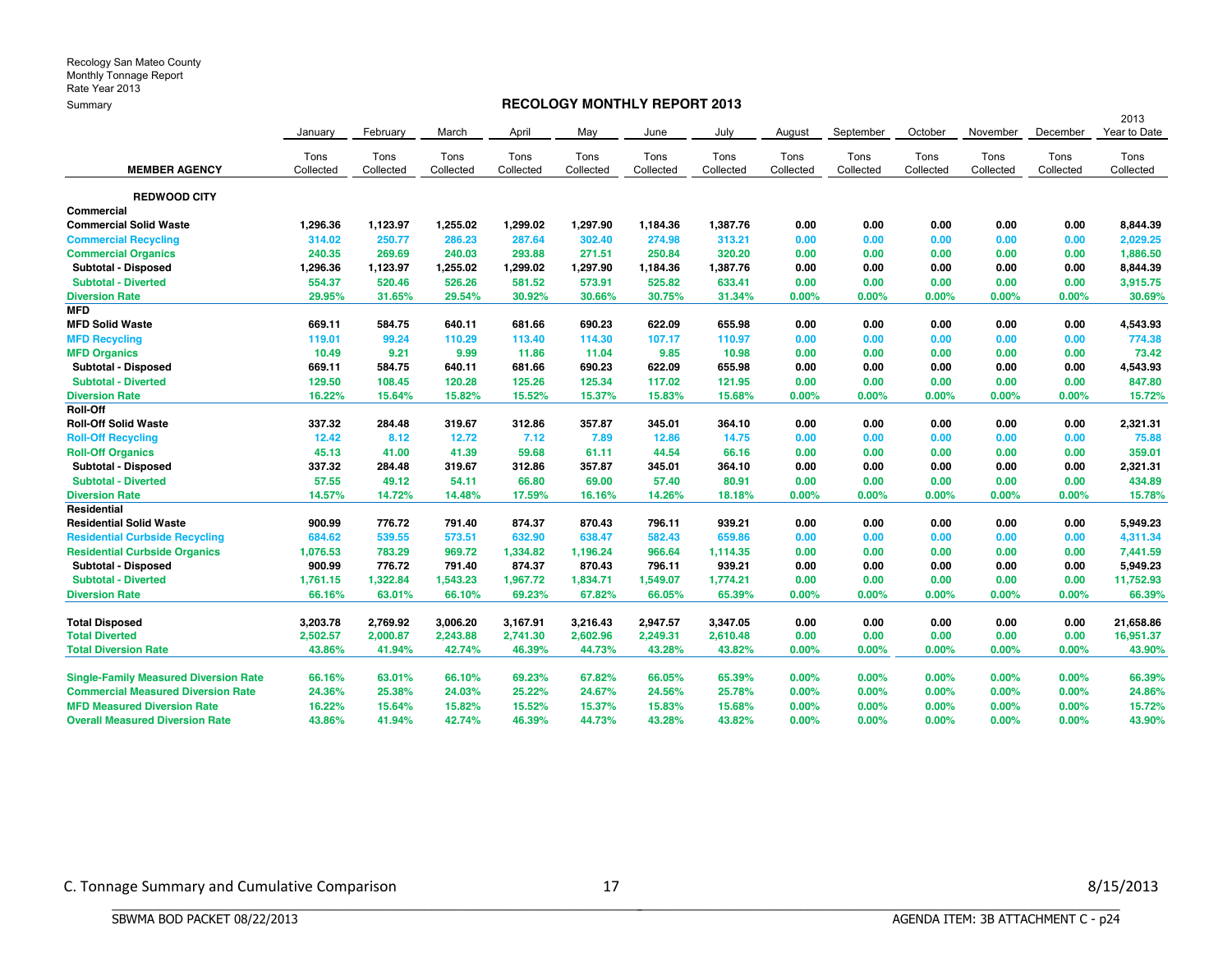#### **Period: JULY 2013**

#### **CUMULATIVE ANNUAL COMPARISON OF TONNAGE**

|                                       | <b>Year to Date</b> | <b>Year to Date</b> | <b>Year to Date</b> | 2012 - 2013      | 2012 - 2013 |
|---------------------------------------|---------------------|---------------------|---------------------|------------------|-------------|
| <b>MEMBER AGENCY</b>                  | <b>2011 Tons</b>    | <b>2012 Tons</b>    | <b>2013 Tons</b>    | Tons Incr/(Decr) | % Change    |
| <b>Redwood City</b>                   |                     |                     |                     |                  |             |
| Commercial <sup>1</sup> and MFD       |                     |                     |                     |                  |             |
| <b>Commercial Solid Waste</b>         | 8,255.78            | 9,406.93            | 8,844.39            | (562.54)         | $-5.98%$    |
| <b>MFD Solid Waste</b>                | 4,487.25            | 4,289.60            | 4,543.93            | 254.33           | 5.93%       |
| <b>Roll-Off Solid Waste</b>           | 2,417.53            | 2,497.03            | 2,321.31            | (175.72)         | $-7.04%$    |
| <b>Commercial Recycling</b>           | 1,740.12            | 1,993.49            | 2,029.25            | 35.76            | 1.79%       |
| <b>MFD Recycling</b>                  | 668.85              | 642.37              | 774.38              | 132.01           | 20.55%      |
| <b>Roll-Off Recycling</b>             | 60.29               | 65.25               | 75.88               | 10.63            | 16.29%      |
| <b>Commercial Organics</b>            | 1.352.89            | 1.735.69            | 1.886.50            | 150.81           | 8.69%       |
| <b>MFD Organics</b>                   | 69.74               | 71.86               | 73.42               | 1.56             | 2.17%       |
| <b>Roll-Off Organics</b>              | 366.32              | 474.12              | 359.01              | (115.11)         | $-24.28%$   |
| <b>SUBTOTAL - Disposed Tons</b>       | 15,160.56           | 16,193.56           | 15,709.63           | (483.93)         | $-2.99%$    |
| <b>SUBTOTAL - Diverted Tons</b>       | 4,258.21            | 4,982.78            | 5,198.44            | 215.66           | 4.33%       |
| <b>Residential</b>                    |                     |                     |                     |                  |             |
| <b>Residential Solid Waste</b>        | 6,121.57            | 6,019.68            | 5,949.23            | (70.45)          | $-1.17%$    |
| <b>Residential Curbside Recycling</b> | 3,939.95            | 4,157.03            | 4,311.34            | 154.31           | 3.71%       |
| <b>Residential Curbside Organics</b>  | 6,710.24            | 7,021.64            | 7,441.59            | 419.95           | 5.98%       |
| <b>SUBTOTAL - Disposed Tons</b>       | 6,121.57            | 6,019.68            | 5,949.23            | (70.45)          | $-1.17%$    |
| <b>SUBTOTAL - Diverted Tons</b>       | 10,650.19           | 11,178.67           | 11,752.93           | 574.26           | 5.14%       |
| <b>Commercial/MFD and Residential</b> |                     |                     |                     |                  |             |
| <b>TOTAL TONS DISPOSED</b>            | 21,282.13           | 22,213.24           | 21,658.86           |                  |             |
| <b>TOTAL TONS DIVERTED</b>            | 14,908.40           | 16,161.45           | 16,951.37           |                  |             |
| <b>COMMERCIAL DIVERSION RATE</b>      | 21.93%              | 23.53%              | 24.86%              |                  |             |
| <b>IMFD DIVERSION RATE</b>            | 14.13%              | 14.27%              | 15.72%              |                  |             |
| <b>RESIDENTIAL DIVERSION RATE</b>     | 63.50%              | 65.00%              | 66.39%              |                  |             |
| <b>TOTAL DIVERSION RATE</b>           | 41.19%              | 42.11%              | 43.90%              |                  |             |

<sup>1</sup> Includes Agency facilities tonnage

BBBBBBBBBBBBBBBBBBBBBBBBBBBBBBBBBBBBBBBBBBBBBBBBBBBBBBBBBBBBBBBBBBBBBBBBBBBBBB

C. Tonnage Summary and Cumulative Comparison 18 3/15/2013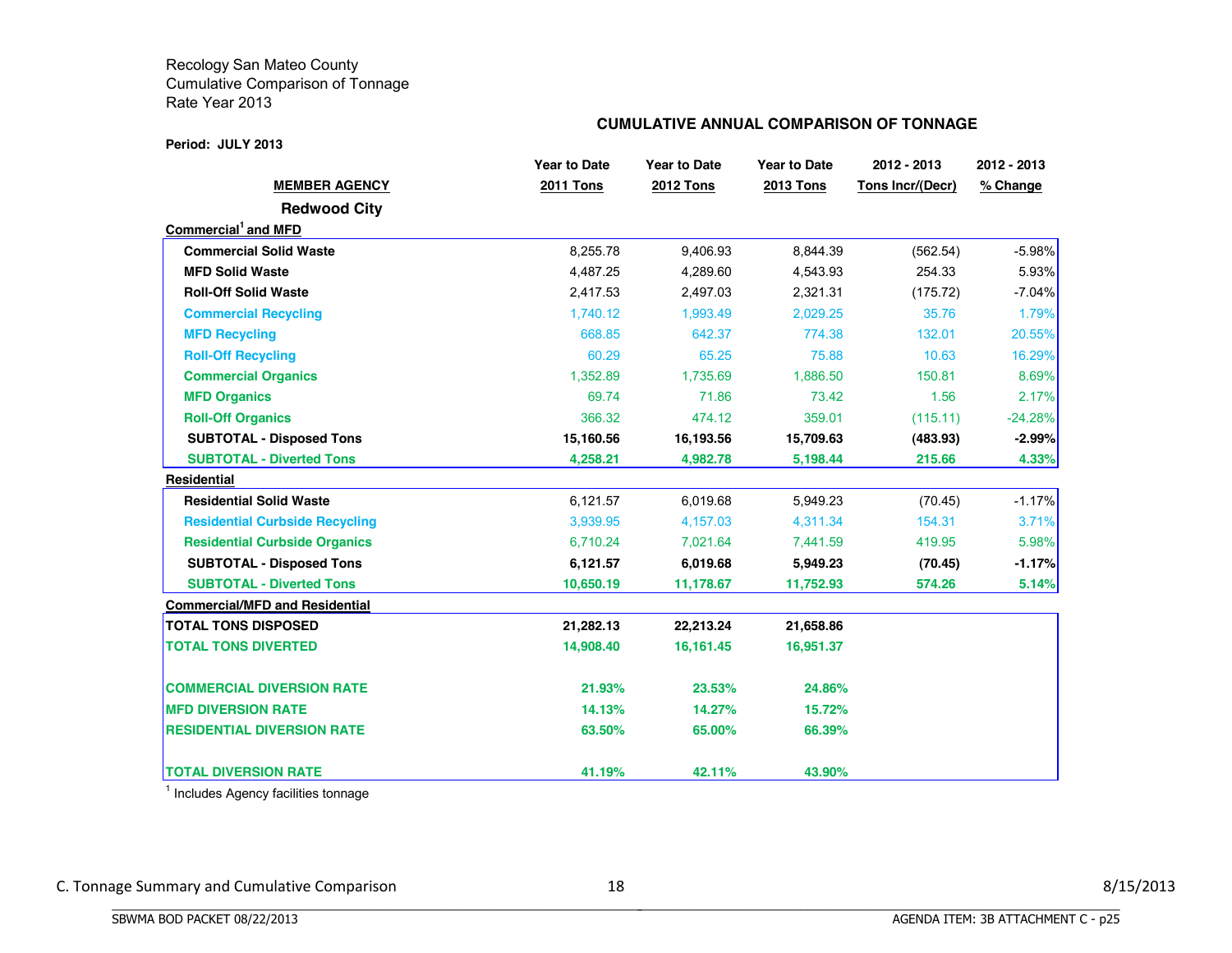#### **RECOLOGY MONTHLY REPORT 2013**

|                                              |           |           |           |           |           |           |           |           |           |           |           |           | 2013         |
|----------------------------------------------|-----------|-----------|-----------|-----------|-----------|-----------|-----------|-----------|-----------|-----------|-----------|-----------|--------------|
|                                              | January   | February  | March     | April     | May       | June      | July      | August    | September | October   | November  | December  | Year to Date |
|                                              | Tons      | Tons      | Tons      | Tons      | Tons      | Tons      | Tons      | Tons      | Tons      | Tons      | Tons      | Tons      | Tons         |
| <b>MEMBER AGENCY</b>                         | Collected | Collected | Collected | Collected | Collected | Collected | Collected | Collected | Collected | Collected | Collected | Collected | Collected    |
| <b>SAN CARLOS</b>                            |           |           |           |           |           |           |           |           |           |           |           |           |              |
| Commercial                                   |           |           |           |           |           |           |           |           |           |           |           |           |              |
| <b>Commercial Solid Waste</b>                | 506.75    | 454.99    | 492.35    | 526.85    | 527.89    | 483.39    | 552.39    | 0.00      | 0.00      | 0.00      | 0.00      | 0.00      | 3,544.61     |
| <b>Commercial Recycling</b>                  | 152.79    | 131.17    | 147.92    | 151.10    | 158.66    | 142.88    | 160.66    | 0.00      | 0.00      | 0.00      | 0.00      | 0.00      | 1,045.18     |
| <b>Commercial Organics</b>                   | 64.96     | 60.85     | 65.22     | 71.28     | 75.23     | 66.48     | 76.22     | 0.00      | 0.00      | 0.00      | 0.00      | 0.00      | 480.24       |
| Subtotal - Disposed                          | 506.75    | 454.99    | 492.35    | 526.85    | 527.89    | 483.39    | 552.39    | 0.00      | 0.00      | 0.00      | 0.00      | 0.00      | 3,544.61     |
| <b>Subtotal - Diverted</b>                   | 217.75    | 192.02    | 213.14    | 222.38    | 233.89    | 209.36    | 236.88    | 0.00      | 0.00      | 0.00      | 0.00      | 0.00      | 1,525.42     |
| <b>Diversion Rate</b>                        | 30.06%    | 29.68%    | 30.21%    | 29.68%    | 30.70%    | 30.22%    | 30.01%    | 0.00%     | 0.00%     | 0.00%     | 0.00%     | 0.00%     | 30.09%       |
| <b>MFD</b>                                   |           |           |           |           |           |           |           |           |           |           |           |           |              |
| <b>MFD Solid Waste</b>                       | 141.23    | 125.00    | 131.75    | 137.59    | 138.36    | 124.14    | 141.41    | 0.00      | 0.00      | 0.00      | 0.00      | 0.00      | 939.48       |
| <b>MFD Recycling</b>                         | 38.75     | 32.82     | 34.71     | 37.16     | 37.87     | 34.82     | 37.92     | 0.00      | 0.00      | 0.00      | 0.00      | 0.00      | 254.05       |
| <b>MFD Organics</b>                          | 5.60      | 4.17      | 4.39      | 5.23      | 5.83      | 5.02      | 5.90      | 0.00      | 0.00      | 0.00      | 0.00      | 0.00      | 36.14        |
| Subtotal - Disposed                          | 141.23    | 125.00    | 131.75    | 137.59    | 138.36    | 124.14    | 141.41    | 0.00      | 0.00      | 0.00      | 0.00      | 0.00      | 939.48       |
| <b>Subtotal - Diverted</b>                   | 44.35     | 36.99     | 39.10     | 42.39     | 43.70     | 39.84     | 43.82     | 0.00      | 0.00      | 0.00      | 0.00      | 0.00      | 290.19       |
| <b>Diversion Rate</b>                        | 23,90%    | 22.83%    | 22.89%    | 23.55%    | 24.00%    | 24.30%    | 23.66%    | 0.00%     | 0.00%     | 0.00%     | 0.00%     | 0.00%     | 23.60%       |
| Roll-Off                                     |           |           |           |           |           |           |           |           |           |           |           |           |              |
| <b>Roll-Off Solid Waste</b>                  | 80.89     | 62.94     | 55.91     | 64.38     | 78.24     | 60.42     | 78.52     | 0.00      | 0.00      | 0.00      | 0.00      | 0.00      | 481.30       |
| <b>Roll-Off Recycling</b>                    | 10.09     | 7.84      | 8.46      | 15.30     | 14.01     | 5.95      | 15.13     | 0.00      | 0.00      | 0.00      | 0.00      | 0.00      | 76.78        |
| <b>Roll-Off Organics</b>                     | 0.00      | 9.28      | 0.00      | 0.00      | 0.00      | 0.00      | 0.00      | 0.00      | 0.00      | 0.00      | 0.00      | 0.00      | 9.28         |
| Subtotal - Disposed                          | 80.89     | 62.94     | 55.91     | 64.38     | 78.24     | 60.42     | 78.52     | 0.00      | 0.00      | 0.00      | 0.00      | 0.00      | 481.30       |
| <b>Subtotal - Diverted</b>                   | 10.09     | 17.12     | 8.46      | 15.30     | 14.01     | 5.95      | 15.13     | 0.00      | 0.00      | 0.00      | 0.00      | 0.00      | 86.06        |
| <b>Diversion Rate</b>                        | 11.09%    | 21.38%    | 13.14%    | 19.20%    | 15.19%    | 8.96%     | 16.16%    | 0.00%     | 0.00%     | 0.00%     | 0.00%     | 0.00%     | 15.17%       |
| Residential                                  |           |           |           |           |           |           |           |           |           |           |           |           |              |
| <b>Residential Solid Waste</b>               | 369.75    | 331.72    | 351.81    | 360.52    | 400.05    | 351.78    | 378.55    | 0.00      | 0.00      | 0.00      | 0.00      | 0.00      | 2,544.18     |
| <b>Residential Curbside Recycling</b>        | 353.37    | 291.80    | 317.41    | 317.70    | 350.30    | 309.41    | 324.24    | 0.00      | 0.00      | 0.00      | 0.00      | 0.00      | 2,264.23     |
| <b>Residential Curbside Organics</b>         | 500.24    | 387.77    | 490.23    | 615.32    | 636.74    | 464.73    | 517.05    | 0.00      | 0.00      | 0.00      | 0.00      | 0.00      | 3,612.08     |
| Subtotal - Disposed                          | 369.75    | 331.72    | 351.81    | 360.52    | 400.05    | 351.78    | 378.55    | 0.00      | 0.00      | 0.00      | 0.00      | 0.00      | 2,544.18     |
| <b>Subtotal - Diverted</b>                   | 853.61    | 679.57    | 807.64    | 933.02    | 987.04    | 774.14    | 841.29    | 0.00      | 0.00      | 0.00      | 0.00      | 0.00      | 5,876.31     |
| <b>Diversion Rate</b>                        | 69.78%    | 67.20%    | 69.66%    | 72.13%    | 71.16%    | 68.76%    | 68.97%    | 0.00%     | 0.00%     | 0.00%     | 0.00%     | 0.00%     | 69.79%       |
| <b>Total Disposed</b>                        | 1,098.62  | 974.65    | 1,031.82  | 1,089.34  | 1,144.54  | 1,019.73  | 1,150.87  | 0.00      | 0.00      | 0.00      | 0.00      | 0.00      | 7,509.57     |
| <b>Total Diverted</b>                        | 1,125.80  | 925.70    | 1,068.34  | 1,213.09  | 1,278.64  | 1,029.29  | 1,137.12  | 0.00      | 0.00      | 0.00      | 0.00      | 0.00      | 7,777.98     |
| <b>Total Diversion Rate</b>                  | 50.61%    | 48.71%    | 50.87%    | 52.69%    | 52.77%    | 50.23%    | 49.70%    | 0.00%     | 0.00%     | 0.00%     | 0.00%     | 0.00%     | 50.88%       |
| <b>Single-Family Measured Diversion Rate</b> | 69.78%    | 67.20%    | 69.66%    | 72.13%    | 71.16%    | 68.76%    | 68.97%    | 0.00%     | 0.00%     | 0.00%     | 0.00%     | $0.00\%$  | 69.79%       |
| <b>Commercial Measured Diversion Rate</b>    | 27.19%    | 27.68%    | 27.71%    | 27.76%    | 28.14%    | 27.64%    | 27.70%    | $0.00\%$  | 0.00%     | 0.00%     | 0.00%     | 0.00%     | 27.69%       |
| <b>MFD Measured Diversion Rate</b>           | 23.90%    | 22.83%    | 22.89%    | 23.55%    | 24.00%    | 24.30%    | 23.66%    | 0.00%     | 0.00%     | $0.00\%$  | $0.00\%$  | $0.00\%$  | 23.60%       |
| <b>Overall Measured Diversion Rate</b>       | 50.61%    | 48.71%    | 50.87%    | 52.69%    | 52.77%    | 50.23%    | 49.70%    | 0.00%     | 0.00%     | 0.00%     | 0.00%     | 0.00%     | 50.88%       |

BBBBBBBBBBBBBBBBBBBBBBBBBBBBBBBBBBBBBBBBBBBBBBBBBBBBBBBBBBBBBBBBBBBBBBBBBBBBBB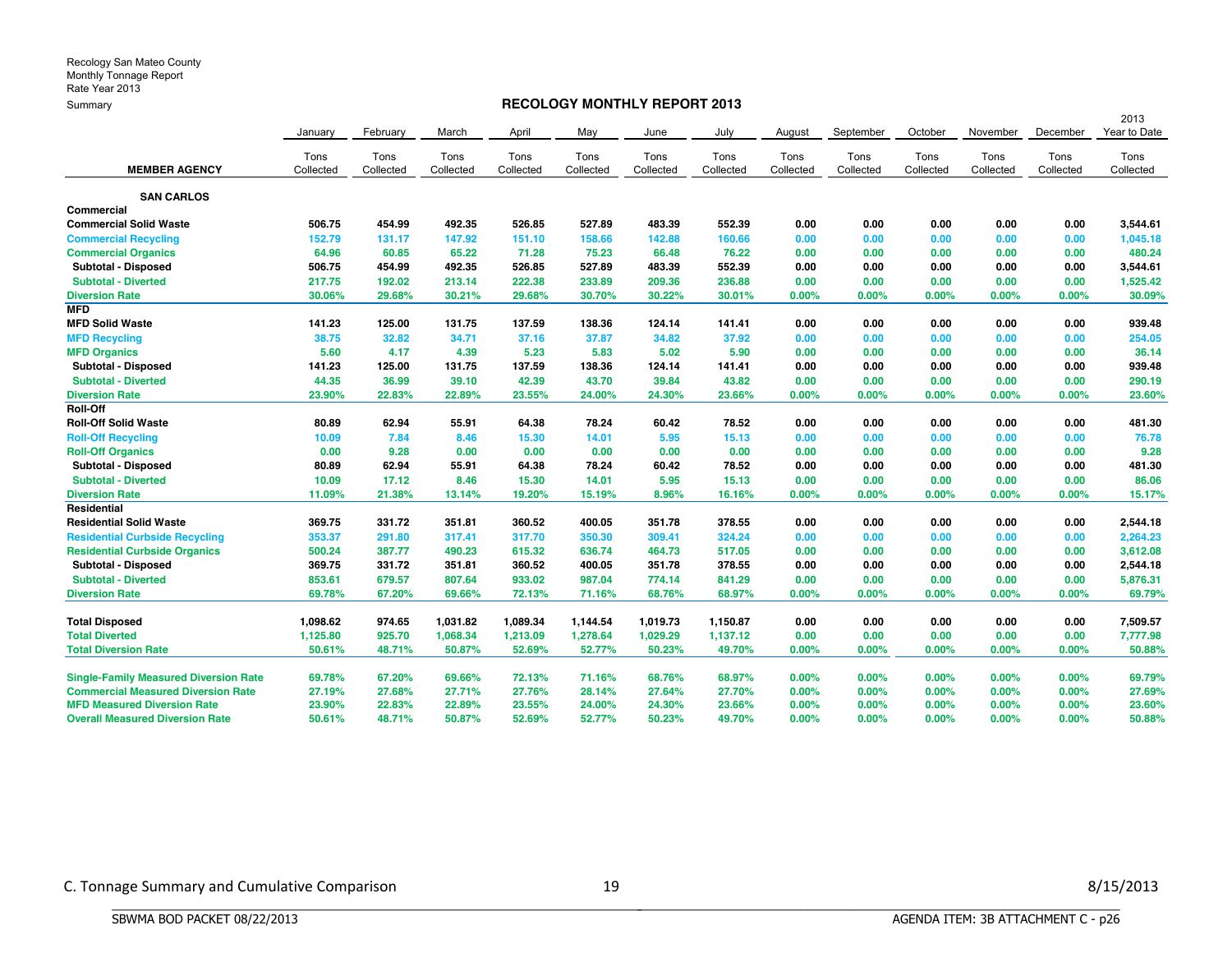#### **Period: JULY 2013**

#### **CUMULATIVE ANNUAL COMPARISON OF TONNAGE**

|                                       | <b>Year to Date</b> | <b>Year to Date</b> | <b>Year to Date</b> | 2012 - 2013      | 2012 - 2013 |
|---------------------------------------|---------------------|---------------------|---------------------|------------------|-------------|
| <b>MEMBER AGENCY</b>                  | <b>2011 Tons</b>    | <b>2012 Tons</b>    | <b>2013 Tons</b>    | Tons Incr/(Decr) | % Change    |
| <b>San Carlos</b>                     |                     |                     |                     |                  |             |
| Commercial and MFD                    |                     |                     |                     |                  |             |
| <b>Commercial Solid Waste</b>         | 3,536.49            | 3,502.57            | 3,544.61            | 42.04            | $1.20\%$    |
| <b>MFD Solid Waste</b>                | 1,021.27            | 855.85              | 939.48              | 83.63            | 9.77%       |
| <b>Roll-Off Solid Waste</b>           | 915.83              | 604.59              | 481.30              | (123.29)         | $-20.39%$   |
| <b>Commercial Recycling</b>           | 849.87              | 962.99              | 1,045.18            | 82.19            | 8.53%       |
| <b>MFD Recycling</b>                  | 218.84              | 197.94              | 254.05              | 56.11            | 28.35%      |
| <b>Roll-Off Recycling</b>             | 198.46              | 114.07              | 76.78               | (37.29)          | $-32.69%$   |
| <b>Commercial Organics</b>            | 386.06              | 474.16              | 480.24              | 6.08             | 1.28%       |
| <b>MFD Organics</b>                   | 48.73               | 44.56               | 36.14               | (8.42)           | $-18.90\%$  |
| <b>Roll-Off Organics</b>              | 64.78               | 2.13                | 9.28                | 7.15             | 335.68%     |
| <b>SUBTOTAL - Disposed Tons</b>       | 5,473.59            | 4,963.01            | 4,965.39            | 2.38             | 0.05%       |
| <b>SUBTOTAL - Diverted Tons</b>       | 1,766.74            | 1,795.85            | 1,901.67            | 105.82           | 5.89%       |
| Residential                           |                     |                     |                     |                  |             |
| <b>Residential Solid Waste</b>        | 2,606.32            | 2,574.35            | 2,544.18            | (30.17)          | $-1.17%$    |
| <b>Residential Curbside Recycling</b> | 2,212.06            | 2,210.06            | 2,264.23            | 54.17            | 2.45%       |
| <b>Residential Curbside Organics</b>  | 3,580.82            | 3,558.96            | 3,612.08            | 53.12            | 1.49%       |
| <b>SUBTOTAL - Disposed Tons</b>       | 2,606.32            | 2,574.35            | 2,544.18            | (30.17)          | $-1.17%$    |
| <b>SUBTOTAL - Diverted Tons</b>       | 5,792.88            | 5,769.02            | 5,876.31            | 107.29           | 1.86%       |
| <b>Commercial/MFD and Residential</b> |                     |                     |                     |                  |             |
| <b>TOTAL TONS DISPOSED</b>            | 8,079.91            | 7,537.36            | 7,509.57            |                  |             |
| <b>TOTAL TONS DIVERTED</b>            | 7,559.62            | 7,564.87            | 7,777.98            |                  |             |
| <b>COMMERCIAL DIVERSION RATE</b>      | 24.40%              | 26.57%              | 27.69%              |                  |             |
| <b>MFD DIVERSION RATE</b>             | 20.76%              | 22.08%              | 23.60%              |                  |             |
| <b>RESIDENTIAL DIVERSION RATE</b>     | 68.97%              | 69.14%              | 69.79%              |                  |             |
| <b>TOTAL DIVERSION RATE</b>           | 48.34%              | 50.09%              | 50.88%              |                  |             |

<sup>1</sup> Includes Agency facilities tonnage

BBBBBBBBBBBBBBBBBBBBBBBBBBBBBBBBBBBBBBBBBBBBBBBBBBBBBBBBBBBBBBBBBBBBBBBBBBBBBB

C. Tonnage Summary and Cumulative Comparison 20 20 and 20 8/15/2013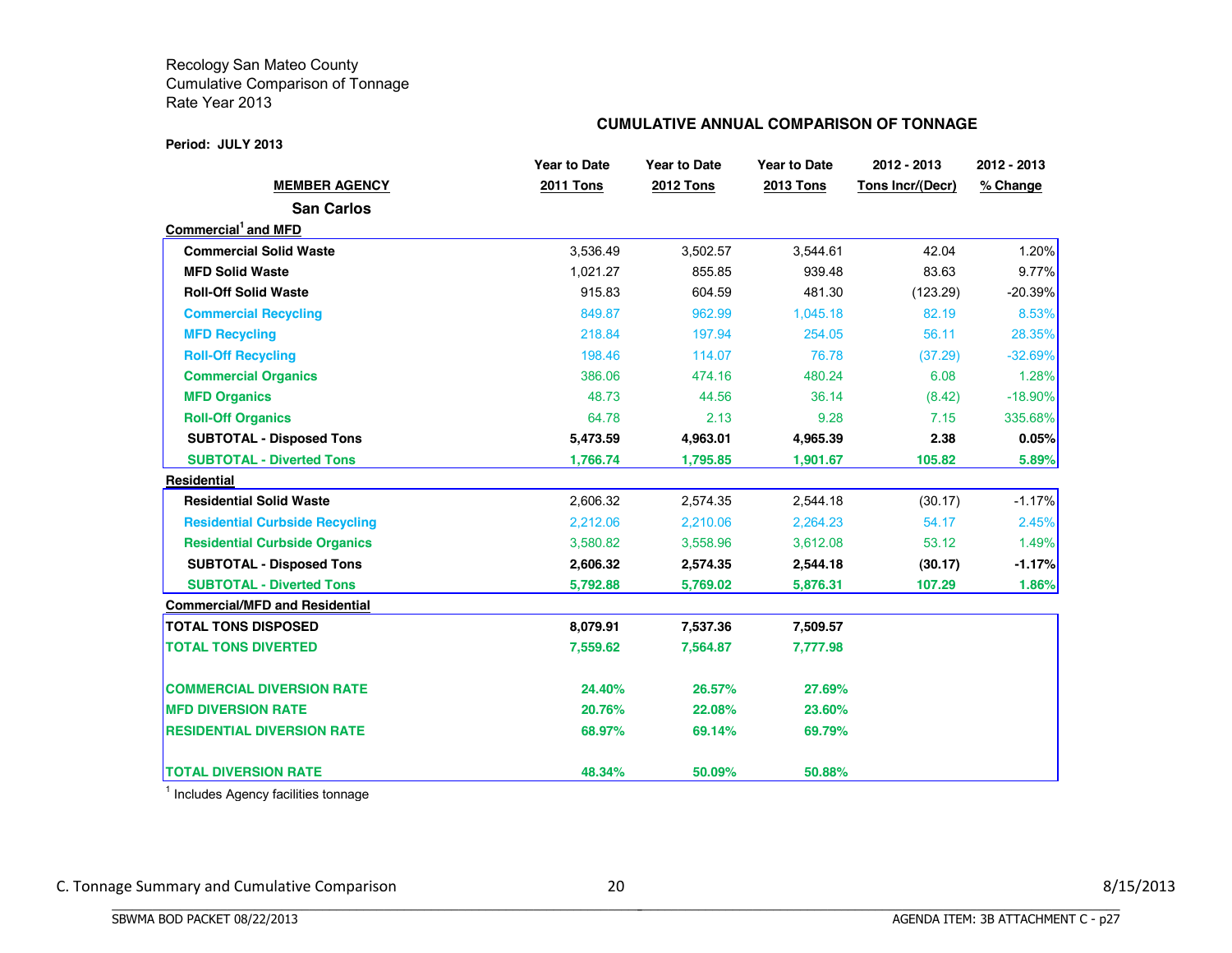#### **RECOLOGY MONTHLY REPORT 2013**

|                                              |           |           |           |           |           |           |           |           |           |           |           |           | 2013         |
|----------------------------------------------|-----------|-----------|-----------|-----------|-----------|-----------|-----------|-----------|-----------|-----------|-----------|-----------|--------------|
|                                              | January   | February  | March     | April     | May       | June      | July      | August    | September | October   | November  | December  | Year to Date |
|                                              | Tons      | Tons      | Tons      | Tons      | Tons      | Tons      | Tons      | Tons      | Tons      | Tons      | Tons      | Tons      | Tons         |
| <b>MEMBER AGENCY</b>                         | Collected | Collected | Collected | Collected | Collected | Collected | Collected | Collected | Collected | Collected | Collected | Collected | Collected    |
| <b>SAN MATEO</b>                             |           |           |           |           |           |           |           |           |           |           |           |           |              |
| Commercial                                   |           |           |           |           |           |           |           |           |           |           |           |           |              |
| <b>Commercial Solid Waste</b>                | 1,169.24  | 1,037.49  | 1,104.30  | 1,164.26  | 1,174.14  | 1,080.91  | 1,282.31  | 0.00      | 0.00      | 0.00      | 0.00      | 0.00      | 8,012.65     |
| <b>Commercial Recycling</b>                  | 357.49    | 322.25    | 362.10    | 379.36    | 406.62    | 417.62    | 394.87    | 0.00      | 0.00      | 0.00      | 0.00      | 0.00      | 2,640.31     |
| <b>Commercial Organics</b>                   | 225.10    | 223.03    | 252.38    | 237.19    | 256,88    | 246.37    | 280.41    | 0.00      | 0.00      | 0.00      | 0.00      | 0.00      | 1,721.36     |
| Subtotal - Disposed                          | 1,169.24  | 1,037.49  | 1,104.30  | 1,164.26  | 1,174.14  | 1,080.91  | 1,282.31  | 0.00      | 0.00      | 0.00      | 0.00      | 0.00      | 8,012.65     |
| <b>Subtotal - Diverted</b>                   | 582.59    | 545.28    | 614.48    | 616.55    | 663.50    | 663.99    | 675.28    | 0.00      | 0.00      | 0.00      | 0.00      | 0.00      | 4,361.67     |
| <b>Diversion Rate</b>                        | 33.26%    | 34.45%    | 35.75%    | 34.62%    | 36.11%    | 38.05%    | 34.50%    | 0.00%     | 0.00%     | 0.00%     | 0.00%     | 0.00%     | 35.25%       |
| <b>MFD</b>                                   |           |           |           |           |           |           |           |           |           |           |           |           |              |
| <b>MFD Solid Waste</b>                       | 927.04    | 826.40    | 879.13    | 960.62    | 945.41    | 861.29    | 920.97    | 0.00      | 0.00      | 0.00      | 0.00      | 0.00      | 6,320.86     |
| <b>MFD Recycling</b>                         | 220.46    | 183.08    | 196.78    | 216.51    | 217.51    | 200.96    | 215.14    | 0.00      | 0.00      | 0.00      | 0.00      | 0.00      | 1,450.44     |
| <b>MFD Organics</b>                          | 32.73     | 29.81     | 32.17     | 34.61     | 36.91     | 30.96     | 25.15     | 0.00      | 0.00      | 0.00      | 0.00      | 0.00      | 222.34       |
| Subtotal - Disposed                          | 927.04    | 826.40    | 879.13    | 960.62    | 945.41    | 861.29    | 920.97    | 0.00      | 0.00      | 0.00      | 0.00      | 0.00      | 6,320.86     |
| <b>Subtotal - Diverted</b>                   | 253.19    | 212.89    | 228.95    | 251.12    | 254.42    | 231.92    | 240.29    | 0.00      | 0.00      | 0.00      | 0.00      | 0.00      | 1,672.78     |
| <b>Diversion Rate</b>                        | 21.45%    | 20.48%    | 20.66%    | 20.72%    | 21.20%    | 21.21%    | 20.69%    | 0.00%     | 0.00%     | 0.00%     | 0.00%     | 0.00%     | 20.93%       |
| Roll-Off                                     |           |           |           |           |           |           |           |           |           |           |           |           |              |
| <b>Roll-Off Solid Waste</b>                  | 353.60    | 350.12    | 333.86    | 359.91    | 405.65    | 316.21    | 428.34    | 0.00      | 0.00      | 0.00      | 0.00      | 0.00      | 2,547.69     |
| <b>Roll-Off Recycling</b>                    | 40.19     | 26.78     | 40.24     | 33.99     | 38.94     | 17.50     | 33.37     | 0.00      | 0.00      | 0.00      | 0.00      | 0.00      | 231.01       |
| <b>Roll-Off Organics</b>                     | 0.00      | 0.00      | 0.00      | 0.00      | 0.00      | 0.00      | 0.00      | 0.00      | 0.00      | 0.00      | 0.00      | 0.00      | 0.00         |
| Subtotal - Disposed                          | 353.60    | 350.12    | 333.86    | 359.91    | 405.65    | 316.21    | 428.34    | 0.00      | 0.00      | 0.00      | 0.00      | 0.00      | 2,547.69     |
| <b>Subtotal - Diverted</b>                   | 40.19     | 26.78     | 40.24     | 33.99     | 38.94     | 17.50     | 33.37     | 0.00      | 0.00      | 0.00      | 0.00      | 0.00      | 231.01       |
| <b>Diversion Rate</b>                        | 10.21%    | 7.11%     | 10.76%    | 8.63%     | 8.76%     | 5.24%     | 7.23%     | 0.00%     | 0.00%     | $0.00\%$  | 0.00%     | $0.00\%$  | 8.31%        |
| Residential                                  |           |           |           |           |           |           |           |           |           |           |           |           |              |
| <b>Residential Solid Waste</b>               | 1,080.34  | 956.05    | 1,004.43  | 1,027.01  | 1,112.29  | 985.38    | 1,115.95  | 0.00      | 0.00      | 0.00      | 0.00      | 0.00      | 7,281.45     |
| <b>Residential Curbside Recycling</b>        | 760.57    | 623.30    | 662.08    | 672.57    | 754.51    | 648.76    | 708.95    | 0.00      | 0.00      | 0.00      | 0.00      | 0.00      | 4,830.74     |
| <b>Residential Curbside Organics</b>         | 1,123.31  | 861.60    | 1,102.35  | 1,389.05  | 1,397.75  | 1,106.80  | 1,219.71  | 0.00      | 0.00      | 0.00      | 0.00      | 0.00      | 8,200.57     |
| Subtotal - Disposed                          | 1,080.34  | 956.05    | 1,004.43  | 1,027.01  | 1,112.29  | 985.38    | 1,115.95  | 0.00      | 0.00      | 0.00      | 0.00      | 0.00      | 7,281.45     |
| <b>Subtotal - Diverted</b>                   | 1,883.88  | 1,484.90  | 1,764.43  | 2,061.62  | 2,152.26  | 1,755.56  | 1,928.66  | 0.00      | 0.00      | 0.00      | 0.00      | 0.00      | 13,031.31    |
| <b>Diversion Rate</b>                        | 63.55%    | 60.83%    | 63.72%    | 66.75%    | 65.93%    | 64.05%    | 63.35%    | 0.00%     | 0.00%     | 0.00%     | 0.00%     | 0.00%     | 64.15%       |
| <b>Total Disposed</b>                        | 3,530.22  | 3,170.06  | 3,321.72  | 3,511.80  | 3,637.49  | 3,243.79  | 3,747.57  | 0.00      | 0.00      | 0.00      | 0.00      | 0.00      | 24,162.65    |
| <b>Total Diverted</b>                        | 2,759.85  | 2,269.85  | 2,648.10  | 2,963.28  | 3,109.12  | 2,668.97  | 2,877.60  | 0.00      | 0.00      | 0.00      | 0.00      | 0.00      | 19,296.77    |
| <b>Total Diversion Rate</b>                  | 43.88%    | 41.73%    | 44.36%    | 45.76%    | 46.08%    | 45.14%    | 43.43%    | 0.00%     | 0.00%     | 0.00%     | 0.00%     | 0.00%     | 44.40%       |
| <b>Single-Family Measured Diversion Rate</b> | 63.55%    | 60.83%    | 63.72%    | 66.75%    | 65.93%    | 64.05%    | 63.35%    | 0.00%     | 0.00%     | 0.00%     | 0.00%     | 0.00%     | 64.15%       |
| <b>Commercial Measured Diversion Rate</b>    | 26.34%    | 26.17%    | 27.61%    | 26.63%    | 27.48%    | 28.80%    | 26.50%    | 0.00%     | 0.00%     | 0.00%     | 0.00%     | $0.00\%$  | 27.07%       |
| <b>MFD Measured Diversion Rate</b>           | 21.45%    | 20.48%    | 20.66%    | 20.72%    | 21.20%    | 21.21%    | 20.69%    | 0.00%     | 0.00%     | 0.00%     | 0.00%     | 0.00%     | 20.93%       |
| <b>Overall Measured Diversion Rate</b>       | 43.88%    | 41.73%    | 44.36%    | 45.76%    | 46.08%    | 45.14%    | 43.43%    | 0.00%     | 0.00%     | 0.00%     | 0.00%     | $0.00\%$  | 44.40%       |

C. Tonnage Summary and Cumulative Comparison 21 21 and 2018 and 21 8/15/2013

BBBBBBBBBBBBBBBBBBBBBBBBBBBBBBBBBBBBBBBBBBBBBBBBBBBBBBBBBBBBBBBBBBBBBBBBBBBBBB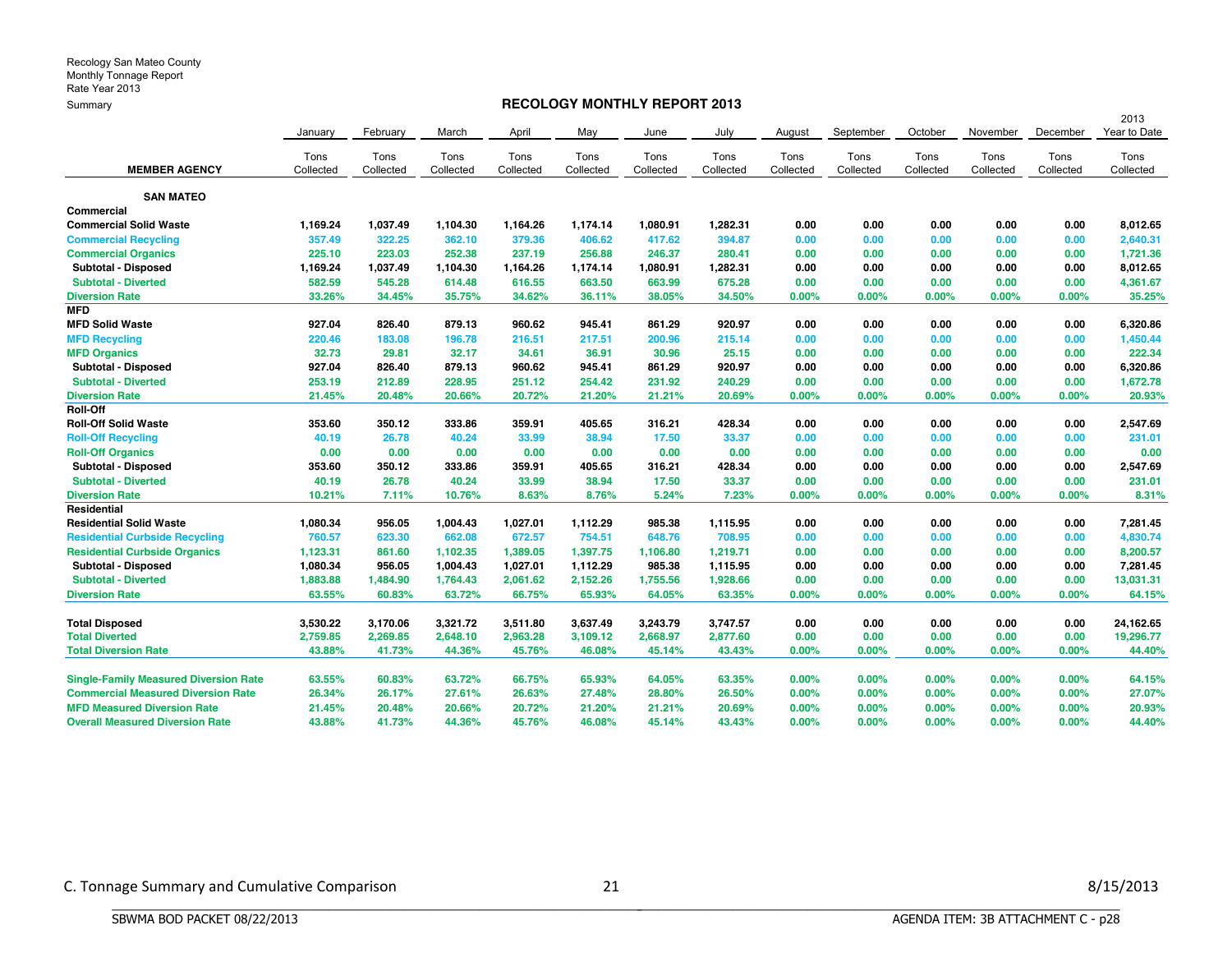#### **Period: JULY 2013**

#### **CUMULATIVE ANNUAL COMPARISON OF TONNAGE**

|                                       | <b>Year to Date</b> | <b>Year to Date</b> | <b>Year to Date</b> | 2012 - 2013      | 2012 - 2013 |
|---------------------------------------|---------------------|---------------------|---------------------|------------------|-------------|
| <b>MEMBER AGENCY</b>                  | <b>2011 Tons</b>    | <b>2012 Tons</b>    | <b>2013 Tons</b>    | Tons Incr/(Decr) | % Change    |
| <b>San Mateo</b>                      |                     |                     |                     |                  |             |
| Commercial <sup>1</sup> and MFD       |                     |                     |                     |                  |             |
| <b>Commercial Solid Waste</b>         | 8,188.10            | 8,876.43            | 8,012.65            | (863.78)         | $-9.73%$    |
| <b>MFD Solid Waste</b>                | 6,872.36            | 5,830.24            | 6,320.86            | 490.62           | 8.42%       |
| <b>Roll-Off Solid Waste</b>           | 2.379.77            | 2.668.50            | 2,547.69            | (120.81)         | $-4.53%$    |
| <b>Commercial Recycling</b>           | 2,043.74            | 2,537.27            | 2,640.31            | 103.04           | 4.06%       |
| <b>MFD Recycling</b>                  | 1,339.83            | 1,184.67            | 1,450.44            | 265.77           | 22.43%      |
| <b>Roll-Off Recycling</b>             | 238.66              | 294.59              | 231.01              | (63.58)          | $-21.58%$   |
| <b>Commercial Organics</b>            | 1.526.99            | 1.738.37            | 1,721.36            | (17.01)          | $-0.98%$    |
| <b>MFD Organics</b>                   | 220.49              | 187.01              | 222.34              | 35.33            | 18.89%      |
| <b>Roll-Off Organics</b>              | 0.00                | 18.50               | 0.00                | (18.50)          | $-100.00\%$ |
| <b>SUBTOTAL - Disposed Tons</b>       | 17,440.23           | 17,375.17           | 16,881.20           | (493.97)         | -2.84%      |
| <b>SUBTOTAL - Diverted Tons</b>       | 5,369.71            | 5,960.41            | 6,265.46            | 305.05           | 5.12%       |
| Residential                           |                     |                     |                     |                  |             |
| <b>Residential Solid Waste</b>        | 6,985.21            | 7,299.77            | 7,281.45            | (18.32)          | $-0.25%$    |
| <b>Residential Curbside Recycling</b> | 5,093.57            | 4,809.27            | 4,830.74            | 21.48            | 0.45%       |
| <b>Residential Curbside Organics</b>  | 7,931.61            | 8,060.49            | 8,200.57            | 140.08           | 1.74%       |
| <b>SUBTOTAL - Disposed Tons</b>       | 6,985.21            | 7,299.77            | 7,281.45            | (18.32)          | $-0.25%$    |
| <b>SUBTOTAL - Diverted Tons</b>       | 13,025.18           | 12,869.76           | 13,031.31           | 161.56           | 1.26%       |
| <b>Commercial/MFD and Residential</b> |                     |                     |                     |                  |             |
| <b>TOTAL TONS DISPOSED</b>            | 24,425.44           | 24,674.94           | 24,162.65           |                  |             |
| <b>TOTAL TONS DIVERTED</b>            | 18,394.89           | 18,830.17           | 19,296.77           |                  |             |
| <b>COMMERCIAL DIVERSION RATE</b>      | 23.54%              | 25.54%              | 27.07%              |                  |             |
| <b>IMFD DIVERSION RATE</b>            | 18.50%              | 19.05%              | 20.93%              |                  |             |
| <b>RESIDENTIAL DIVERSION RATE</b>     | 65.09%              | 63.81%              | 64.15%              |                  |             |
| <b>TOTAL DIVERSION RATE</b>           | 42.96%              | 43.28%              | 44.40%              |                  |             |

<sup>1</sup> Includes Agency facilities tonnage

BBBBBBBBBBBBBBBBBBBBBBBBBBBBBBBBBBBBBBBBBBBBBBBBBBBBBBBBBBBBBBBBBBBBBBBBBBBBBB

C. Tonnage Summary and Cumulative Comparison 22 8/15/2013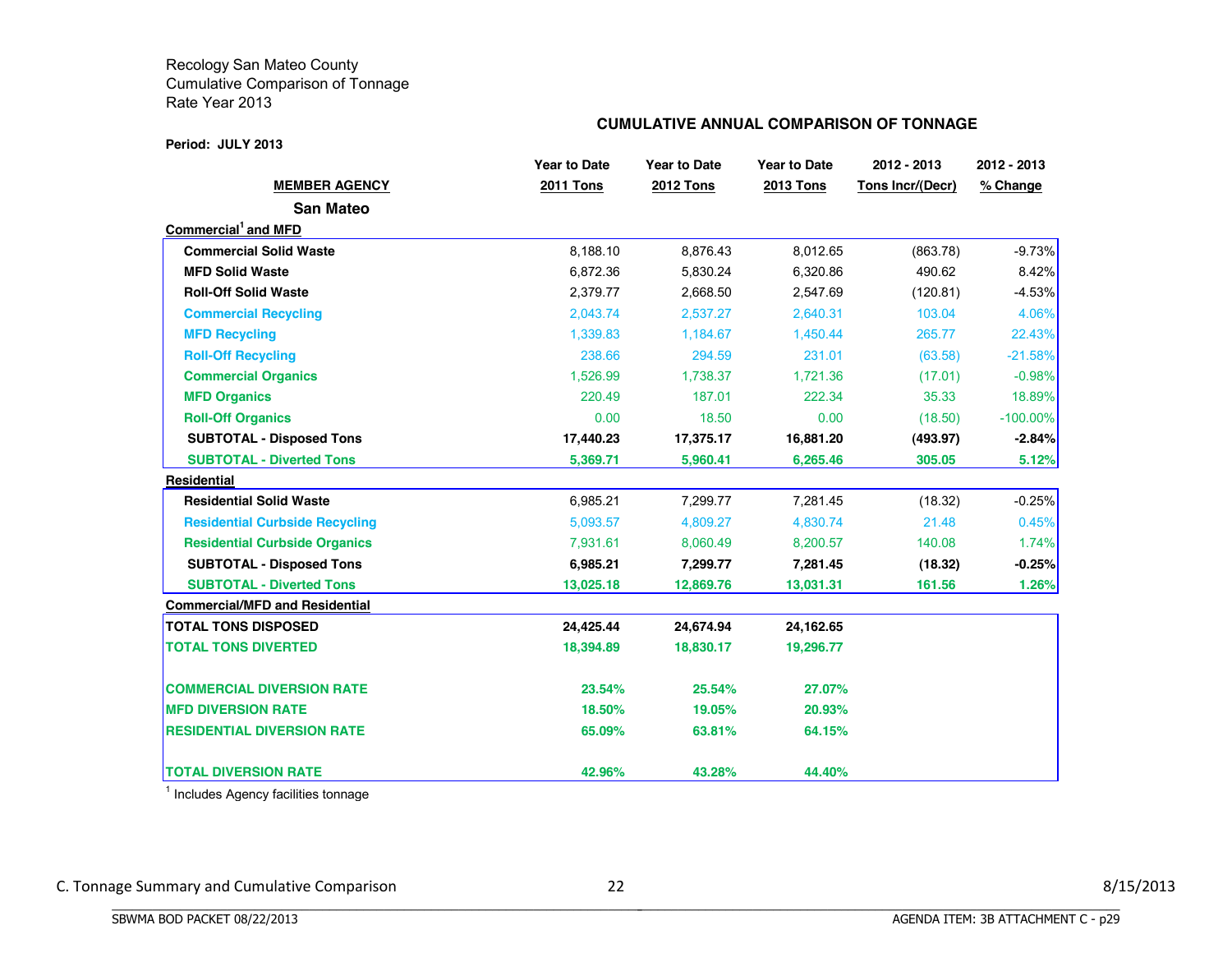#### **RECOLOGY MONTHLY REPORT 2013**

|                                              |           |           |           |           |           |           |           |           |           |           |           |           | 2013         |
|----------------------------------------------|-----------|-----------|-----------|-----------|-----------|-----------|-----------|-----------|-----------|-----------|-----------|-----------|--------------|
|                                              | January   | February  | March     | April     | May       | June      | July      | August    | September | October   | November  | December  | Year to Date |
|                                              | Tons      | Tons      | Tons      | Tons      | Tons      | Tons      | Tons      | Tons      | Tons      | Tons      | Tons      | Tons      | Tons         |
| <b>MEMBER AGENCY</b>                         | Collected | Collected | Collected | Collected | Collected | Collected | Collected | Collected | Collected | Collected | Collected | Collected | Collected    |
| <b>SAN MATEO COUNTY</b>                      |           |           |           |           |           |           |           |           |           |           |           |           |              |
| Commercial                                   |           |           |           |           |           |           |           |           |           |           |           |           |              |
| <b>Commercial Solid Waste</b>                | 81.64     | 75.62     | 82.76     | 85.80     | 87.00     | 77.28     | 85.64     | 0.00      | 0.00      | 0.00      | 0.00      | 0.00      | 575.74       |
| <b>Commercial Recycling</b>                  | 22.99     | 18.39     | 20.10     | 22.32     | 21.10     | 20.52     | 25.05     | 0.00      | 0.00      | 0.00      | 0.00      | 0.00      | 150.47       |
| <b>Commercial Organics</b>                   | 16.90     | 16.31     | 17.77     | 19.08     | 19.43     | 17.90     | 18.85     | 0.00      | 0.00      | 0.00      | 0.00      | 0.00      | 126.24       |
| Subtotal - Disposed                          | 81.64     | 75.62     | 82.76     | 85.80     | 87.00     | 77.28     | 85.64     | 0.00      | 0.00      | 0.00      | 0.00      | 0.00      | 575.74       |
| <b>Subtotal - Diverted</b>                   | 39.89     | 34.70     | 37.87     | 41.40     | 40.53     | 38.42     | 43.90     | 0.00      | 0.00      | 0.00      | 0.00      | 0.00      | 276.71       |
| <b>Diversion Rate</b>                        | 32.82%    | 31.45%    | 31.39%    | 32.55%    | 31.78%    | 33.21%    | 33.89%    | 0.00%     | 0.00%     | $0.00\%$  | 0.00%     | 0.00%     | 32.46%       |
| <b>MFD</b>                                   |           |           |           |           |           |           |           |           |           |           |           |           |              |
| <b>MFD Solid Waste</b>                       | 34.63     | 31.17     | 33.91     | 35.45     | 37.23     | 33.64     | 35.71     | 0.00      | 0.00      | 0.00      | 0.00      | 0.00      | 241.74       |
| <b>MFD Recycling</b>                         | 4.60      | 3.67      | 4.27      | 4.29      | 4.20      | 4.10      | 3.89      | 0.00      | 0.00      | 0.00      | 0.00      | 0.00      | 29.02        |
| <b>MFD Organics</b>                          | 0.43      | 0.37      | 0.42      | 0.43      | 0.49      | 0.41      | 0.42      | 0.00      | 0.00      | 0.00      | 0.00      | 0.00      | 2.97         |
| Subtotal - Disposed                          | 34.63     | 31.17     | 33.91     | 35.45     | 37.23     | 33.64     | 35.71     | 0.00      | 0.00      | 0.00      | 0.00      | 0.00      | 241.74       |
| <b>Subtotal - Diverted</b>                   | 5.03      | 4.04      | 4.69      | 4.72      | 4.69      | 4.51      | 4.31      | 0.00      | 0.00      | 0.00      | 0.00      | 0.00      | 31.99        |
| <b>Diversion Rate</b>                        | 12.68%    | 11.47%    | 12.15%    | 11.75%    | 11.19%    | 11.82%    | 10.77%    | 0.00%     | 0.00%     | 0.00%     | 0.00%     | 0.00%     | 11.69%       |
| <b>Roll-Off</b>                              |           |           |           |           |           |           |           |           |           |           |           |           |              |
| <b>Roll-Off Solid Waste</b>                  | 0.00      | 0.00      | 0.00      | 0.00      | 0.00      | 0.00      | 0.00      | 0.00      | 0.00      | 0.00      | 0.00      | 0.00      | 0.00         |
| <b>Roll-Off Recycling</b>                    | 0.00      | 0.00      | 0.00      | 0.00      | 0.00      | 0.00      | 0.00      | 0.00      | 0.00      | 0.00      | 0.00      | 0.00      | 0.00         |
| <b>Roll-Off Organics</b>                     | 0.00      | 0.00      | 0.00      | 0.00      | 0.00      | 0.00      | 0.00      | 0.00      | 0.00      | 0.00      | 0.00      | 0.00      | 0.00         |
| Subtotal - Disposed                          | 0.00      | 0.00      | 0.00      | 0.00      | 0.00      | 0.00      | 0.00      | 0.00      | 0.00      | 0.00      | 0.00      | 0.00      | 0.00         |
| <b>Subtotal - Diverted</b>                   | 0.00      | 0.00      | 0.00      | 0.00      | 0.00      | 0.00      | 0.00      | 0.00      | 0.00      | 0.00      | 0.00      | 0.00      | 0.00         |
| <b>Diversion Rate</b>                        | 0.00%     | $0.00\%$  | 0.00%     | 0.00%     | $0.00\%$  | 0.00%     | 0.00%     | $0.00\%$  | 0.00%     | 0.00%     | 0.00%     | 0.00%     | 0.00%        |
| Residential                                  |           |           |           |           |           |           |           |           |           |           |           |           |              |
| <b>Residential Solid Waste</b>               | 227.70    | 200.39    | 206.13    | 218.24    | 229.85    | 210.19    | 247.26    | 0.00      | 0.00      | 0.00      | 0.00      | 0.00      | 1,539.76     |
| <b>Residential Curbside Recycling</b>        | 216.41    | 175.18    | 190.05    | 200.07    | 207.98    | 185.44    | 205.71    | 0.00      | 0.00      | 0.00      | 0.00      | 0.00      | 1,380.84     |
| <b>Residential Curbside Organics</b>         | 362.63    | 275.90    | 331.97    | 430.46    | 405.01    | 327.17    | 372.12    | 0.00      | 0.00      | 0.00      | 0.00      | 0.00      | 2,505.26     |
| Subtotal - Disposed                          | 227.70    | 200.39    | 206.13    | 218.24    | 229.85    | 210.19    | 247.26    | 0.00      | 0.00      | 0.00      | 0.00      | 0.00      | 1,539.76     |
| <b>Subtotal - Diverted</b>                   | 579.04    | 451.08    | 522.02    | 630.53    | 612.99    | 512.61    | 577.83    | 0.00      | 0.00      | 0.00      | 0.00      | 0.00      | 3,886.10     |
| <b>Diversion Rate</b>                        | 71.78%    | 69.24%    | 71.69%    | 74.29%    | 72.73%    | 70.92%    | 70.03%    | 0.00%     | 0.00%     | 0.00%     | 0.00%     | 0.00%     | 71.62%       |
| <b>Total Disposed</b>                        | 343.97    | 307.18    | 322.80    | 339.49    | 354.08    | 321.11    | 368.61    | 0.00      | 0.00      | 0.00      | 0.00      | 0.00      | 2,357.24     |
| <b>Total Diverted</b>                        | 623.96    | 489.82    | 564.58    | 676.65    | 658.21    | 555.54    | 626.04    | 0.00      | 0.00      | 0.00      | 0.00      | 0.00      | 4,194.80     |
| <b>Total Diversion Rate</b>                  | 64.46%    | 61.46%    | 63.62%    | 66.59%    | 65.02%    | 63.37%    | 62.94%    | 0.00%     | 0.00%     | 0.00%     | 0.00%     | 0.00%     | 64.02%       |
| <b>Single-Family Measured Diversion Rate</b> | 71.78%    | 69.24%    | 71.69%    | 74.29%    | 72.73%    | 70.92%    | 70.03%    | 0.00%     | 0.00%     | 0.00%     | 0.00%     | $0.00\%$  | 71.62%       |
| <b>Commercial Measured Diversion Rate</b>    | 27.87%    | 26.62%    | 26.73%    | 27.56%    | 26.69%    | 27.90%    | 28.43%    | 0.00%     | 0.00%     | 0.00%     | 0.00%     | 0.00%     | 27.41%       |
| <b>MFD Measured Diversion Rate</b>           | 12.68%    | 11.47%    | 12.15%    | 11.75%    | 11.19%    | 11.82%    | 10.77%    | 0.00%     | 0.00%     | $0.00\%$  | 0.00%     | $0.00\%$  | 11.69%       |
| <b>Overall Measured Diversion Rate</b>       | 64.46%    | 61.46%    | 63.62%    | 66.59%    | 65.02%    | 63.37%    | 62.94%    | 0.00%     | 0.00%     | 0.00%     | 0.00%     | 0.00%     | 64.02%       |
|                                              |           |           |           |           |           |           |           |           |           |           |           |           |              |

BBBBBBBBBBBBBBBBBBBBBBBBBBBBBBBBBBBBBBBBBBBBBBBBBBBBBBBBBBBBBBBBBBBBBBBBBBBBBB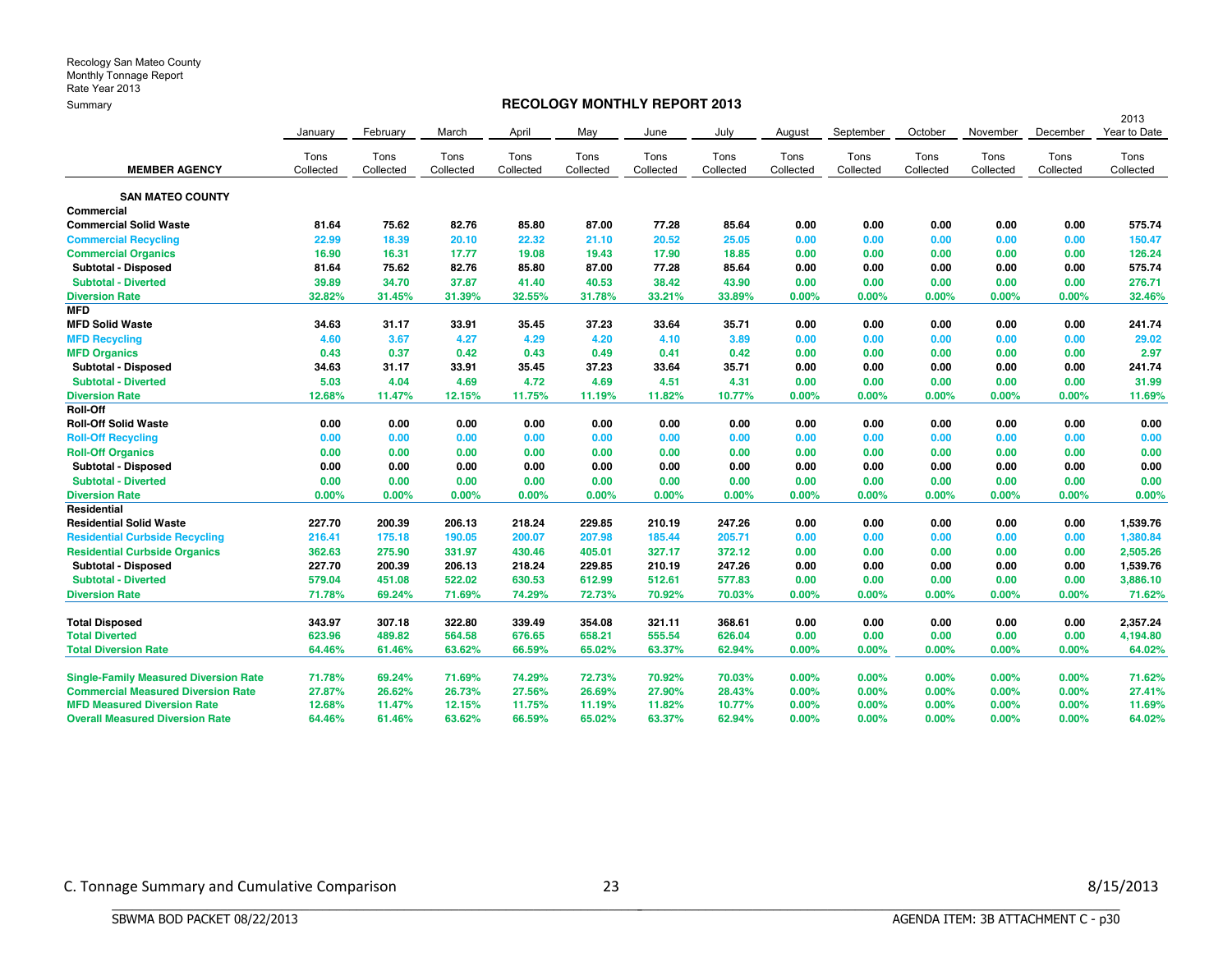#### **Period: JULY 2013**

#### **CUMULATIVE ANNUAL COMPARISON OF TONNAGE**

|                                       | <b>Year to Date</b> | <b>Year to Date</b> | <b>Year to Date</b> | 2012 - 2013      | 2012 - 2013 |
|---------------------------------------|---------------------|---------------------|---------------------|------------------|-------------|
| <b>MEMBER AGENCY</b>                  | <b>2011 Tons</b>    | <b>2012 Tons</b>    | <b>2013 Tons</b>    | Tons Incr/(Decr) | % Change    |
| <b>San Mateo County</b>               |                     |                     |                     |                  |             |
| Commercial <sup>1</sup> and MFD       |                     |                     |                     |                  |             |
| <b>Commercial Solid Waste</b>         | 549.23              | 718.64              | 575.74              | (142.90)         | $-19.88%$   |
| <b>MFD Solid Waste</b>                | 230.60              | 212.03              | 241.74              | 29.71            | 14.01%      |
| <b>Roll-Off Solid Waste</b>           | 0.00                | 0.00                | 0.00                | 0.00             | 0.00%       |
| <b>Commercial Recycling</b>           | 113.08              | 136.46              | 150.47              | 14.01            | 10.27%      |
| <b>MFD Recycling</b>                  | 34.20               | 28.05               | 29.02               | 0.97             | 3.46%       |
| <b>Roll-Off Recycling</b>             | 0.00                | 0.00                | 0.00                | 0.00             | 0.00%       |
| <b>Commercial Organics</b>            | 81.44               | 127.11              | 126.24              | (0.87)           | $-0.68%$    |
| <b>MFD Organics</b>                   | 4.54                | 3.05                | 2.97                | (0.08)           | $-2.62%$    |
| <b>Roll-Off Organics</b>              | 0.10                | 0.00                | 0.00                | 0.00             | 0.00%       |
| <b>SUBTOTAL - Disposed Tons</b>       | 779.83              | 930.67              | 817.48              | (113.19)         | $-12.16%$   |
| <b>SUBTOTAL - Diverted Tons</b>       | 233.36              | 294.67              | 308.70              | 14.03            | 4.76%       |
| Residential                           |                     |                     |                     |                  |             |
| <b>Residential Solid Waste</b>        | 1,476.44            | 1,554.47            | 1,539.76            | (14.71)          | $-0.95%$    |
| <b>Residential Curbside Recycling</b> | 1,265.36            | 1,361.29            | 1,380.84            | 19.55            | 1.44%       |
| <b>Residential Curbside Organics</b>  | 2,301.61            | 2,384.91            | 2,505.26            | 120.35           | 5.05%       |
| <b>SUBTOTAL - Disposed Tons</b>       | 1,476.44            | 1,554.47            | 1,539.76            | (14.71)          | $-0.95%$    |
| <b>SUBTOTAL - Diverted Tons</b>       | 3,566.97            | 3,746.20            | 3,886.10            | 139.90           | 3.73%       |
| <b>Commercial/MFD and Residential</b> |                     |                     |                     |                  |             |
| <b>TOTAL TONS DISPOSED</b>            | 2,256.27            | 2,485.14            | 2,357.24            |                  |             |
| <b>TOTAL TONS DIVERTED</b>            | 3,800.33            | 4,040.87            | 4,194.80            |                  |             |
| <b>COMMERCIAL DIVERSION RATE</b>      | 23.03%              | 24.05%              | 27.41%              |                  |             |
| <b>MFD DIVERSION RATE</b>             | 14.38%              | 12.79%              | 11.69%              |                  |             |
| <b>RESIDENTIAL DIVERSION RATE</b>     | 70.73%              | 70.67%              | 71.62%              |                  |             |
| <b>TOTAL DIVERSION RATE</b>           | 62.75%              | 61.92%              | 64.02%              |                  |             |

<sup>1</sup> Includes Agency facilities tonnage

BBBBBBBBBBBBBBBBBBBBBBBBBBBBBBBBBBBBBBBBBBBBBBBBBBBBBBBBBBBBBBBBBBBBBBBBBBBBBB

C. Tonnage Summary and Cumulative Comparison 24 24 3/15/2013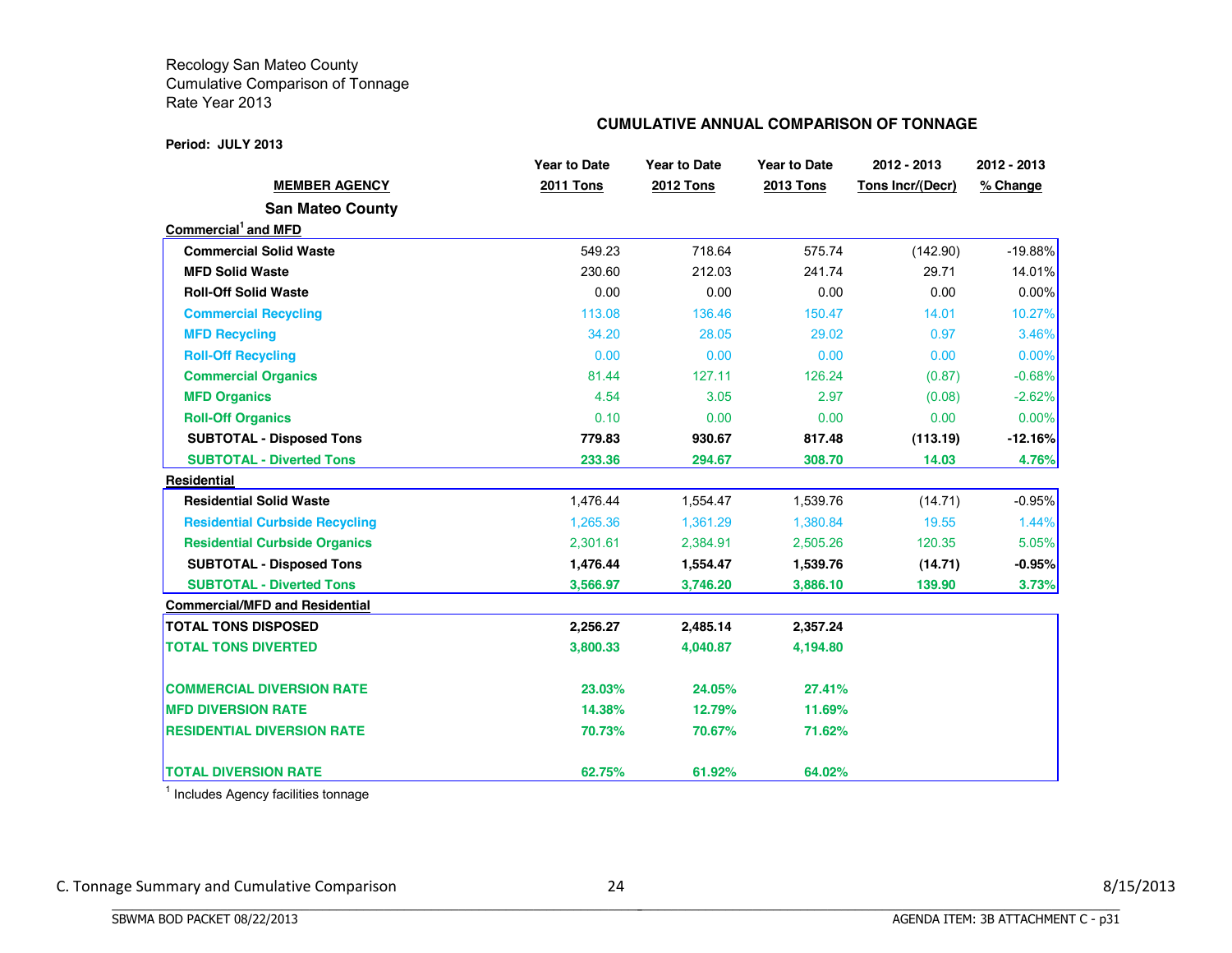#### **RECOLOGY MONTHLY REPORT 2013**

| <u>----------</u>                            |           |           |           |           |           |           |           | 2013      |           |           |           |           |              |
|----------------------------------------------|-----------|-----------|-----------|-----------|-----------|-----------|-----------|-----------|-----------|-----------|-----------|-----------|--------------|
|                                              | January   | February  | March     | April     | May       | June      | July      | August    | September | October   | November  | December  | Year to Date |
|                                              | Tons      | Tons      | Tons      | Tons      | Tons      | Tons      | Tons      | Tons      | Tons      | Tons      | Tons      | Tons      | Tons         |
| <b>MEMBER AGENCY</b>                         | Collected | Collected | Collected | Collected | Collected | Collected | Collected | Collected | Collected | Collected | Collected | Collected | Collected    |
| <b>WEST BAY</b>                              |           |           |           |           |           |           |           |           |           |           |           |           |              |
| Commercial                                   |           |           |           |           |           |           |           |           |           |           |           |           |              |
| <b>Commercial Solid Waste</b>                | 27.78     | 25.82     | 28.11     | 30.16     | 31.72     | 28.77     | 35.37     | 0.00      | 0.00      | 0.00      | 0.00      | 0.00      | 207.73       |
| <b>Commercial Recycling</b>                  | 10.19     | 8.98      | 10.02     | 11.07     | 10.81     | 10.21     | 11.69     | 0.00      | 0.00      | 0.00      | 0.00      | 0.00      | 72.97        |
| <b>Commercial Organics</b>                   | 10.06     | 10.08     | 11.34     | 12.34     | 12.25     | 11.01     | 13.31     | 0.00      | 0.00      | 0.00      | 0.00      | 0.00      | 80.39        |
| Subtotal - Disposed                          | 27.78     | 25.82     | 28.11     | 30.16     | 31.72     | 28.77     | 35.37     | 0.00      | 0.00      | 0.00      | 0.00      | 0.00      | 207.73       |
| <b>Subtotal - Diverted</b>                   | 20.25     | 19.06     | 21.36     | 23.41     | 23.06     | 21.22     | 25.00     | 0.00      | 0.00      | 0.00      | 0.00      | 0.00      | 153.36       |
| <b>Diversion Rate</b>                        | 42.16%    | 42.47%    | 43.18%    | 43.70%    | 42.10%    | 42.45%    | 41.41%    | 0.00%     | 0.00%     | 0.00%     | 0.00%     | 0.00%     | 42.47%       |
| <b>MFD</b>                                   |           |           |           |           |           |           |           |           |           |           |           |           |              |
| <b>MFD Solid Waste</b>                       | 6.41      | 5.17      | 5.47      | 6.04      | 5.92      | 4.97      | 2.37      | 0.00      | 0.00      | 0.00      | 0.00      | 0.00      | 36.35        |
| <b>MFD Recycling</b>                         | 1.92      | 1.57      | 1.62      | 1.82      | 1.81      | 1.60      | 1.03      | 0.00      | 0.00      | 0.00      | 0.00      | 0.00      | 11.37        |
| <b>MFD Organics</b>                          | 0.00      | 0.00      | 0.00      | 0.00      | 0.00      | 0.03      | 0.15      | 0.00      | 0.00      | 0.00      | 0.00      | 0.00      | 0.18         |
| Subtotal - Disposed                          | 6.41      | 5.17      | 5.47      | 6.04      | 5.92      | 4.97      | 2.37      | 0.00      | 0.00      | 0.00      | 0.00      | 0.00      | 36.35        |
| <b>Subtotal - Diverted</b>                   | 1.92      | 1.57      | 1.62      | 1.82      | 1.81      | 1.63      | 1.18      | 0.00      | 0.00      | 0.00      | 0.00      | 0.00      | 11.55        |
| <b>Diversion Rate</b>                        | 23.05%    | 23.29%    | 22.85%    | 23.16%    | 23.42%    | 24.70%    | 33.24%    | 0.00%     | 0.00%     | 0.00%     | 0.00%     | 0.00%     | 24.11%       |
| <b>Roll-Off</b>                              |           |           |           |           |           |           |           |           |           |           |           |           |              |
| <b>Roll-Off Solid Waste</b>                  | 0.00      | 0.00      | 0.00      | 0.00      | 0.00      | 0.00      | 0.00      | 0.00      | 0.00      | 0.00      | 0.00      | 0.00      | 0.00         |
| <b>Roll-Off Recycling</b>                    | 0.00      | 0.00      | 0.00      | 0.00      | 0.00      | 0.00      | 0.00      | 0.00      | 0.00      | 0.00      | 0.00      | 0.00      | 0.00         |
| <b>Roll-Off Organics</b>                     | 0.00      | 0.00      | 0.00      | 0.00      | 0.00      | 0.00      | 0.00      | 0.00      | 0.00      | 0.00      | 0.00      | 0.00      | 0.00         |
| Subtotal - Disposed                          | 0.00      | 0.00      | 0.00      | 0.00      | 0.00      | 0.00      | 0.00      | 0.00      | 0.00      | 0.00      | 0.00      | 0.00      | 0.00         |
| <b>Subtotal - Diverted</b>                   | 0.00      | 0.00      | 0.00      | 0.00      | 0.00      | 0.00      | 0.00      | 0.00      | 0.00      | 0.00      | 0.00      | 0.00      | 0.00         |
| <b>Diversion Rate</b>                        | 0.00%     | 0.00%     | 0.00%     | 0.00%     | 0.00%     | 0.00%     | 0.00%     | 0.00%     | 0.00%     | 0.00%     | 0.00%     | 0.00%     | 0.00%        |
| Residential                                  |           |           |           |           |           |           |           |           |           |           |           |           |              |
| <b>Residential Solid Waste</b>               | 108.93    | 88.04     | 85.30     | 108.57    | 107.76    | 92.46     | 105.67    | 0.00      | 0.00      | 0.00      | 0.00      | 0.00      | 696.73       |
| <b>Residential Curbside Recycling</b>        | 109.02    | 77.38     | 80.41     | 91.25     | 94.20     | 79.20     | 96.49     | 0.00      | 0.00      | 0.00      | 0.00      | 0.00      | 627.95       |
| <b>Residential Curbside Organics</b>         | 253.07    | 161.51    | 171.06    | 237.95    | 217.40    | 168.15    | 200.38    | 0.00      | 0.00      | 0.00      | 0.00      | 0.00      | 1,409.52     |
| Subtotal - Disposed                          | 108.93    | 88.04     | 85.30     | 108.57    | 107.76    | 92.46     | 105.67    | 0.00      | 0.00      | 0.00      | 0.00      | 0.00      | 696.73       |
| <b>Subtotal - Diverted</b>                   | 362.09    | 238.89    | 251.47    | 329.20    | 311.60    | 247.35    | 296.87    | 0.00      | 0.00      | 0.00      | 0.00      | 0.00      | 2,037.47     |
| <b>Diversion Rate</b>                        | 76.87%    | 73.07%    | 74.67%    | 75.20%    | 74.30%    | 72.79%    | 73.75%    | 0.00%     | 0.00%     | 0.00%     | 0.00%     | 0.00%     | 74.52%       |
| <b>Total Disposed</b>                        | 143.12    | 119.03    | 118.88    | 144.77    | 145.40    | 126.20    | 143.41    | 0.00      | 0.00      | 0.00      | 0.00      | 0.00      | 940.81       |
| <b>Total Diverted</b>                        | 384.26    | 259.52    | 274.45    | 354.43    | 336.47    | 270.20    | 323.05    | 0.00      | 0.00      | 0.00      | 0.00      | 0.00      | 2,202.38     |
| <b>Total Diversion Rate</b>                  | 72.86%    | 68.56%    | 69.78%    | 71.00%    | 69.83%    | 68.16%    | 69.26%    | 0.00%     | 0.00%     | 0.00%     | 0.00%     | 0.00%     | 70.07%       |
| <b>Single-Family Measured Diversion Rate</b> | 76.87%    | 73.07%    | 74.67%    | 75.20%    | 74.30%    | 72.79%    | 73.75%    | 0.00%     | 0.00%     | $0.00\%$  | 0.00%     | $0.00\%$  | 74.52%       |
| <b>Commercial Measured Diversion Rate</b>    | 39.34%    | 39.97%    | 40.63%    | 41.07%    | 39.79%    | 40.38%    | 40.96%    | 0.00%     | 0.00%     | 0.00%     | 0.00%     | 0.00%     | 40.32%       |
| <b>MFD Measured Diversion Rate</b>           | 23.05%    | 23.29%    | 22.85%    | 23.16%    | 23.42%    | 24.70%    | 33.24%    | 0.00%     | 0.00%     | 0.00%     | 0.00%     | 0.00%     | 24.11%       |
| <b>Overall Measured Diversion Rate</b>       | 72.86%    | 68.56%    | 69.78%    | 71.00%    | 69.83%    | 68.16%    | 69.26%    | 0.00%     | 0.00%     | 0.00%     | 0.00%     | 0.00%     | 70.07%       |
|                                              |           |           |           |           |           |           |           |           |           |           |           |           |              |

BBBBBBBBBBBBBBBBBBBBBBBBBBBBBBBBBBBBBBBBBBBBBBBBBBBBBBBBBBBBBBBBBBBBBBBBBBBBBB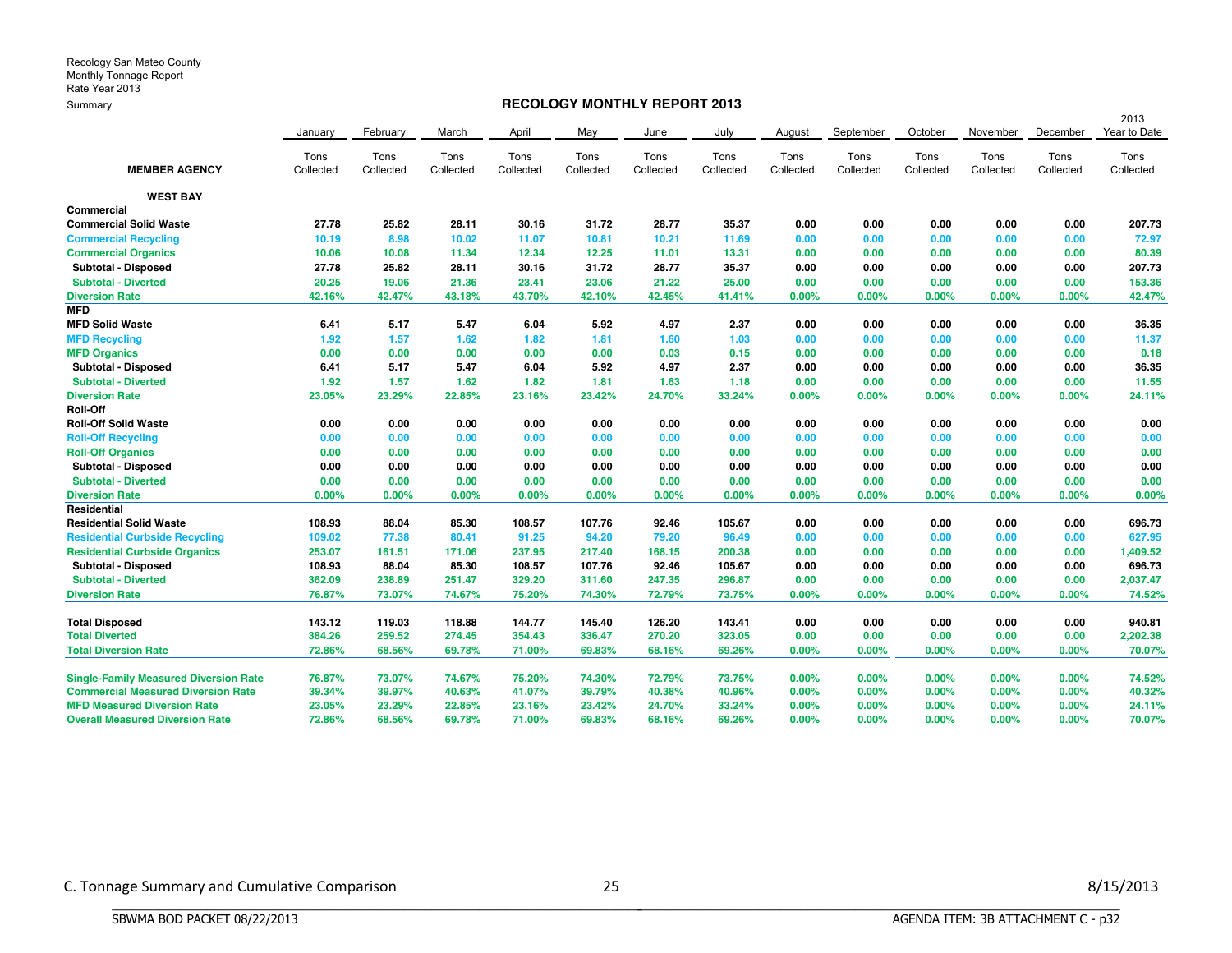#### **Period: JULY 2013**

#### **CUMULATIVE ANNUAL COMPARISON OF TONNAGE**

|                                       | <b>Year to Date</b> | <b>Year to Date</b> | <b>Year to Date</b> | 2012 - 2013      | 2012 - 2013 |
|---------------------------------------|---------------------|---------------------|---------------------|------------------|-------------|
| <b>MEMBER AGENCY</b>                  | <b>2011 Tons</b>    | <b>2012 Tons</b>    | <b>2013 Tons</b>    | Tons Incr/(Decr) | % Change    |
| <b>West Bay Sanitary</b>              |                     |                     |                     |                  |             |
| Commercial <sup>1</sup> and MFD       |                     |                     |                     |                  |             |
| <b>Commercial Solid Waste</b>         | 234.01              | 221.10              | 207.73              | (13.37)          | $-6.05%$    |
| <b>MFD Solid Waste</b>                | 43.27               | 30.84               | 36.35               | 5.51             | 17.87%      |
| <b>Roll-Off Solid Waste</b>           | 0.00                | 0.00                | 0.00                | 0.00             | $0.00\%$    |
| <b>Commercial Recycling</b>           | 56.04               | 74.39               | 72.97               | (1.42)           | $-1.91%$    |
| <b>MFD Recycling</b>                  | 9.09                | 9.32                | 11.37               | 2.05             | 22.00%      |
| <b>Roll-Off Recycling</b>             | 0.00                | 0.00                | 0.00                | 0.00             | 0.00%       |
| <b>Commercial Organics</b>            | 24.01               | 57.88               | 80.39               | 22.51            | 38.89%      |
| <b>MFD Organics</b>                   | 0.00                | 0.00                | 0.18                | 0.18             | 100.00%     |
| <b>Roll-Off Organics</b>              | 0.00                | 0.00                | 0.00                | 0.00             | $0.00\%$    |
| <b>SUBTOTAL - Disposed Tons</b>       | 277.28              | 251.94              | 244.08              | (7.86)           | -3.12%      |
| <b>SUBTOTAL - Diverted Tons</b>       | 89.14               | 141.59              | 164.91              | 23.32            | 16.47%      |
| <b>Residential</b>                    |                     |                     |                     |                  |             |
| <b>Residential Solid Waste</b>        | 606.84              | 670.77              | 696.73              | 25.96            | 3.87%       |
| <b>Residential Curbside Recycling</b> | 615.76              | 657.18              | 627.95              | (29.23)          | $-4.45%$    |
| <b>Residential Curbside Organics</b>  | 1,325.63            | 1,348.57            | 1,409.52            | 60.95            | 4.52%       |
| <b>SUBTOTAL - Disposed Tons</b>       | 606.84              | 670.77              | 696.73              | 25.96            | 3.87%       |
| <b>SUBTOTAL - Diverted Tons</b>       | 1,941.39            | 2,005.75            | 2,037.47            | 31.72            | 1.58%       |
| <b>Commercial/MFD and Residential</b> |                     |                     |                     |                  |             |
| <b>TOTAL TONS DISPOSED</b>            | 884.12              | 922.71              | 940.81              |                  |             |
| <b>TOTAL TONS DIVERTED</b>            | 2,030.53            | 2,147.34            | 2,202.38            |                  |             |
| <b>COMMERCIAL DIVERSION RATE</b>      | 24.33%              | 35.98%              | 40.32%              |                  |             |
| <b>MFD DIVERSION RATE</b>             | 17.36%              | 23.21%              | 24.11%              |                  |             |
| <b>RESIDENTIAL DIVERSION RATE</b>     | 76.19%              | 74.94%              | 74.52%              |                  |             |
| <b>TOTAL DIVERSION RATE</b>           | 69.67%              | 69.94%              | 70.07%              |                  |             |

<sup>1</sup> Includes Agency facilities tonnage

BBBBBBBBBBBBBBBBBBBBBBBBBBBBBBBBBBBBBBBBBBBBBBBBBBBBBBBBBBBBBBBBBBBBBBBBBBBBBB

C. Tonnage Summary and Cumulative Comparison 26 26 8/15/2013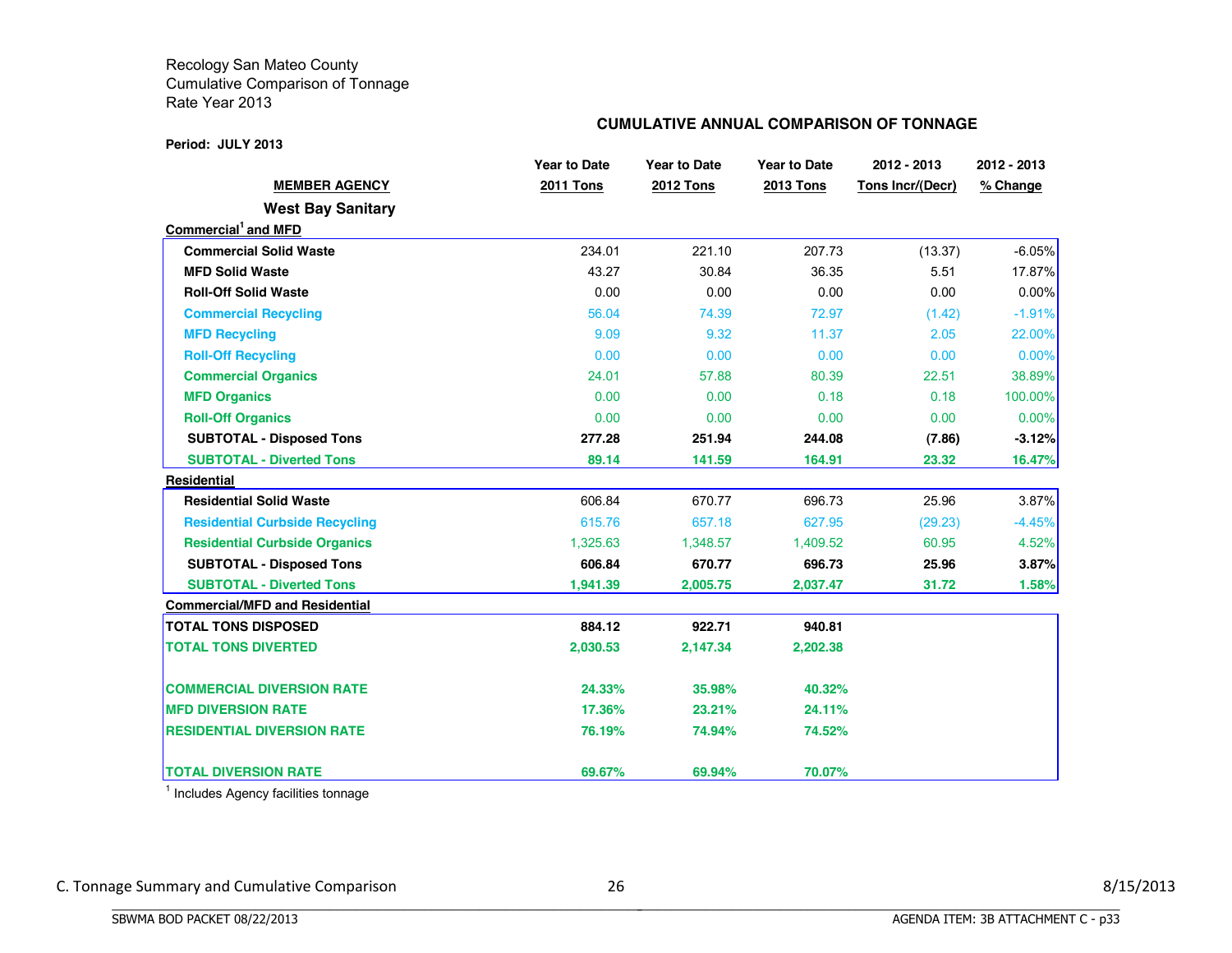#### **RECOLOGY MONTHLY REPORT 2013**

|                                              |           |           |           |           |           |           |           |           |           |           |           |           | 2013         |
|----------------------------------------------|-----------|-----------|-----------|-----------|-----------|-----------|-----------|-----------|-----------|-----------|-----------|-----------|--------------|
|                                              | January   | February  | March     | April     | May       | June      | July      | August    | September | October   | November  | December  | Year to Date |
|                                              | Tons      | Tons      | Tons      | Tons      | Tons      | Tons      | Tons      | Tons      | Tons      | Tons      | Tons      | Tons      | Tons         |
| <b>MEMBER AGENCY</b>                         | Collected | Collected | Collected | Collected | Collected | Collected | Collected | Collected | Collected | Collected | Collected | Collected | Collected    |
| <b>TOTAL SBWMA</b>                           |           |           |           |           |           |           |           |           |           |           |           |           |              |
| Commercial                                   |           |           |           |           |           |           |           |           |           |           |           |           |              |
| <b>Commercial Solid Waste</b>                | 5.389.78  | 4,732.11  | 5,164.83  | 5,421.96  | 5,470.44  | 5,003.68  | 5,720.64  | 0.00      | 0.00      | 0.00      | 0.00      | 0.00      | 36.903.44    |
| <b>Commercial Recycling</b>                  | 1,603.14  | 1,352.83  | 1,625.90  | 1,603.58  | 1,667.60  | 1,656.78  | 1,792.95  | 0.00      | 0.00      | 0.00      | 0.00      | 0.00      | 11,302.78    |
| <b>Commercial Organics</b>                   | 1,451.08  | 1.360.16  | 1,432.36  | 1,557.41  | 1.609.46  | 1,453.04  | 1,592.04  | 0.00      | 0.00      | 0.00      | 0.00      | 0.00      | 10,455.55    |
| Subtotal - Disposed                          | 5,389.78  | 4,732.11  | 5,164.83  | 5,421.96  | 5,470.44  | 5,003.68  | 5,720.64  | 0.00      | 0.00      | 0.00      | 0.00      | 0.00      | 36,903.44    |
| <b>Subtotal - Diverted</b>                   | 3,054.22  | 2,712.99  | 3,058.26  | 3,160.99  | 3,277.06  | 3,109.82  | 3,384.99  | 0.00      | 0.00      | 0.00      | 0.00      | 0.00      | 21,758.33    |
| <b>Diversion Rate</b>                        | 36.17%    | 36.44%    | 37.19%    | 36.83%    | 37.46%    | 38.33%    | 37.17%    | 0.00%     | 0.00%     | 0.00%     | 0.00%     | 0.00%     | 37.09%       |
| <b>MFD</b>                                   |           |           |           |           |           |           |           |           |           |           |           |           |              |
| <b>MFD Solid Waste</b>                       | 2.985.23  | 2,643.89  | 2,836.46  | 3,063.91  | 3,072.79  | 2,779.73  | 3,080.56  | 0.00      | 0.00      | 0.00      | 0.00      | 0.00      | 20,462.57    |
| <b>MFD Recycling</b>                         | 665.27    | 559.41    | 601.64    | 641.80    | 652.84    | 604.10    | 655.86    | 0.00      | 0.00      | 0.00      | 0.00      | 0.00      | 4,380.92     |
| <b>MFD Organics</b>                          | 81.80     | 70.69     | 77.63     | 89.38     | 90.04     | 77.02     | 73.62     | 0.00      | 0.00      | 0.00      | 0.00      | 0.00      | 560.18       |
| Subtotal - Disposed                          | 2,985.23  | 2,643.89  | 2,836.46  | 3,063.91  | 3,072.79  | 2,779.73  | 3,080.56  | 0.00      | 0.00      | 0.00      | 0.00      | 0.00      | 20,462.57    |
| <b>Subtotal - Diverted</b>                   | 747.07    | 630.10    | 679.27    | 731.18    | 742.88    | 681.12    | 729.48    | 0.00      | 0.00      | 0.00      | 0.00      | 0.00      | 4,941.10     |
| <b>Diversion Rate</b>                        | 20.02%    | 19.25%    | 19.32%    | 19.27%    | 19.47%    | 19.68%    | 19.15%    | 0.00%     | 0.00%     | 0.00%     | 0.00%     | 0.00%     | 19.45%       |
| Roll-Off                                     |           |           |           |           |           |           |           |           |           |           |           |           |              |
| <b>Roll-Off Solid Waste</b>                  | 1,753.27  | 1,521.42  | 1,597.43  | 1,591.34  | 1,749.05  | 1,581.73  | 1,825.60  | 0.00      | 0.00      | 0.00      | 0.00      | 0.00      | 11,619.84    |
| <b>Roll-Off Recycling</b>                    | 97.97     | 85.37     | 107.87    | 110.46    | 119.39    | 103.65    | 116.62    | 0.00      | 0.00      | 0.00      | 0.00      | 0.00      | 741.33       |
| <b>Roll-Off Organics</b>                     | 136.39    | 104.41    | 102.46    | 136.84    | 124.39    | 99.70     | 129.38    | 0.00      | 0.00      | 0.00      | 0.00      | 0.00      | 833.57       |
| Subtotal - Disposed                          | 1,753.27  | 1,521.42  | 1,597.43  | 1,591.34  | 1,749.05  | 1,581.73  | 1,825.60  | 0.00      | 0.00      | 0.00      | 0.00      | 0.00      | 11,619.84    |
| <b>Subtotal - Diverted</b>                   | 234.36    | 189.78    | 210.33    | 247.30    | 243.78    | 203.35    | 246.00    | 0.00      | 0.00      | 0.00      | 0.00      | 0.00      | 1,574.90     |
| <b>Diversion Rate</b>                        | 11.79%    | 11.09%    | 11.63%    | 13.45%    | 12.23%    | 11.39%    | 11.87%    | 0.00%     | 0.00%     | 0.00%     | 0.00%     | 0.00%     | 11.94%       |
| Residential                                  |           |           |           |           |           |           |           |           |           |           |           |           |              |
| <b>Residential Solid Waste</b>               | 5,073.89  | 4,452.86  | 4,614.26  | 4,944.35  | 5,136.81  | 4,618.57  | 5,335.48  | 0.00      | 0.00      | 0.00      | 0.00      | 0.00      | 34,176.22    |
| <b>Residential Curbside Recycling</b>        | 3,741.00  | 3,008.90  | 3,186.33  | 3,399.88  | 3,585.90  | 3,184.30  | 3,530.94  | 0.00      | 0.00      | 0.00      | 0.00      | 0.00      | 23,637.25    |
| <b>Residential Curbside Organics</b>         | 6,662.79  | 4,841.93  | 5,933.37  | 7,828.24  | 7,443.14  | 5,924.03  | 6,685.54  | 0.00      | 0.00      | 0.00      | 0.00      | 0.00      | 45,319.04    |
| Subtotal - Disposed                          | 5,073.89  | 4,452.86  | 4,614.26  | 4,944.35  | 5,136.81  | 4,618.57  | 5,335.48  | 0.00      | 0.00      | 0.00      | 0.00      | 0.00      | 34,176.22    |
| <b>Subtotal - Diverted</b>                   | 10,403.79 | 7,850.83  | 9,119.70  | 11,228.12 | 11,029.04 | 9,108.33  | 10,216.48 | 0.00      | 0.00      | 0.00      | 0.00      | 0.00      | 68,956.29    |
| <b>Diversion Rate</b>                        | 67.22%    | 63.81%    | 66.40%    | 69.43%    | 68.22%    | 66.35%    | 65.69%    | 0.00%     | 0.00%     | 0.00%     | 0.00%     | 0.00%     | 66.86%       |
|                                              |           |           |           |           |           |           |           |           |           |           |           |           |              |
| <b>Total Disposed</b>                        | 15,202.17 | 13,350.28 | 14,212.98 | 15,021.56 | 15,429.09 | 13,983.71 | 15,962.28 | 0.00      | 0.00      | 0.00      | 0.00      | 0.00      | 103,162.07   |
| <b>Total Diverted</b>                        | 14,439.44 | 11,383.70 | 13,067.56 | 15,367.59 | 15,292.76 | 13,102.62 | 14,576.95 | 0.00      | 0.00      | 0.00      | 0.00      | 0.00      | 97,230.62    |
| <b>Total Diversion Rate</b>                  | 48.71%    | 46.02%    | 47.90%    | 50.57%    | 49.78%    | 48.37%    | 47.73%    | 0.00%     | 0.00%     | 0.00%     | 0.00%     | 0.00%     | 48.52%       |
| <b>Single-Family Measured Diversion Rate</b> | 67.22%    | 63.81%    | 66.40%    | 69.43%    | 68.22%    | 66.35%    | 65.69%    | 0.00%     | 0.00%     | 0.00%     | 0.00%     | 0.00%     | 66.86%       |
| <b>Commercial Measured Diversion Rate</b>    | 28.49%    | 28.42%    | 29.14%    | 29.12%    | 29.29%    | 29.90%    | 29.09%    | 0.00%     | 0.00%     | 0.00%     | 0.00%     | 0.00%     | 29.07%       |
| <b>MFD Measured Diversion Rate</b>           | 20.02%    | 19.25%    | 19.32%    | 19.27%    | 19.47%    | 19.68%    | 19.15%    | 0.00%     | 0.00%     | 0.00%     | 0.00%     | 0.00%     | 19.45%       |
| <b>Overall Measured Diversion Rate</b>       | 48.71%    | 46.02%    | 47.90%    | 50.57%    | 49.78%    | 48.37%    | 47.73%    | 0.00%     | 0.00%     | 0.00%     | 0.00%     | 0.00%     | 48.52%       |

BBBBBBBBBBBBBBBBBBBBBBBBBBBBBBBBBBBBBBBBBBBBBBBBBBBBBBBBBBBBBBBBBBBBBBBBBBBBBB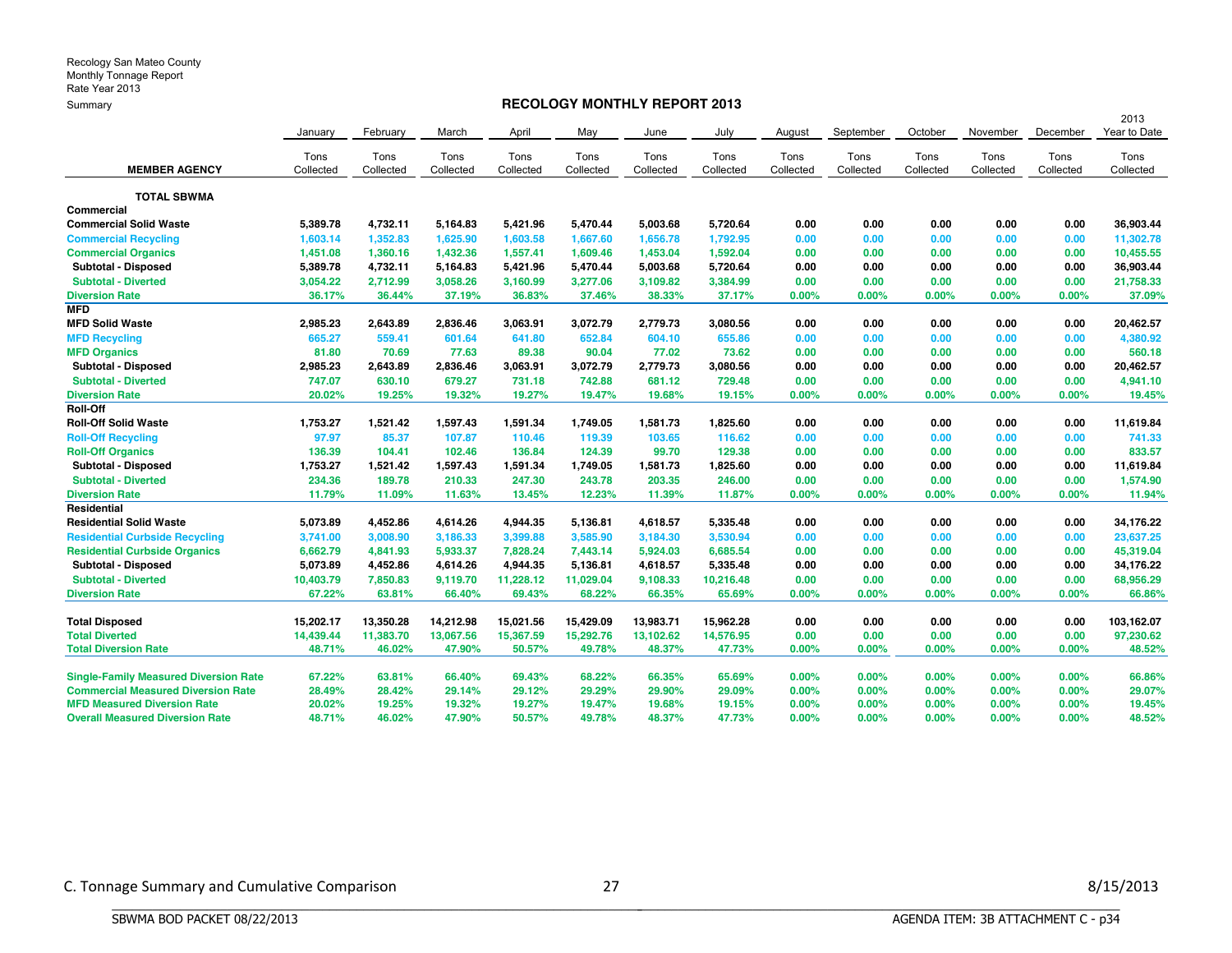#### **Period: JULY 2013**

#### **CUMULATIVE ANNUAL COMPARISON OF TONNAGE**

|                                       | <b>Year to Date</b> | <b>Year to Date</b> | <b>Year to Date</b> | 2012 - 2013      | 2012 - 2013 |
|---------------------------------------|---------------------|---------------------|---------------------|------------------|-------------|
| <b>MEMBER AGENCY</b>                  | <b>2011 Tons</b>    | <b>2012 Tons</b>    | <b>2013 Tons</b>    | Tons Incr/(Decr) | % Change    |
| <b>TOTAL SBWMA</b>                    |                     |                     |                     |                  |             |
| Commercial <sup>1</sup> and MFD       |                     |                     |                     |                  |             |
| <b>Commercial Solid Waste</b>         | 37,390.41           | 39,574.96           | 36,903.44           | (2,671.52)       | $-6.75%$    |
| <b>MFD Solid Waste</b>                | 21,516.62           | 19,000.21           | 20,462.57           | 1,462.36         | 7.70%       |
| <b>Roll-Off Solid Waste</b>           | 12,876.40           | 12,940.20           | 11,619.84           | (1,320.36)       | $-10.20%$   |
| <b>Commercial Recycling</b>           | 9,186.18            | 11,083.65           | 11,302.78           | 219.13           | 1.98%       |
| <b>MFD Recycling</b>                  | 3,630.72            | 3,603.73            | 4,380.92            | 777.19           | 21.57%      |
| <b>Roll-Off Recycling</b>             | 991.30              | 838.34              | 741.33              | (97.01)          | $-11.57%$   |
| <b>Commercial Organics</b>            | 8,531.57            | 9,350.62            | 10,455.55           | 1,104.93         | 11.82%      |
| <b>MFD Organics</b>                   | 523.24              | 469.40              | 560.18              | 90.78            | 19.34%      |
| <b>Roll-Off Organics</b>              | 892.85              | 1,375.26            | 833.57              | (541.69)         | $-39.39%$   |
| <b>SUBTOTAL - Disposed Tons</b>       | 71,783.43           | 71,515.37           | 68,985.85           | (2,529.52)       | $-3.54%$    |
| <b>SUBTOTAL - Diverted Tons</b>       | 23,755.86           | 26,721.00           | 28,274.33           | 1,553.33         | 5.81%       |
| <b>Residential</b>                    |                     |                     |                     |                  |             |
| <b>Residential Solid Waste</b>        | 34,200.02           | 34,386.25           | 34,176.22           | (210.03)         | $-0.61%$    |
| <b>Residential Curbside Recycling</b> | 23,445.91           | 23,244.47           | 23,637.25           | 392.78           | 1.69%       |
| <b>Residential Curbside Organics</b>  | 43,183.44           | 44,211.76           | 45,319.04           | 1,107.28         | 2.50%       |
| <b>SUBTOTAL - Disposed Tons</b>       | 34,200.02           | 34,386.25           | 34,176.22           | (210.03)         | $-0.61%$    |
| <b>SUBTOTAL - Diverted Tons</b>       | 66,629.35           | 67,456.23           | 68,956.29           | 1,500.06         | 2.22%       |
| <b>Commercial/MFD and Residential</b> |                     |                     |                     |                  |             |
| <b>TOTAL TONS DISPOSED</b>            | 105,983.45          | 105,901.62          | 103,162.07          |                  |             |
| <b>TOTAL TONS DIVERTED</b>            | 90,385.21           | 94,177.23           | 97,230.62           |                  |             |
| <b>COMMERCIAL DIVERSION RATE</b>      | 24.87%              | 27.20%              | 29.07%              |                  |             |
| <b>MFD DIVERSION RATE</b>             | 16.18%              | 17.65%              | 19.45%              |                  |             |
| <b>RESIDENTIAL DIVERSION RATE</b>     | 66.08%              | 66.24%              | 66.86%              |                  |             |
| <b>TOTAL DIVERSION RATE</b>           | 46.03%              | 47.07%              | 48.52%              |                  |             |

<sup>1</sup> Includes Agency facilities tonnage

BBBBBBBBBBBBBBBBBBBBBBBBBBBBBBBBBBBBBBBBBBBBBBBBBBBBBBBBBBBBBBBBBBBBBBBBBBBBBB

C. Tonnage Summary and Cumulative Comparison 28 28 8/15/2013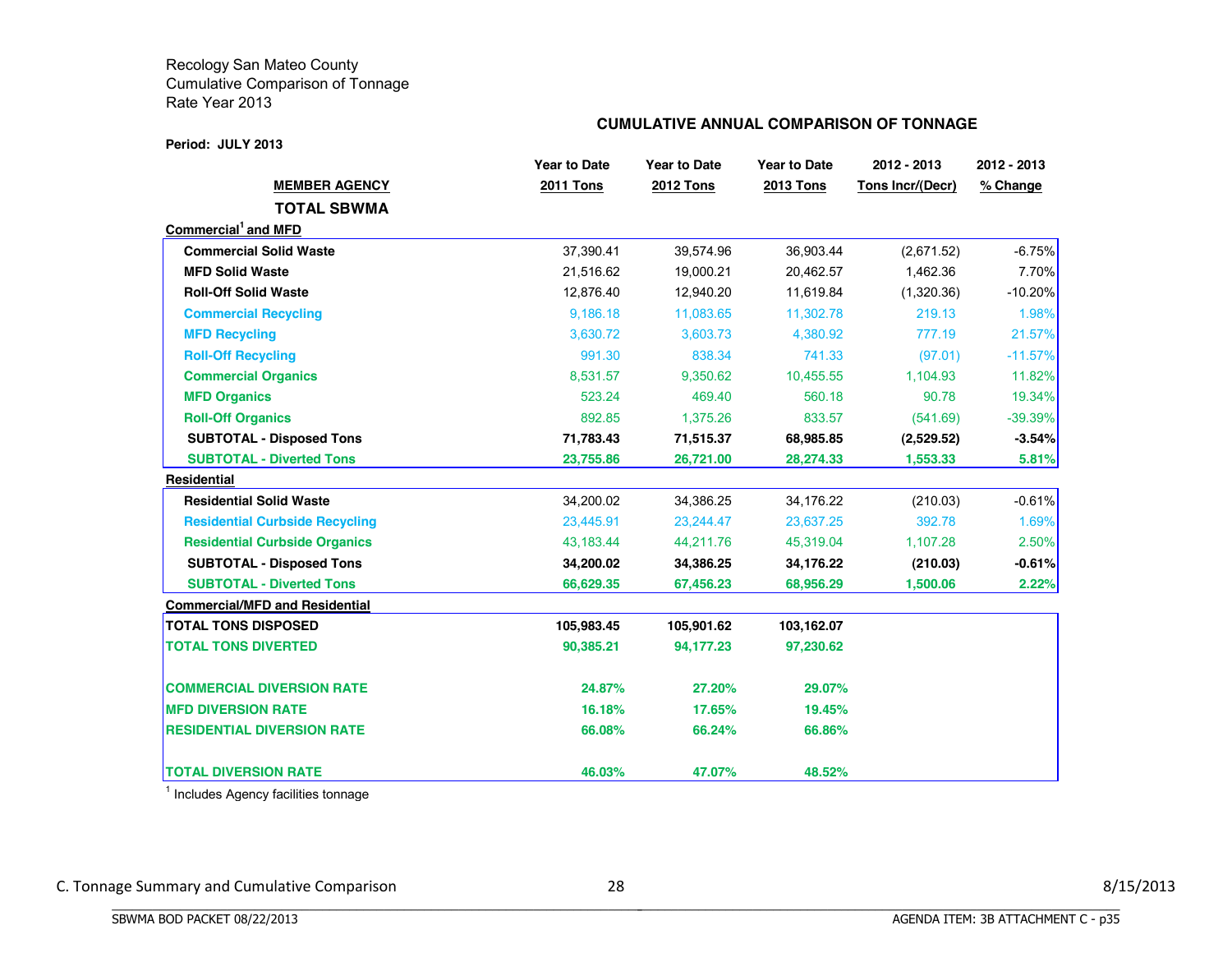#### Recology San Mateo County Inquiry, Service Request and Complaint Summary Rate Year 2013

|                    |     | Single-Family Missed Pick-Up |     |       |     | Single-Family Missed Pick-Up |     |       |     |                        |          |       |     |                              |     |       |     |                        |     |       |     |               |     |       |
|--------------------|-----|------------------------------|-----|-------|-----|------------------------------|-----|-------|-----|------------------------|----------|-------|-----|------------------------------|-----|-------|-----|------------------------|-----|-------|-----|---------------|-----|-------|
|                    |     | Initial Complaints 8.02.B.2  |     |       |     | Collection Events 8.02.B.2   |     |       |     | Excessive Noise 8.02.J |          |       |     | Discourteous Behavior 8.06.J |     |       |     | Property Damage 8.02.H |     |       |     | Spills 8.02.I |     |       |
|                    |     | Aug                          | Sep | Qrt 3 | Jul | Aug                          | Sep | Qrt 3 | Jul | Aug                    | Sep      | Qrt 3 | Jul | Aug                          | Sep | Qrt 3 | Jul | Aug                    | Sep | Qrt 3 | Jul | Aug           | Sep | Qrt 3 |
| Atherton           |     |                              |     |       |     |                              |     |       |     |                        | $\Omega$ |       |     |                              | 0   |       |     |                        |     |       |     |               |     |       |
| Belmont            | 22  |                              |     | 22    |     |                              |     |       |     |                        |          |       |     |                              |     |       |     |                        |     |       |     |               |     |       |
| Burlingame         | 32  |                              |     | 32    |     |                              |     |       |     |                        |          |       |     |                              |     |       |     |                        |     |       |     |               |     |       |
| East Palo Alto     |     |                              |     |       |     |                              |     |       |     |                        |          |       |     |                              |     |       |     |                        |     |       |     |               |     |       |
| <b>Foster City</b> | 12  |                              |     | 12    |     |                              |     |       |     |                        |          |       |     |                              |     |       |     |                        |     |       |     |               |     |       |
| Hillsborough       | 54  |                              |     | 54    |     |                              |     |       |     |                        |          |       |     |                              |     |       |     |                        |     |       |     |               |     |       |
| Menlo Park         | 43  |                              |     | 43    |     |                              |     |       |     |                        |          |       |     |                              |     |       |     |                        |     |       |     |               |     |       |
| North Fair Oaks    | 14  |                              |     | 14    |     |                              |     |       |     |                        |          |       |     |                              |     |       |     |                        |     |       |     |               |     |       |
| Redwood City       | 81  |                              |     | 81    |     |                              |     |       |     |                        |          |       |     |                              |     |       |     |                        |     |       |     |               |     |       |
| San Carlos         | 33  |                              |     | 33    |     |                              |     |       |     |                        |          |       |     |                              |     |       |     |                        |     |       |     |               |     |       |
| San Mateo          | 69  |                              |     | 69    |     |                              |     |       |     |                        |          |       |     |                              |     |       |     |                        |     |       |     |               |     |       |
| San Mateo County   | 23  |                              |     | 23    |     |                              |     |       |     |                        |          |       |     |                              |     |       |     |                        |     |       |     |               |     |       |
| West Bay           | 10  |                              |     | 10    |     |                              |     |       |     |                        |          |       |     |                              |     |       |     |                        |     |       |     |               |     |       |
| Totals             | 410 |                              |     | 410   | 12  |                              |     | 12    |     |                        |          |       |     |                              |     |       | 10  |                        |     | 10    |     |               |     |       |

|                    |       |     |          |       |     |                                                                  |     |       |          | Recycling Tote-Bag Request |     |       |                             |     |     |       |                         |     |          |       |  |
|--------------------|-------|-----|----------|-------|-----|------------------------------------------------------------------|-----|-------|----------|----------------------------|-----|-------|-----------------------------|-----|-----|-------|-------------------------|-----|----------|-------|--|
|                    |       |     |          |       |     | On-call Bulky Item Collection 5.05 Extra/Overage Requests 8.02.G |     |       | 5.03.B.2 |                            |     |       | Information requests 7.02.A |     |     |       | <b>Billing Concerns</b> |     |          |       |  |
|                    | Jul   | Aug | Sep      | Qrt 3 | Jul | Aug                                                              | Sep | Qrt 3 | Jul      | Aug                        | Sep | Qrt 3 | Jul                         | Aug | Sep | Qrt 3 | Jul                     | Aug | Sep      | Qrt 3 |  |
| Atherton           | 48    | 0   | 0        | 48    | 13  |                                                                  |     | 13    |          |                            | 0   |       | 36                          |     | 0   | 36    | 12                      | 0   | $\Omega$ | 12    |  |
| Belmont            | 214   |     | 0        | 214   | 23  |                                                                  |     | 23    |          |                            |     |       | 104                         |     | 0   | 104   | 39                      |     |          | 39    |  |
| Burlingame         | 196   |     |          | 196   | 42  |                                                                  |     | 42    |          |                            |     |       | 94                          |     | 0   | 94    | 50                      |     |          | 50    |  |
| East Palo Alto     | 101   |     |          | 101   |     |                                                                  |     | 11    |          |                            |     |       | 59                          |     | 0   | 59    |                         |     |          |       |  |
| <b>Foster City</b> | 215   |     |          | 215   |     |                                                                  |     |       |          |                            |     |       | 96                          |     | 0   | 96    | 38                      |     |          | 38    |  |
| Hillsborough       | 106   |     | 0        | 106   |     |                                                                  |     |       |          |                            |     |       | 63                          |     | 0   | 63    | 17                      |     | 0        |       |  |
| Menlo Park         | 223   |     | 0        | 223   | 26  |                                                                  |     | 26    |          |                            |     |       | 158                         |     | 0   | 158   | 124                     |     | $\Omega$ | 124   |  |
| North Fair Oaks    | 65    |     | 0        | 65    | 16  |                                                                  |     | 16    |          |                            | 0   |       | 53                          |     | 0   | 53    | 6                       |     |          |       |  |
| Redwood City       | 486   |     |          | 486   | 39  |                                                                  |     | 39    |          |                            |     |       | 262                         |     | 0   | 262   | 13                      |     |          | 13    |  |
| San Carlos         | 305   |     |          | 305   | 34  |                                                                  |     | 34    |          |                            |     |       | 445                         |     | 0   | 445   | 47                      |     |          | 47    |  |
| San Mateo          | 661   |     |          | 661   | 43  |                                                                  |     | 43    |          |                            |     |       | 397                         |     | 0   | 397   | 293                     |     | $\Omega$ | 293   |  |
| San Mateo County   | 142   |     |          | 142   |     |                                                                  |     |       |          |                            |     |       | 69                          |     | 0   | 69    | 26                      |     |          | 26    |  |
| West Bay           | 66    |     | 0        | 66    |     |                                                                  |     |       |          |                            | O   |       | 36                          |     | 0   | 36    | 37                      |     | 0        | 37    |  |
| Totals             | 2,828 |     | $\Omega$ | 2,828 | 274 |                                                                  |     | 274   |          |                            | 0   |       | 1,872                       |     | 0   | 1,872 | 705                     | 0   | 0        | 705   |  |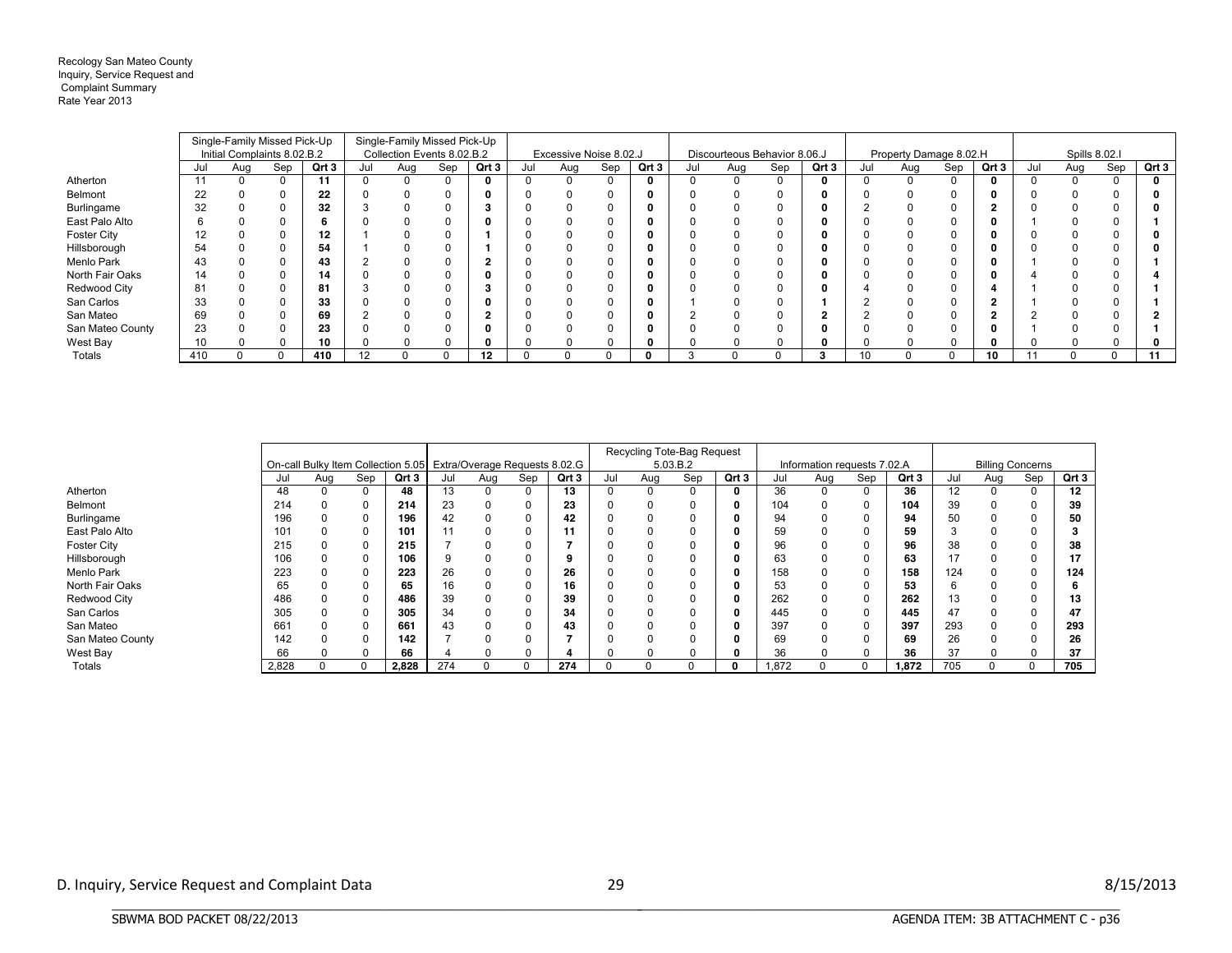#### Recology San Mateo County Call Center Data and Quality Assurance Calls Rate Year 2013

| <b>SBWMA Service Area</b> | Number of<br>Calls<br>Received | Number of<br>Calls<br>Answered | Number of<br>Calls<br><b>Dropped</b> | Percentage<br>of Calls<br><b>Dropped</b> | Average<br><b>Hold Time</b><br>in Seconds | Percentage<br>of Calls<br>Answered in<br>Thirty<br>Seconds | Number of<br>Quality<br>Assurance<br>Calls Made |
|---------------------------|--------------------------------|--------------------------------|--------------------------------------|------------------------------------------|-------------------------------------------|------------------------------------------------------------|-------------------------------------------------|
| July                      | 15,715                         | 15,316                         | 399                                  | 2.54%                                    | 16.37                                     | 90.42%                                                     | 253                                             |
| August                    | 0                              | 0                              | 0                                    | 0.00%                                    | 0.00                                      | $0.00\%$                                                   | 0                                               |
| September                 | 0                              | 0                              | $\mathbf{0}$                         | $0.00\%$                                 | 0.00                                      | $0.00\%$                                                   | 0                                               |

BBBBBBBBBBBBBBBBBBBBBBBBBBBBBBBBBBBBBBBBBBBBBBBBBBBBBBBBBBBBBBBBBBBBBBBBBBBBBB